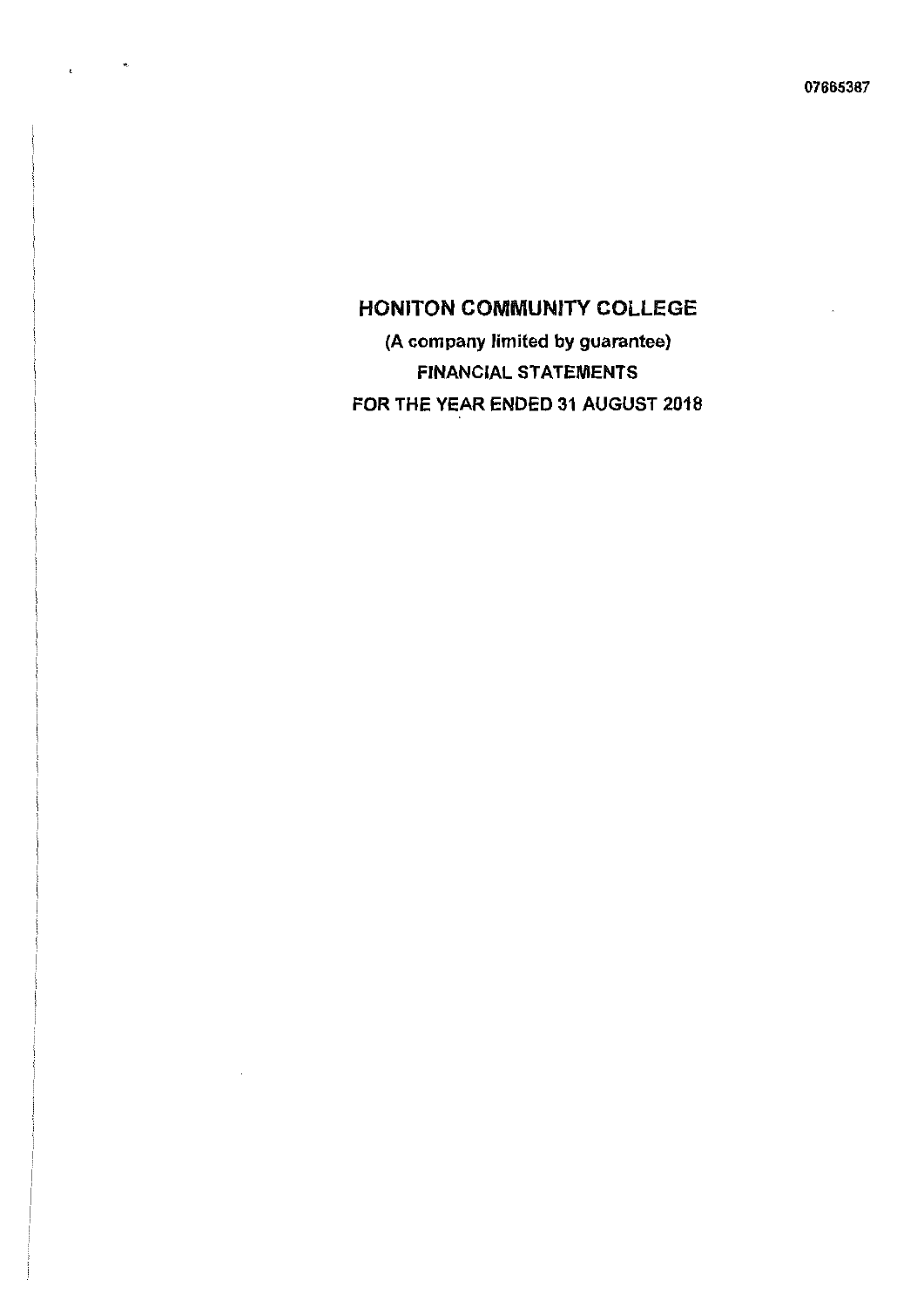$\mathbf{r}$ 

 $\cdot$ 

| <b>CONTENTS</b>                                                                |           |
|--------------------------------------------------------------------------------|-----------|
|                                                                                | Page      |
| Reference and administrative details                                           | $1 - 2$   |
| Trustees' report                                                               | $3 - 14$  |
| Governance statement                                                           | $15 - 19$ |
| Statement on regularity, propriety and compliance                              | 20        |
| <b>Statement of Trustees' responsibilities</b>                                 | 21        |
| Independent auditors' report on the financial statements                       | $22 - 24$ |
| Independent reporting accountant's assurance report on regularity              | $25 - 26$ |
| Statement of financial activities incorporating income and expenditure account | 27        |
| <b>Balance sheet</b>                                                           | 28        |
| <b>Statement of cash flows</b>                                                 | 29        |
| Notes to the financial statements                                              | $30 - 52$ |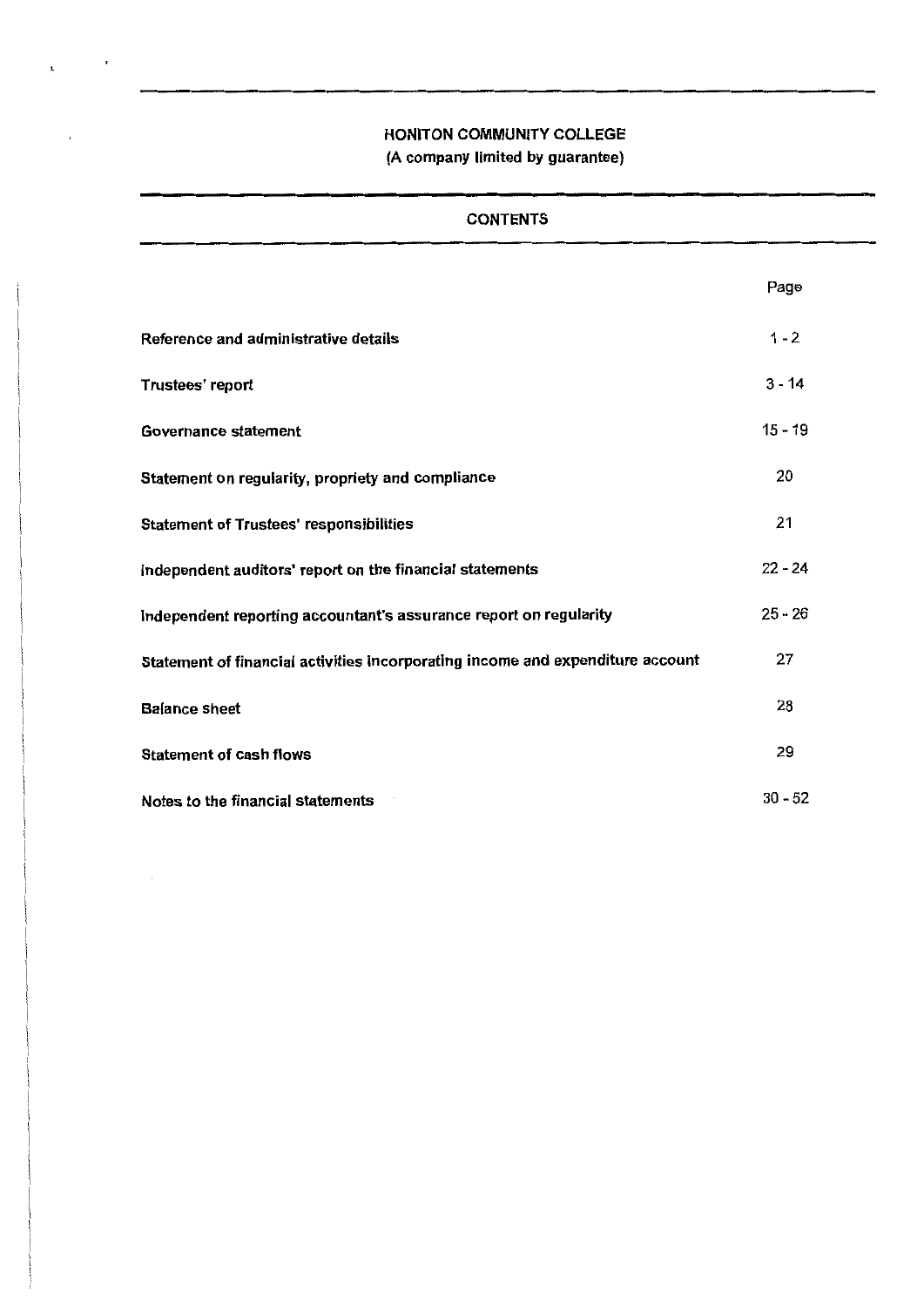$\chi^2$  and  $\chi^2$ 

# **(A company limited by guarantee)**

#### **REFERENCE AND ADMINISTRATIVE DETAILS FOR THE YEAR ENDED 31 AUGUST 2018**

| <b>Members</b>                       | A Smith<br>D Travers<br>G Donne-Davis<br>G Smith, Principal<br>S Taylor<br>S Johnson                                                                                                                                                                                                                                                                                                                                                                                                                                                 |
|--------------------------------------|--------------------------------------------------------------------------------------------------------------------------------------------------------------------------------------------------------------------------------------------------------------------------------------------------------------------------------------------------------------------------------------------------------------------------------------------------------------------------------------------------------------------------------------|
| Trustees                             | S Maplesden, Staff Trustee (resigned 14 July 2018)<br>G Smith, Principal<br>J Boland<br>M Clements (resigned 4 October 2017)<br>G Donne-Davis, Chair<br>S Johnson<br>M Evans<br>C Bowles, Staff Trustee (resigned 28 September 2018)<br>D Travers<br>M Gaches-Morris<br>A Smith<br>S Taylor, Vice Chair<br>S Kent<br>A Holt, Staff Trustee (resigned 19 November 2017)<br>J A Dale (resigned 19 December 2017)<br>M Gibbs<br>K Smith<br>R Shorter, Staff Trustee (appointed 20 November 2017)<br>A Bazley (appointed 2 October 2018) |
| <b>Company registered</b><br>number  | 07665387                                                                                                                                                                                                                                                                                                                                                                                                                                                                                                                             |
| Company name                         | Honiton Community College                                                                                                                                                                                                                                                                                                                                                                                                                                                                                                            |
| <b>Registered office</b>             | Honiton Community College Academy Trust<br>School Lane<br>Honiton<br>Devon<br>EX14 1QA                                                                                                                                                                                                                                                                                                                                                                                                                                               |
| <b>Principal operating</b><br>office | School Lane<br>Honiton<br>Devon<br><b>EX14 1QA</b>                                                                                                                                                                                                                                                                                                                                                                                                                                                                                   |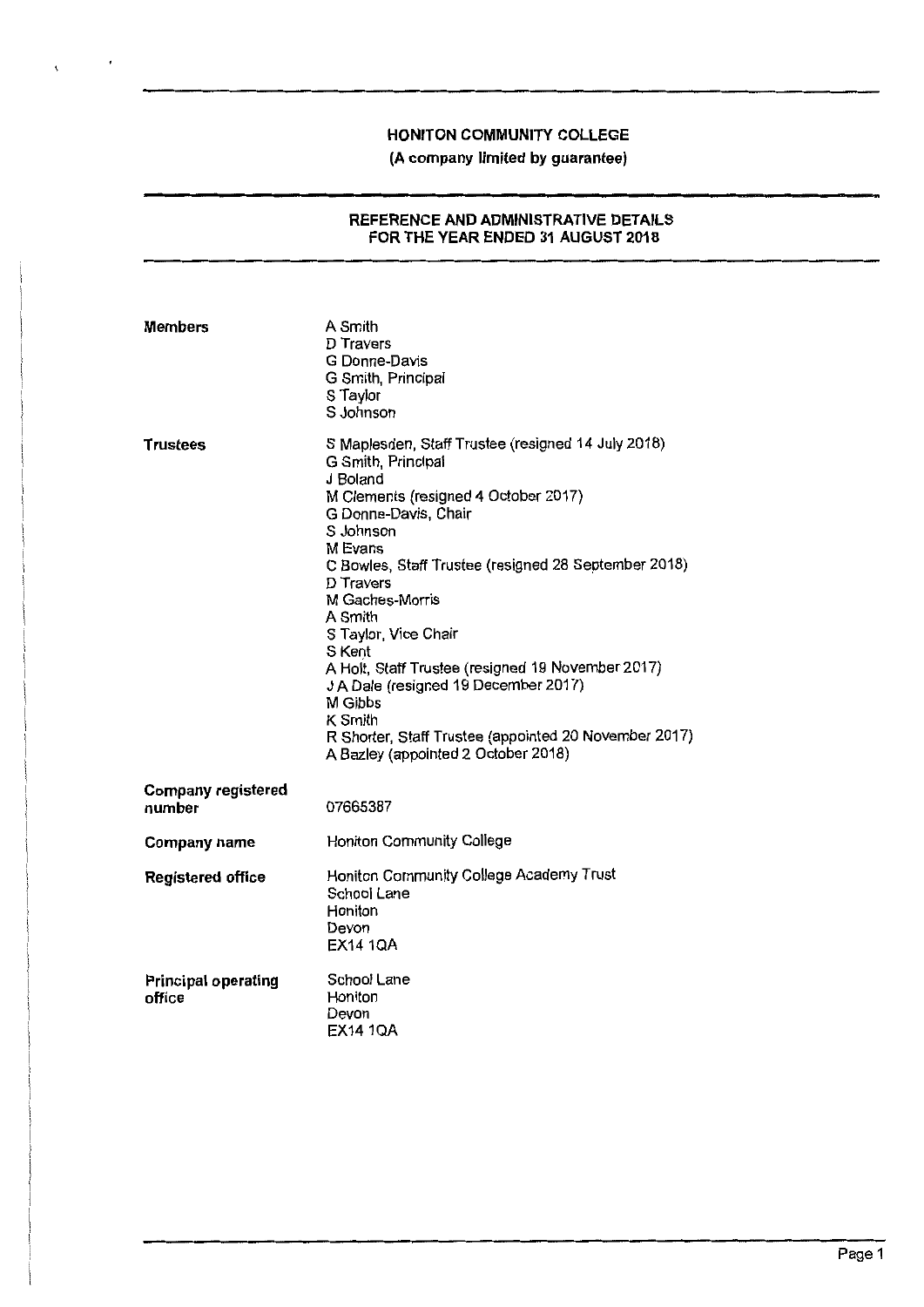## **(A** company limited by guarantee)

#### REFERENCE AND ADMINISTRATIVE DETAILS OF THE ACADEMY, ITS TRUSTEES AND ADVISERS FOR THE YEAR ENDED 31 AUGUST 2018

| <b>Advisers (continued)</b>         |                                                                                                                                                          |
|-------------------------------------|----------------------------------------------------------------------------------------------------------------------------------------------------------|
| <b>Company secretary</b>            | M Burrell                                                                                                                                                |
| <b>Accounting officer</b>           | G N Smith                                                                                                                                                |
| <b>Executive Leadership</b><br>Team | G N Smith, Principal<br>S Manning, Vice Principal<br>R Robson, Vice Principal<br>M Adams, Vice Principal<br>M Burrell, Director of Finance and Resources |
| Independent auditors                | Griffin<br>Chartered Accountants<br>165 High Street<br>Honiton<br>Devon<br><b>EX14 1LQ</b>                                                               |
| <b>Bankers</b>                      | Lloyds Commercial<br>234 High Street<br>Exeter<br>Devon<br>EX4 3NL                                                                                       |
| <b>Solicitors</b>                   | Foot Anstey LLP<br>Salt Quay House<br>4 North East Quay<br>Sutton Harbour<br>Plymouth<br>Devon<br>PL4 0BN                                                |

 $\overline{\phantom{a}}$ 

 $\mathbf{I}$ 

 $\epsilon$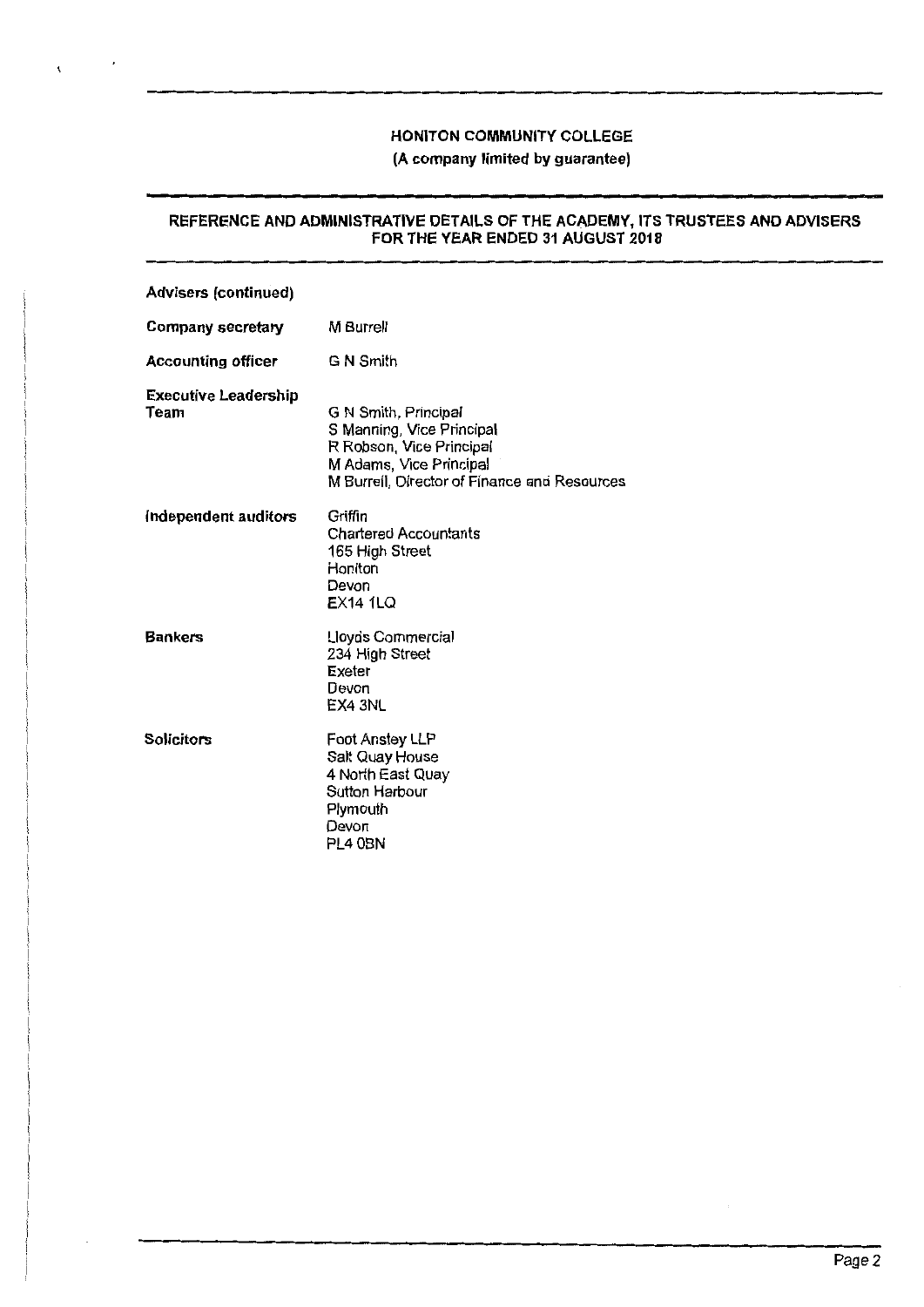## **(A company limited by guarantee)**

# **TRUSTEES' REPORT FOR THE YEAR ENDED 31 AUGUST 2018**

The Trustees present their annual report together with the financial statements and auditor's report of the charitable company for the year 1 September 2017 to 31 August 2018. The Annual report serves the purposes of both a Trustees' report, and a Directors' report under company law.

The Trust operates an academy for pupils aged 11 to 19 in Honiton and the surrounding area. It has a pupil capacity of 792 and had a roll of 718 in the October 2017 school census.

#### **Structure, governance and management**

#### **a. CONSTITUTION**

The Academy Trust is a charitable company limited by guarantee and an exempt charity.

The charitable company's Memorandum of Association is the primary governing document of the academy trust.

The Trustees of Honiton Community College Academy Trust are also the directors of the charitable company for the purpose of company law.

Details of the Trustees who served during the year are included in the Reference and administrative details on page 1.

#### **b. MEMBERS' LIABILITY**

Each member of the charitable company undertakes to contribute to the assets of the charitable company in the event of it being wound up while they are a member, or within one year after they cease to be a member, such amount as may be required, not exceeding £10, for the debts and liabilities contracted before they ceased to be a member.

#### **c. TRUSTEES' INDEMNITIES**

Trustees benefit from indemnity insurance purchased at the Academy Trust's expense to cover the liability of the Trustees which by virtue of any rule of law would otherwise attach to them in respect of any negligence, default or breach of trust or breach of duty of which they may be guilty in relation to the Academy Trust, provided that any such insurance shall not extend to any claim arising from any act or omission which the Trustees knew to be a breach of trust or breach of duty or which was committed by the Trustees in reckless disregard to whether it was a breach of trust or breach of duty or not and provided also that any such insurance shall not extend to the costs of any unsuccessful defence to a criminal prosecution brought against the Trustees in their capacity as Directors of the Academy Trust. The limit of this indemnity is £5,000,000.

#### **d. METHOD OF RECRUITMENT AND APPOINTMENT OR ELECTION OF TRUSTEES**

On 1 July 2011 the Trustees appointed all those Governors that served the predecessor school to be Trustees of the newly formed Academy. These Trustees were appointed for a term of office that would end when their original term at the predecessor school would have ended, thus ensuring a staggered re election or replacement process.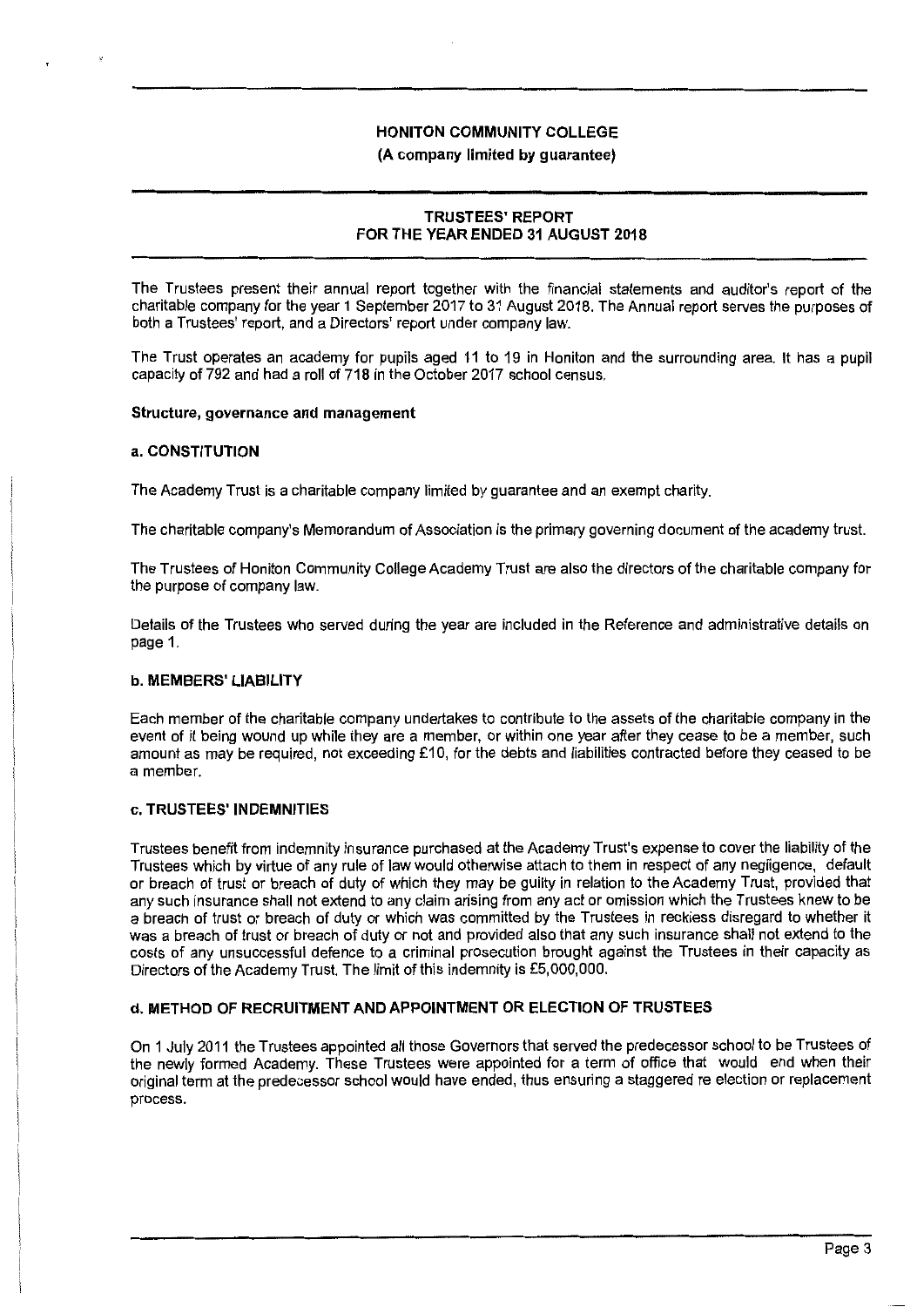#### (A company limited by guarantee)

## **TRUSTEES' REPORT (continued)**  FOR THE **YEAR ENDED 31 AUGUST 2018**

The Academy Trust shall have the following Trustees as set out in its Articles of Association and funding agreement:

- up to 6 Trustees who are appointed by members;
- up to 6 Parent Trustees who are elected by Parents of registered pupils at the Academy;
- up to 3 Staff Trustees appointed by the Governing Body;
- the Principal who is treated for all purposes as being an ex officio Trustee; and
- up to 3 co-opted Trustees.

(Providing that the total number of Trustees, including the Principal, who are employees of the Academy Trust, does not exceed one third of the total number of Trustees).

Trustees are appointed for a four year period, except that this time limit does not apply to the Principal. Subject to remaining eligible to be a particular type of Trustee, any Trustee can be re appointed or re elected.

When appointing new Trustees, the Board **will** give consideration to the skills and experience mix of existing Trustees in order to ensure that the Board has the necessary skills to contribute fully to the Academy's development.

#### **e. POLICIES AND PROCEDURES ADOPTED FOR THE INDUCTION AND TRAINING OF TRUSTEES**

The training and induction provided for new Trustees will depend upon their existing experience but would always include a tour of the Academy and a chance to meet staff and pupils. All Trustees are provided with copies of policies, procedures, minutes, accounts, budgets, plans and other documents that they **will** need to undertake their role as Trustees. As there are normally only two or three new Trustees a year, induction tends to be done informally and is tailored specifically to the individual. Advantage is taken of specific courses offered by the Local Authority and other bodies.

There is a Trustees' annual training session organised each year which aims to keep the Trustees updated on relevant developments impacting on their roles and responsibilities.

#### **f. ORGANISATIONAL STRUCTURE**

The Board of Trustees normally meets once each half term. The Board establishes an overall framework for the governance of the Academy and determines membership, terms of reference and procedures of Committees and other groups. It receives reports including policies from its Committees for ratification. It monitors the activities of the Committees through the minutes of their meetings. The Board may from time to time establish Working Groups to perform specific tasks over a limited timescale. There are 3 committees as follows:

#### **Resources Committee**

#### **Financial policy and planning**

- To review, adopt and monitor a Finance Policy which includes the local scheme of delegation for spending and budgetary adjustments (virements) for the committee, Principal and other nominated staff.
- To review, adopt and monitor all additional financial policies, including a charging and remissions policy.
- To establish and maintain a three year financial plan, taking into the account priorities of the Academy Improvement Plan, roll projection and signals from central government and future years' budgets, within the constraints of available information.
- To draft and propose to the governing body for adoption an annual college budget taking into account the priorities of the Academy Improvement Plan.
- To make decisions in respect of service level agreements.
- To ensure that sufficient funds are set aside for pay increments as set out in the Pay Policy and as recommended by the Principal.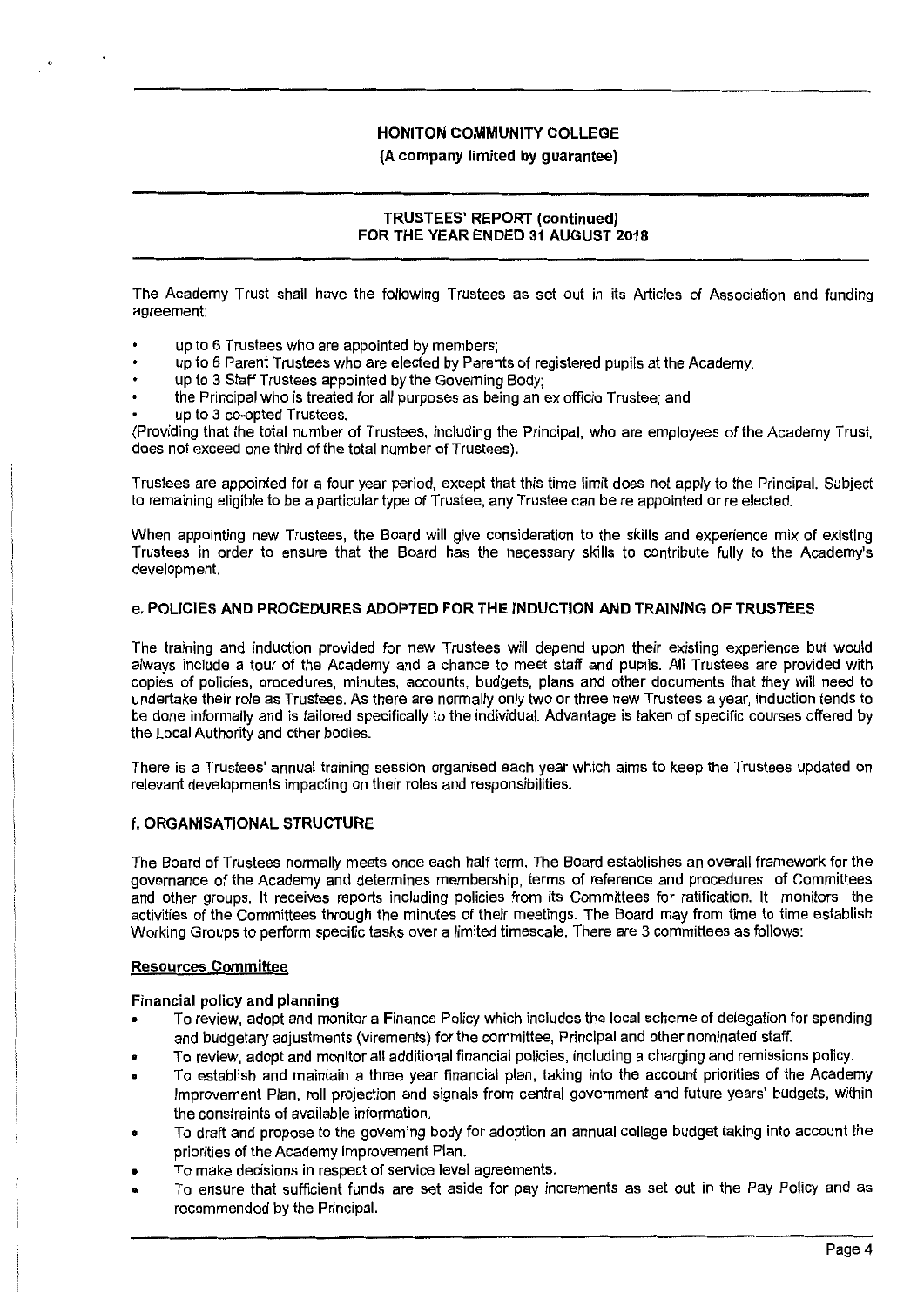# **TRUSTEES' REPORT (continued) FOR THE YEAR ENDED 31 AUGUST 2018**

## **Financial monitoring**

- To monitor the income and expenditure throughout the year of all delegated and devolved funds against the annual budget plan.
- To receive at least termly budget monitoring reports from the Director of Finance and Resources.
- To report back to each meeting of the full governing body and to alert them of potential problems or significant anomalies at an early date.
- To consider recommendations from the Teaching and Learning Committee and provide them with the information they need to perform their duties.
- Subject to the local scheme of delegation, to approve any budgetary adjustments that will from time to time be necessary in response to the evolving requirements of the college.
- To receive and act upon any issues identified by the independent auditors.
- To prepare the Trustees Report to form part of the Statutory Accounts of the governing body and for filing in accordance with Companies Act requirements.
- To receive auditors' reports and to recommend the governing body action as appropriate in response to audit findings.
- To recommend to the full governing body the appointment or reappointment of the auditors of the academy.
- To recommend to the full governing body the appointment or reappointment of the responsible officer of the academy.

#### **Premises**

- To provide support and guidance for the governing body and the Principal on all matters relating to the maintenance and development of the premises and grounds, including Health and Safety.
- To ensure that an annual inspection of the premises and grounds takes place and a report is received identifying any issues.
- To inform the governing body of the report and set out a proposed order of priorities for maintenance and development.
- To agree the commissioning of professional surveys and emergency work as necessary.
- The Principal/Director of Finance and Resources is authorised to commit expenditure without the prior approval of the committee in any emergency where delay would result in further damage or present a risk to the health and safety of pupils or staff. In this event the Principal/Director of Finance and Resources would normally be expected to consult the committee chair at the earliest opportunity.
- To create a project committee if necessary to oversee any major developments.
- To establish and keep under review an Accessibility Plan and a Building Development Plan.
- To review, adopt and monitor a Health and Safety policy.
- To receive termly reports from the Health and Safety Link Governor.

#### **Staffing**

- To ensure that the college is staffed sufficiently for the fulfilment of the college's development plan and the effective operation of the college.
- To be responsible for the administration of the Pay Policy.
- To ensure that staffing procedures (including recruitment procedures) follow current equalities legislation.
- To annually review procedures for dealing with staff discipline and grievances and make recommendations to the governing body for approval.
- To monitor approved procedures for staff discipline and grievance and ensure that staff are kept informed of these.
- To recommend to the governing body staff selection procedures, ensuring that they conform with safer recruitment practice, and to review these procedures as necessary.
- To oversee that the Principal follows due process leading to staff reductions.
- To establish the annual and longer-term salary budgets and other costs relating to personnel, e.g. training.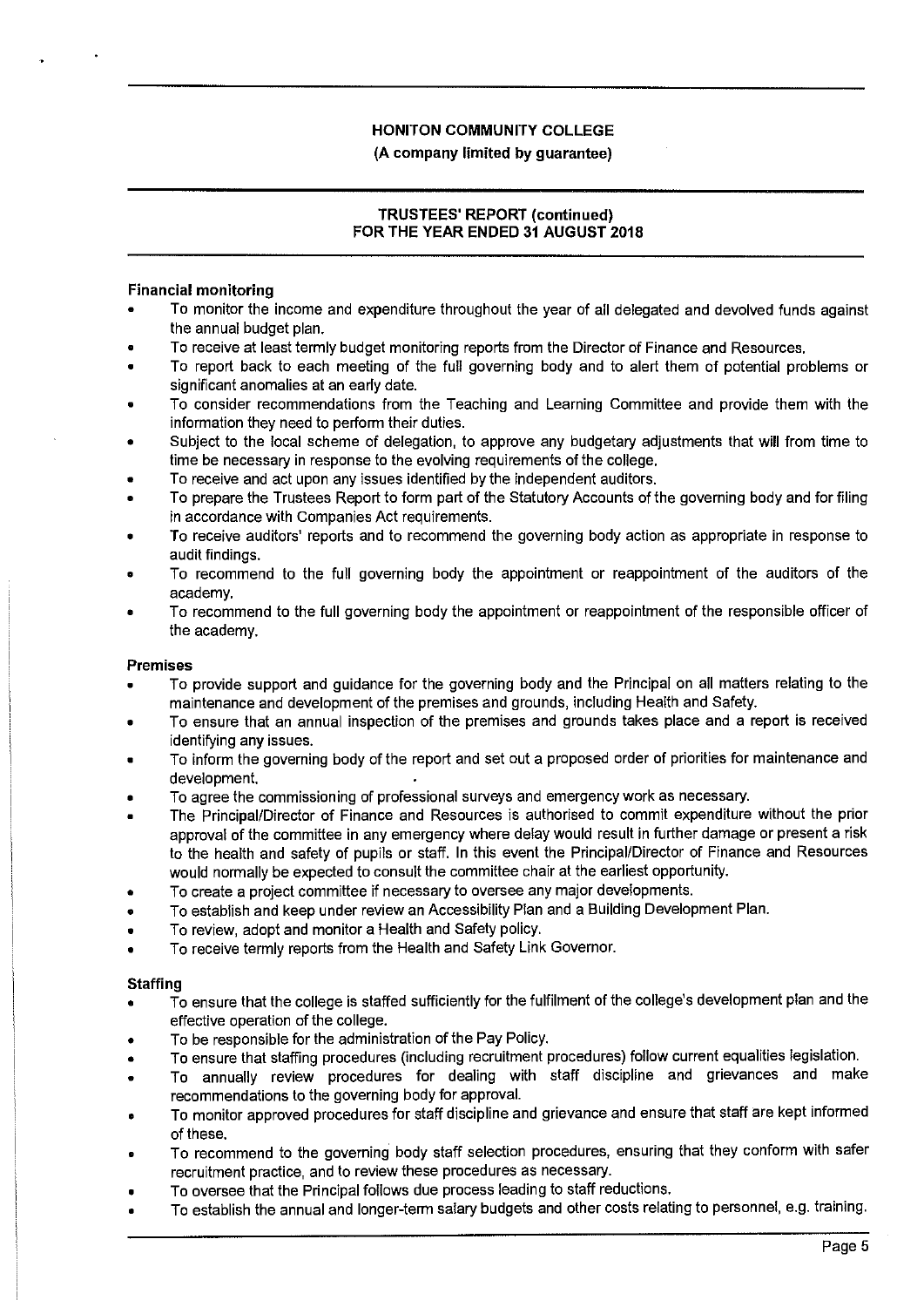**(A company limited by guarantee)** 

# **TRUSTEES' REPORT (continued) FOR THE YEAR ENDED 31 AUGUST 2018**

### **Risk Register**

• To review and maintain the college Risk Register and report back to the Full Governing Body

# **Performance and Pay Committee**

- To review a Pay Policy for all members of staff, in line with HR provider's advice and make recommendations to the Full Governing Body. Should changes have financial implications a report should be provided for the Resources Committee to comment.
- To keep under review staff appraisal policies including the criteria for pay progression for adoption by the Full Governing Body
- To ensure that the appropriate arrangements for linking appraisal to pay are in place, can be applied consistently and that pay decisions can be objectively justified.
- To annually review the salaries of all staff.
- To approve teachers' salaries following recommendations from the Principal on whether to award performance pay in line with the college's policy.
- To approve annual pay progression within the Leadership Pay Range, for Vice and Assistant Principal/s salaries following recommendations from the Principal on whether to award performance pay in line with the college's policy.
- To monitor the outcome of pay decisions, including the extent to which different groups of teachers may progress at different rates and check processes operate fairly.
- To review the Principal's salary annually, with regard to the recommendation from the governors who have conducted the Principal's appraisal.
- To undertake salary reviews at any other time the governing body directs that there is a need to do so.
- To inform the governing body of approved salary decisions, to ensure inclusion in the budget.

# **Teaching and Learning Committee**

- To review, monitor and evaluate the curriculum offer.
- To oversee that the Principal follows due process leading to staff reductions.
- To recommend for approval to the full governing body the: Self-evaluation form/Academy Improvement Plan/Targets for academy improvement.
- To monitor and evaluate rates of progress and standards of achievement by pupils, including any underachieving groups.
- To set priorities for improvement, and monitor and evaluate the impact of improvement plans which relate to the committee's area of operation.
- To develop and review policies identified within the school's policy review programme and in accordance with its delegated powers (e.g. sex education and pupil behaviour/discipline).
- To monitor and evaluate the effectiveness of leadership and management.
- To monitor and evaluate the impact of quality of teaching on rates of pupil progress and standards of achievement.
- To monitor and evaluate the impact of continuing professional development on improving staff performance.
- To monitor and evaluate provision for all groups of vulnerable children (e.g. looked after children) and ensure all their needs have been identified and addressed, and to evaluate their progress and achievement.
- To ensure that the requirements of children with special needs are met, as laid out in the Code of Practice, and receive termly reports from the Principal/SENDCO and an annual report from the SEND Governor and Pupil Premium Link Governor.
- To regularly review and develop the Feedback and Assessment Policy and to ensure that the policy is operating effectively.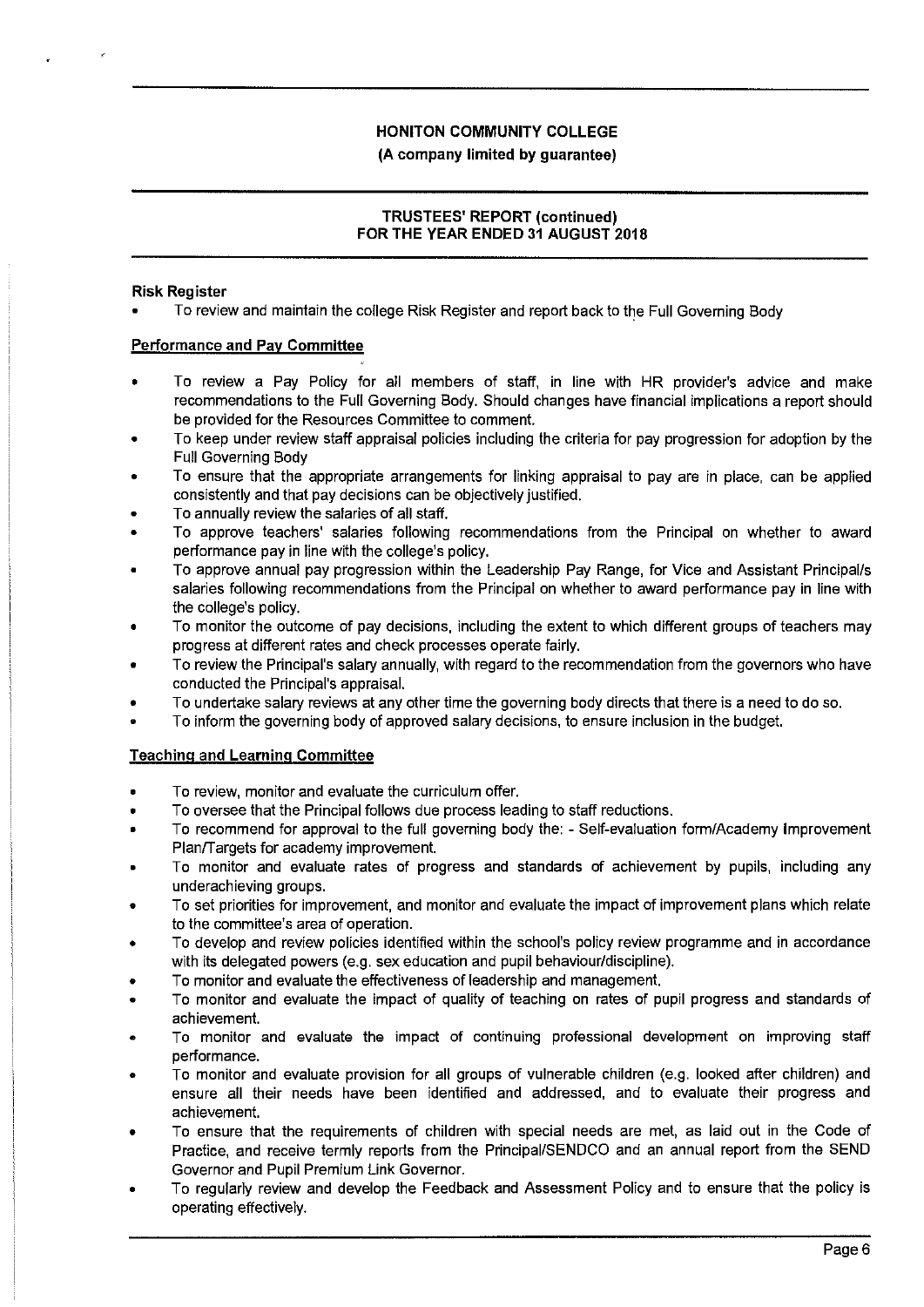**(A company limited by guarantee)** 

# **TRUSTEES' REPORT (continued) FOR THE YEAR ENDED 31 AUGUST 2018**

- To consider recommendations from external reviews of the school (e.g. Ofsted or local school improvement advisers), agree actions as a result of reviews and evaluate regularly the implementation of the plan.
- To ensure that all children have equal opportunities.
- To advise the resources committee on the relative funding priorities necessary to deliver the curriculum.
- To monitor the school's publicity, public presentation and relationships with the wider community.
- To identify and celebrate pupil achievements.
- To oversee arrangements for Link Governor Visits and feedback reports.
- To review and maintain the college Risk Register and report back to the Full Governing Body.

The following decisions are reserved to the Board of Trustees; to consider any proposals for changes to the status or constitution of the Academy and its committee structure, to appoint or remove the Chairman and/or Vice Chairman, to appoint the Principal and Clerk to the Trustees, to approve the College Development Plan and budget.

The Trustees are responsible for setting general policy, adopting an annual plan and budget, approving the statutory accounts, monitoring the Academy by the use of budgets and other data, and making major decisions about the direction of the Academy, capital expenditure and staff appointments.

The Academy has a leadership structure which consists of the Executive Leadership Team (ELT). The aim of the leadership structure is to devolve responsibility and encourage involvement in decision making at all levels. The Trustees govern and the ELT lead and manage.

The Board of Trustees have devolved responsibility for day to day leadership management of the Academy to the Principal and the rest of the ELT. The ELT controls the Academy at an executive level, implementing the policies laid down by the Trustees and reporting back to them. The Principal, Academy Director of Finance & Resources and the Resources Committee are responsible for the authorisation of spending within agreed budgets; a summary of this is in the Scheme of Delegation. Some spending control is devolved to Budget Holders which must be authorised in line with the Scheme of Delegation. The Principal is responsible for the appointment of staff, though appointment panels for teaching posts always include a Trustee.

The Principal is the Accounting Officer.

# **g. PAY POLICY FOR KEY MANAGEMENT PERSONNEL**

The Trustees consider the Board of Trustees and the Executive Leadership Team (ELT) comprise the key management personnel of the Academy in charge of directing and controlling, running and operating the Trust on a day to day basis.

All Trustees give their time freely and no Trustee received remuneration in the year in respect of their work as a Trustee. Details of Trustees' expenses and related party transactions are disclosed in the notes to the accounts.

The pay of key management personnel is reviewed annually and must evidence sustained high quality of performance, with particular regard to leadership, management and pupil progress and will be subject to a review of performance against their appraisal objectives before any discretionary points will be awarded. The clarification of the application of the criteria (as set out in the STPCD) for Teaching Leadership Group progression will be taken fully into account. Annual pay progression within the pay range for the Principal, Vice Principal and Assistant Principals is not automatic. Non-teaching key management personnel are paid in line with the National Joint Council for Local Government Services National Agreement on Pay and Conditions of Service and the Devon County Council Job Evaluation Scheme.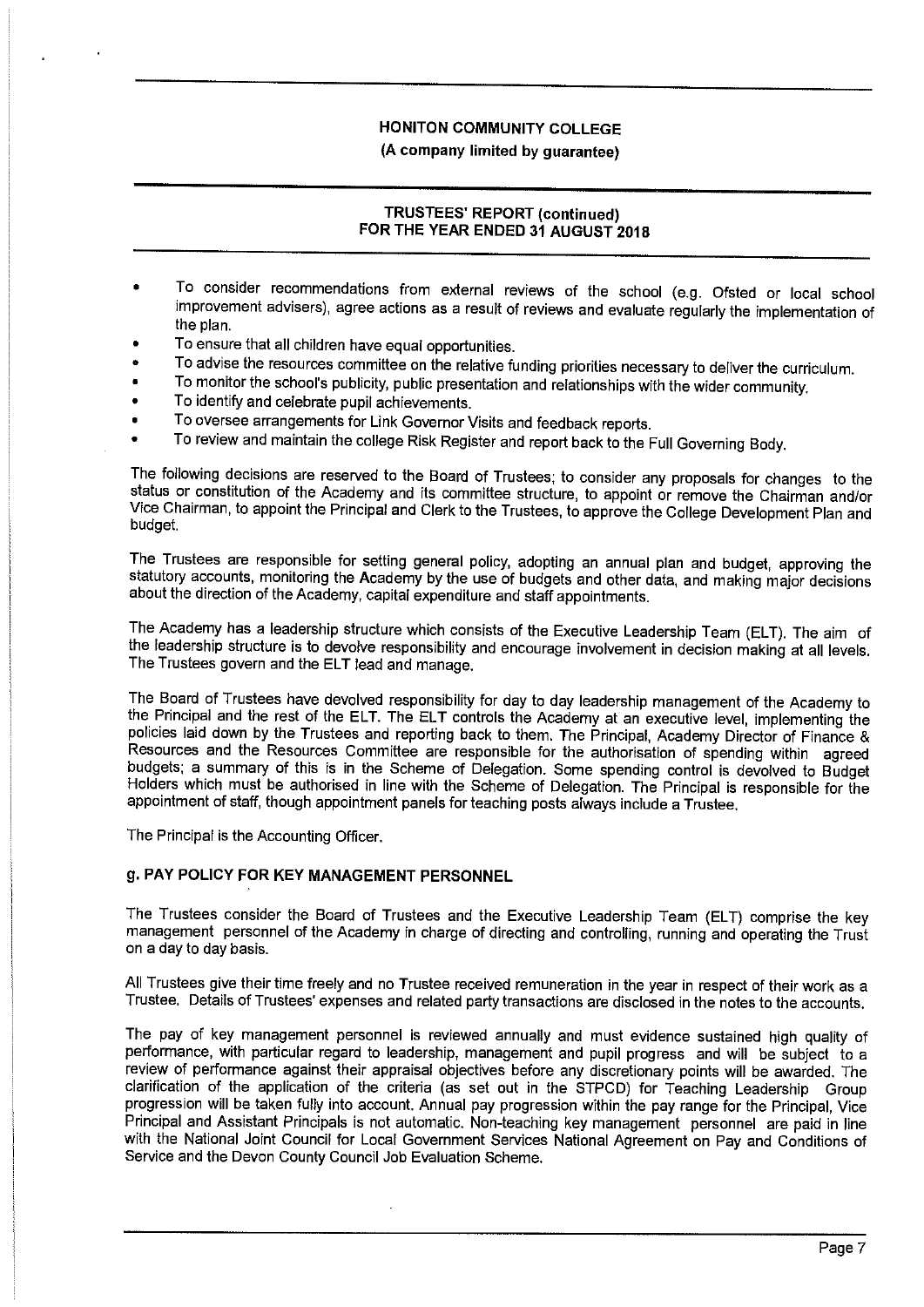**(A company limited by guarantee)** 

### **TRUSTEES' REPORT (continued) FOR THE YEAR ENDED 31 AUGUST 2018**

#### **h. TRADE UNION FACILITY TIME**

Under the provisions of the Trade Union (Facility Time Publication Requirements) Regulations 2017, where an academy trust has more than 49 full time equivalent employees throughout any 7 months within the reporting period, it must include information included in Schedule 2 of the Regulations. The information to be published consists of four tables covering:

#### **Relevant union officials**

| Number of employees who were relevant union officials during the year |      |
|-----------------------------------------------------------------------|------|
| Full-time equivalent employee number                                  | 1.93 |
|                                                                       |      |

### **Percentage of time spent on facility time**

| Percentage of time                                                                                   | Number of<br>employees |  |  |
|------------------------------------------------------------------------------------------------------|------------------------|--|--|
| 0%<br>1%-50%                                                                                         | $\blacksquare$         |  |  |
| .51%-99%<br>100%                                                                                     | $\blacksquare$<br>٠    |  |  |
| Percentage of pay bill spent on facility time                                                        | £                      |  |  |
| Total cost of facility time<br>Total pay bill<br>Percentage of total pay bill spent on facility time | 3,409,744<br>%         |  |  |
| __________                                                                                           |                        |  |  |

#### **Paid trade union activities**

Time spent on paid trade union activities as a percentage of total paid facility time hours %

Trustees should refer to Statutory Instrument 2017 No. 328, The Trade Union (Facility Time Publication Requirements Regulations 2017) for calculation details.

# **i. CONNECTED ORGANISATIONS, INCLUDING RELATED PARTY RELATIONSHIPS**

The Academy has use of the Leisure East Devon leisure facilities and there is a shared use agreement between it and the Academy. In addition, during the period the College entered into a separate agreement with Leisure East Devon to jointly manage the lettings of the nee Sport and PE building during the evenings and the weekends. There is also an agreement with East Devon District Council to hire the All Hallows pitches.

In 2014, through a Tenancy at Will, the College took on responsibility of the local Community Use Building (CUB) in order to further develop this centre as a resource for the town and the local community.

The Academy has strong collaborative links with all feeder primary schools which form part of the Honiton Learning Community. The principal is a director of Honiton Learning Community. The Director of Finance and Resources is a trustee and director of the Institute for School Business Leadership (ISBL). There are no related parties which either control or significantly influence the decisions and operations of Honiton Community College Academy Trust. There are no sponsors or formal Parent Teacher Associations associated with the Academy.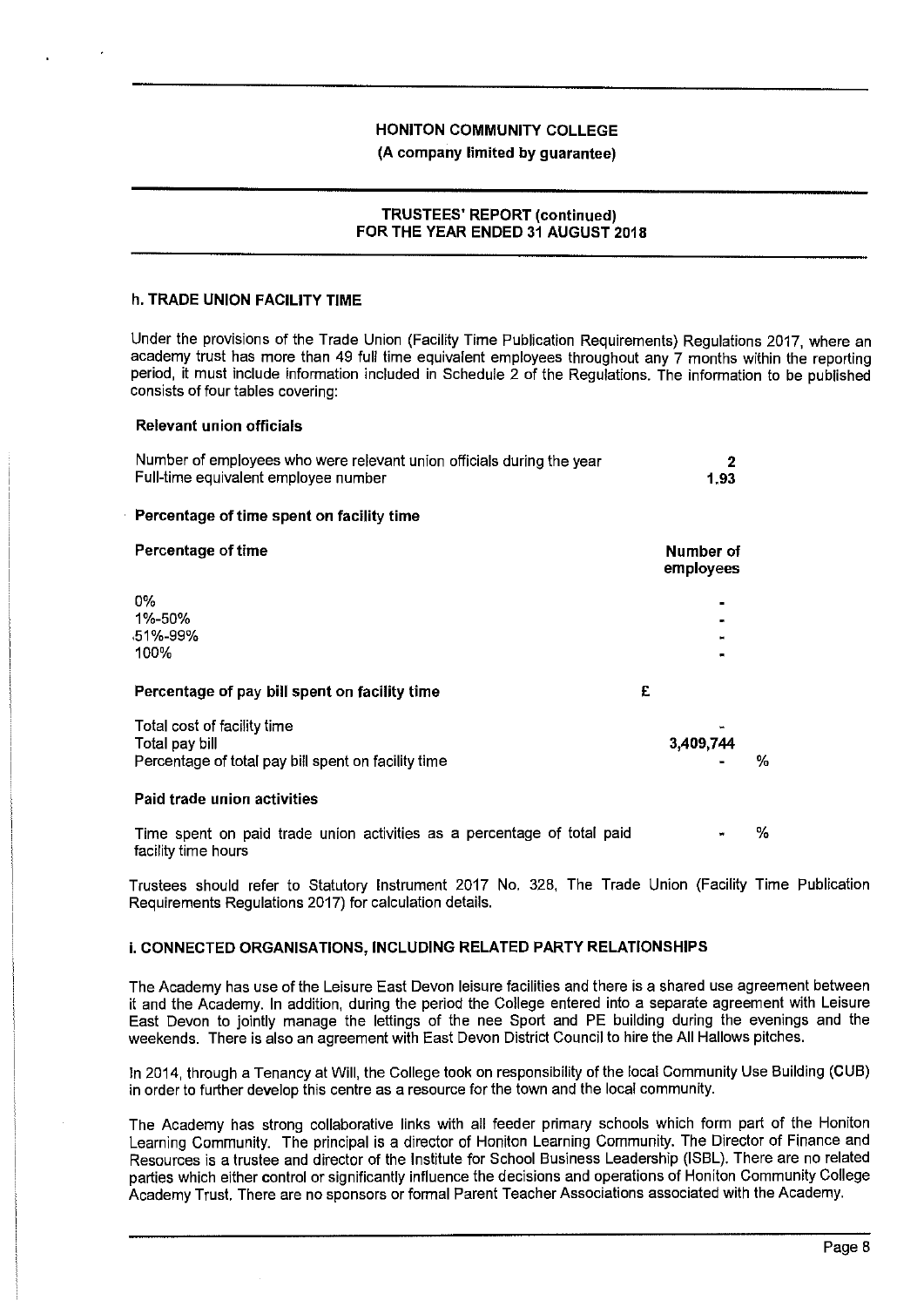#### **(A company limited by guarantee)**

#### **TRUSTEES' REPORT (continued) FOR THE YEAR ENDED 31 AUGUST 2018**

#### **Objectives and Activities**

#### **a. OBJECTS AND AIMS**

The principle object and activity of the Academy is to advance for the public benefit education in the United Kingdom, in particular by establishing, maintaining, carrying on, managing and developing a school, offering a broad range of curriculum for pupils of different abilities.

#### **Our Mission Statement** - 'Success for All'.

**Our Vision** - Everyone at HCC believes in themselves and their potential to succeed because they are empowered to develop their own solutions and shape their own futures.

**Our Values** - Respect for learning; Respect for each other and Respect for the environment.

#### **b. OBJECTIVES, STRATEGIES AND ACTIVITIES**

#### **Development Plan for the 2017/18 Academic Year (our key objectives):**

#### **1. Improving the Quality of Learning**

To make students better learners we aim to:

- Raise student aspiration by instilling a culture of high expectations in our community
- Pastoral Culture
- Tailor our schemes of learning to develop greater mastery across all key stages
- Rise the standards of student's communication skills (i.e, in oracy, written work & presentation skills)

#### **2. Sustaining the Pace of Improvement'**

To promote Leadership at all levels we will:

- Focus on leadership of learning
- Place further positive emphasis on appraisal as the primary vehicle for our professional development
- Managing and sustaining workload

#### **Achievements and Performance**

The Academy is in its eighth year of operation. The total number of students in the year ended 31 August 2018 was 723 but this has increased from 718 in September 2017.

64% of the Year 11 cohort achieved the equivalent of 5+A\*-C inc. English and Maths, with over a fifth of all entries being A\*/A (new level 7, 8 or 9 grades), in addition to over half of all entries being awarded at the new 9-5 grades. This is a superb achievement for a non-selective, comprehensive school. Indeed, we pride ourselves on our inclusive approach, working together, as a community, to provide a first-class education that helps develop rounded students that are ready to take on the challenges of adulthood.

99% of our Post-16 students achieved an A\*-E pass rate (National Average 97.6%) with 80% achieving A'-C grades (National Average 77.0%). This is especially pleasing as this year's results were the first for the new tougher A-Level examinations.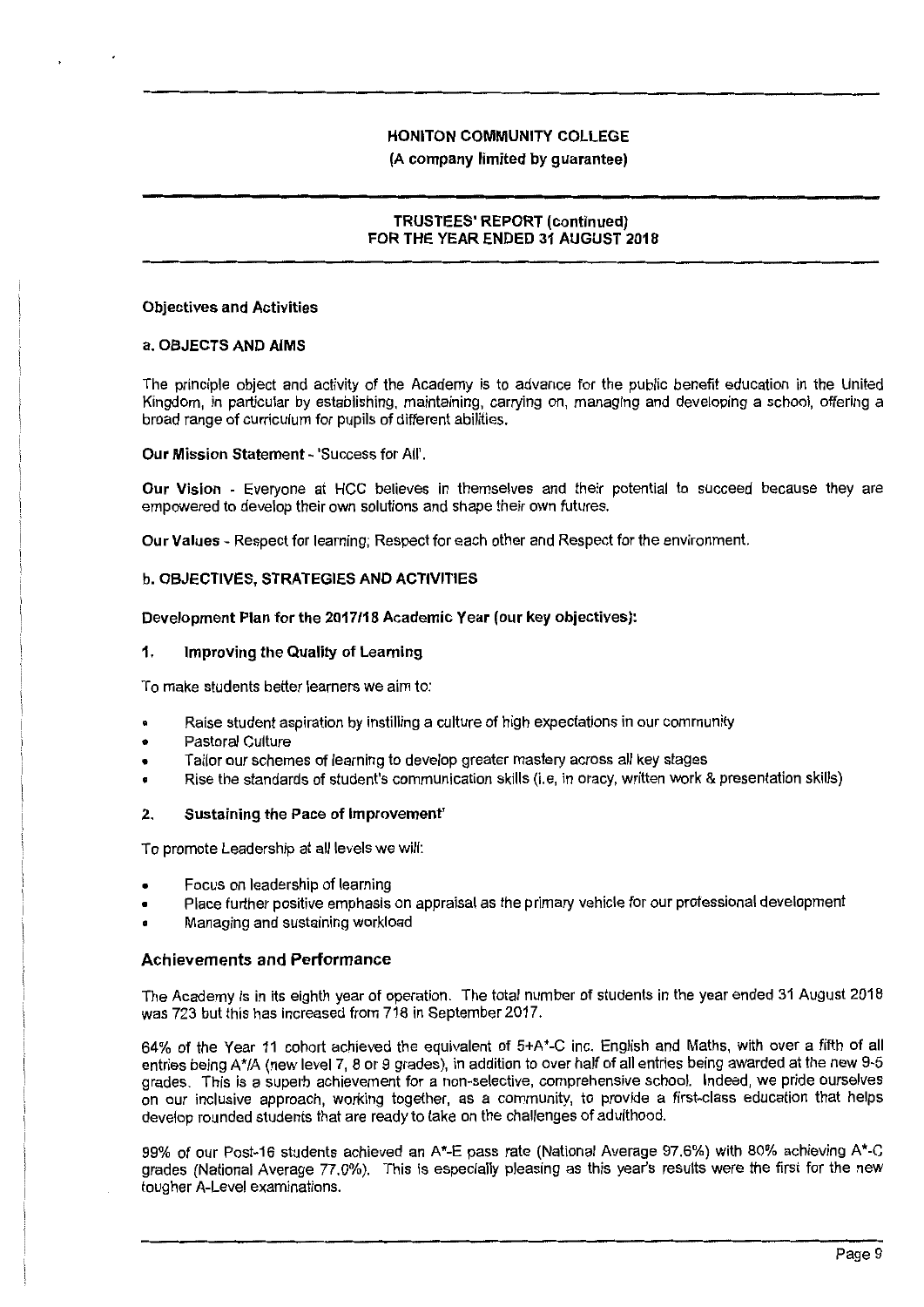# **TRUSTEES' REPORT (continued) FOR THE YEAR ENDED 31 AUGUST 2018**

To ensure that standards are continually assessed, the Academy operates a programme of lesson observations and Learning Walks, which are undertaken by Middle Leaders and the Executive Leadership Team.

The Academy was inspected by OFSTED in May 2016 and was judged as 'Good'.

In 2014 the College was successful in securing £1.61M funding from the Academies Capital Maintenance Fund (ACMF) to build a new Technology and Languages block. The building was completed in June 2015 and provides state of the art classrooms that are sure to further inspire students.

In April 2016 the College was successful in achieving £217k from the Education Funding Agency (EFA) Condition Improvement Fund (CIF) to refurbish the English Building. The College was fortunate to be one of only thirteen schools in Devon to be successful in this bidding process. replacement roof, new windows, re-decoration throughout, new ceiling finishes, new lighting and new flooring.

In September 2016 the College was successful in obtaining £1.8M from the Condition Improvement Fund to replace the old gymnasium building with a state-of-the-art Sports and Fitness building. Work was completed in September 2017 and this new facility is now open to students and staff. The new facilities consist of a gym, four sets of changing rooms, a departmental office, three classrooms, an JCT Suite, dance studio and state of the art fitness suite with cardio and strength and conditioning equipment.

In April 2018 the College was successful in obtaining a further £930,000 from the Condition Improvement Fund to refurbish its oldest Science Block. Work is due for completion in late October 2018. The refurbishment includes a new roof, windows, internal and external doors, ceilings, lighting, flooring, decoration throughout, completely new gas, water and electrical systems along with new laboratory fixtures and fittings.

#### **c. PUBLIC BENEFIT**

The Trustees confirm that they have complied with the duty in Section 17(5) of the Charities Act 2011 to have due regard to the Charity Commission's general guidance on public benefit in exercising their powers or duties. They have referred to this guidance when reviewing the Academy Trust's aims and objectives and in planning its future activities

The Academy aims to advance for the public benefit, education in Honiton and the surrounding area. In particular, but without prejudice to the generality of the forgoing by estimating, maintaining, managing and development schools, offering a broad curriculum with a strong emphasis on, but in no way limited to the specialism of Science. The Academy provides facilities for recreational and other leisure time occupation for the community at large in the interests of social welfare and with the interest of improving the life of the said community.

# **Achievements and performance**

#### **Strategic report**

#### **a. KEY PERFORMANCE INDICATORS**

The main financial performance indicator is the level of reserves held at the Balance Sheet date. In particular, the management of spending against General Annual Grant (GAG) requires special attention. In period under review, £121k was carried forward representing 3.4% of GAG..

As funding is based on pupil numbers this is also a key performance indicator. The total number of students in the year ended 31 August 2018 was 723 and this has increasd from 718 in 2017. Students are generally set to rise from 2018 to 2021. The Board of Trustees reviews the current and forecasted pupil numbers at each Resources Committee meeting and the five-year budget forecast is adjusted as necessary.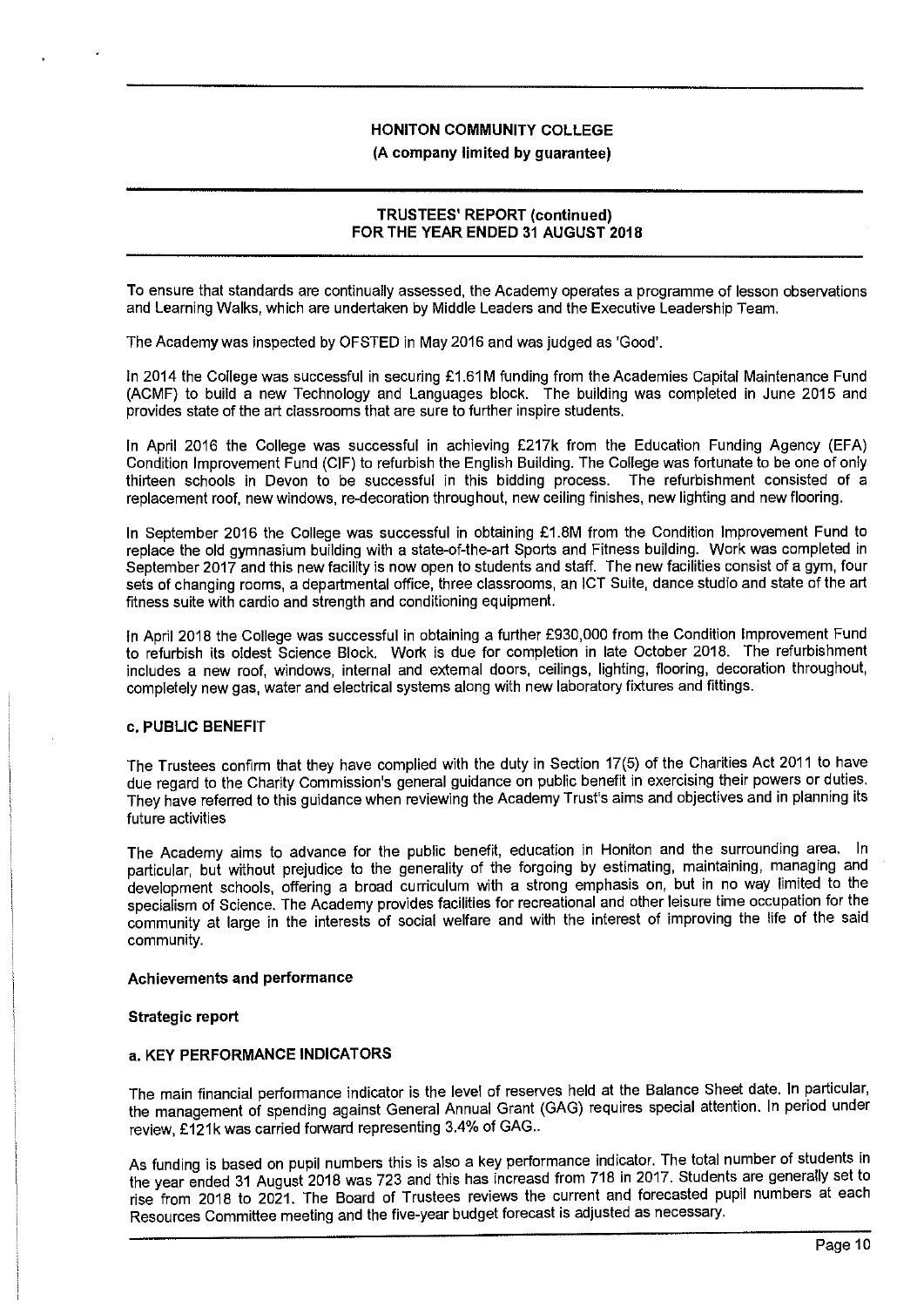## **TRUSTEES' REPORT (continued) FOR THE YEAR ENDED 31 AUGUST 2018**

#### **b. GOING CONCERN**

After making appropriate enquiries, the board of trustees has a reasonable expectation that the academy has adequate resources to continue in operational existence for the foreseeable future. For this reason it continues to adopt the going concern basis in preparing the financial statements. Further details regarding the adoption of the going concern basis can be found in the Accounting Policies.

#### **Financial review**

Most of the Academy's income is obtained from the DIE via the EFA in the form of recurrent grants, the use of which is restricted to particular purposes. The grants received from the DfE during the year ended 31 August 2018 and the associated expenditure are shown as Restricted Funds in the Statement of Financial Activities.

The Academy also receives grants for fixed assets from the DfE and are shown in the Statement of Financial Activities as restricted income in the Fixed Asset Fund. The Restricted Fixed Asset Fund balance is reduced by annual depreciation charges over the useful life of the assets concerned, as defined in the Academy's accounting policies.

During the year ended 31 August 2018 (excluding restricted fixed asset and pension reserves), the Academy received income of £4,013,327 and incurred expenditure of £4,012,214. The excess of expenditure over income for the year (before transfers) was £1,113.

At 31 August 2018 the net book value of fixed assets was £13,146,829 and movements in tangible fixed assets are shown in note 14 to the financial statements. The assets were used exclusively for providing education and the associated support services to the pupils of the Academy.

The principal land, buildings and other assets were transferred to the Academy upon conversion and were professionally valued on that date. Other assets have been included in the financial statements at a best estimate, taking into account purchase price and remaining useful lives.

The Academy has taken on the deficit in the Local Government Pension Scheme in respect of its non-teaching staff transferred on conversion. The deficit is incorporated within the Statement of Financial Activity with details in Note 21 to the financial statements.

Key financial policies adopted or reviewed during the year include the Finance Policy which lays out the framework for financial management, including financial responsibilities of the Board, Principal, managers, budget holders and other staff, as well as delegated authority for spending. Other policies reviewed and updated included Charges and Lettings, Asset Management, and Gifts and Hospitalities.

#### **a. RESERVES POLICY**

The Trustees review the reserve levels of the Academy annually and in addition review the forecast year end position of these reserves at each Resources Committee meeting throughout the year. The annual review encompasses the nature of income and expenditure streams, the need to match income with commitments and the nature of reserves. The Trustees take into consideration the future plans of the Academy, the uncertainty over future income streams and other key risks identified during the risk review.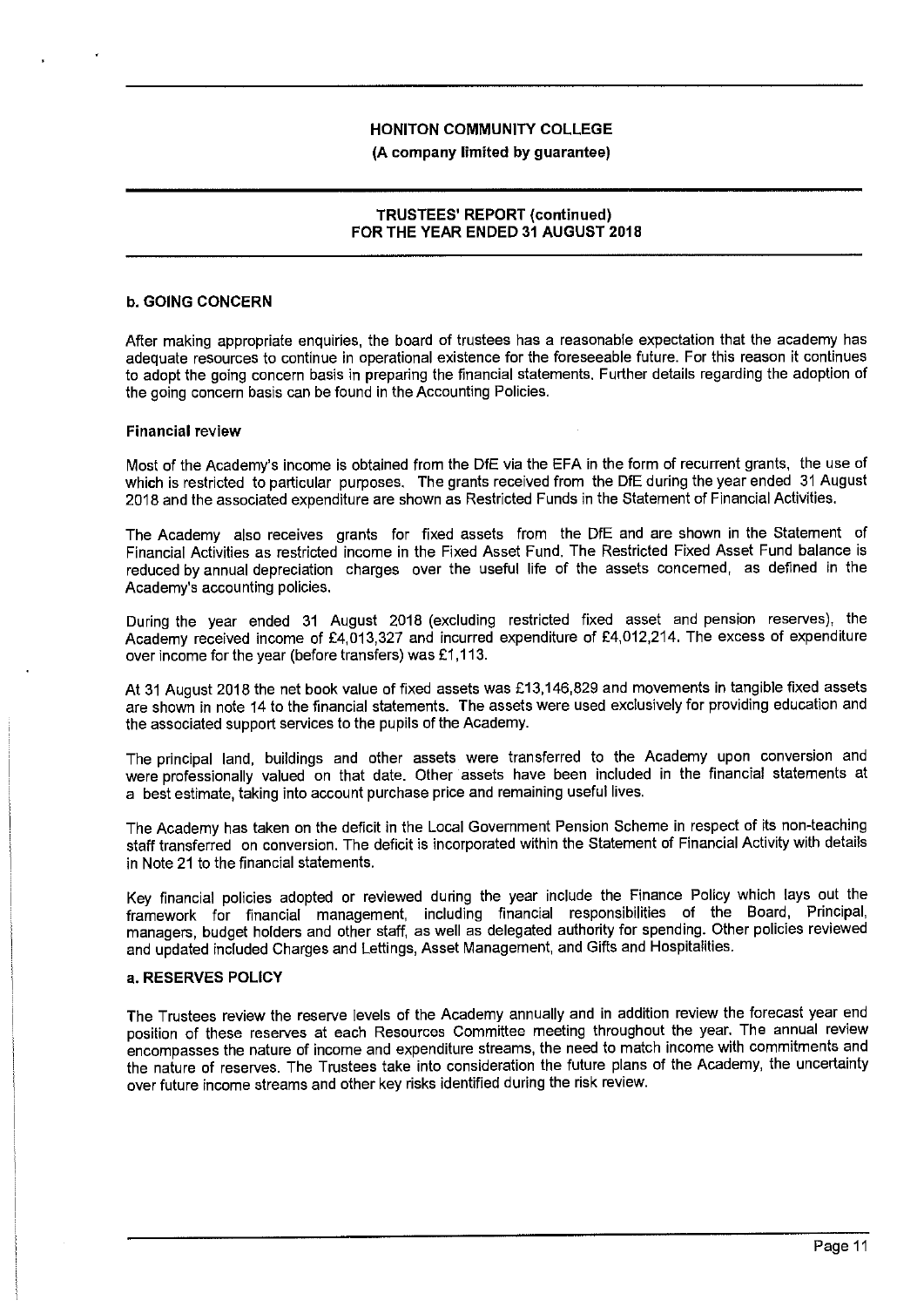**(A company limited by guarantee)** 

#### **TRUSTEES' REPORT (continued) FOR THE YEAR ENDED 31 AUGUST 2018**

The Trustees have determined that the desired level of free reserves should be approximately £400,000. However, due to significant national cost pressures it has not been possible to maintain the level of free reserves at this level. The Trustees recognise the need to replenish its reserves to ensure the Academy has sufficient funds to cover planned and unknown future activities and has set two targets to achieve this:

Free reserves 5% of current year budgeted income (2017; £196,875))

In-year contingency £20,000

Total reserves of the Academy (excluding restricted fixed asset reserves and pension reserves) amount to £121,434 all being unrestricted. The Trustees monitor this value in accordance with the Board's reserves policy.

The Trustees have reviewed the future plans of the Academy and have set designated reserves as follows:

- Reserves will need to be held to cover cost as a result of the negative budget prediction for the next few years. The College is within one of the lowest funded education authorities in England where government allocations for primary and secondary pupils are the lowest in the country.
- Future investment in next phases of the building programme through the Condition Improvement Fund (CIF).
- Contribution to the costs of a Sand Dressed or Artificial Grass floodlit pitch.

#### **b. MATERIAL INVESTMENTS POLICY**

Trustees are committed to ensuring that all funds under their control are managed in such a way as to maximise return whilst minimising risk. Any cash not required for operating expenses is placed on deposit at the most favourable rate available from providers covered by the Financial Services Compensation Scheme. Day to day management of the surplus funds is delegated to the Principal and Finance Director within strict guidelines approved by the Board of Trustees.

#### **c. PRINCIPAL RISKS AND UNCERTAINTIES**

The Board of Trustees has reviewed the major risks to which the Academy Trust is exposed together with the operating, financial and compliance controls that have been implemented lo mitigate those risks.

The principal risks and uncertainties facing the Academy are as follows:

**Financial:** The Academy has considerable reliance on continued Government funding through the ESFA. In the last year 99.6% of the Academy's incoming resources were ultimately Government funded and whilst this level is expected to continue, there is no assurance that Government policy or practice will remain the same or that public funding will continue at the same levels or on the same terms.

**Failures in governance and/or management:** The risk in this area arises from potential failure to effectively manage the Academy's finances, internal controls, compliance with regulations and legislation, statutory returns, etc. The Trustees continue to review and ensure that appropriate measures are in place to mitigate these risks.

**Reputational:** The continuing success of the Academy is dependent on continuing to attract applicants in sufficient numbers by maintaining the highest educational standards. To mitigate this risk Trustees ensure that student success and achievement are closely monitored and reviewed.

**Safeguarding and child protection:** The Trustees continue to ensure that the highest standards are maintained in the areas of selection and monitoring of staff, the operation of child protection policies and procedures, health & safety and discipline.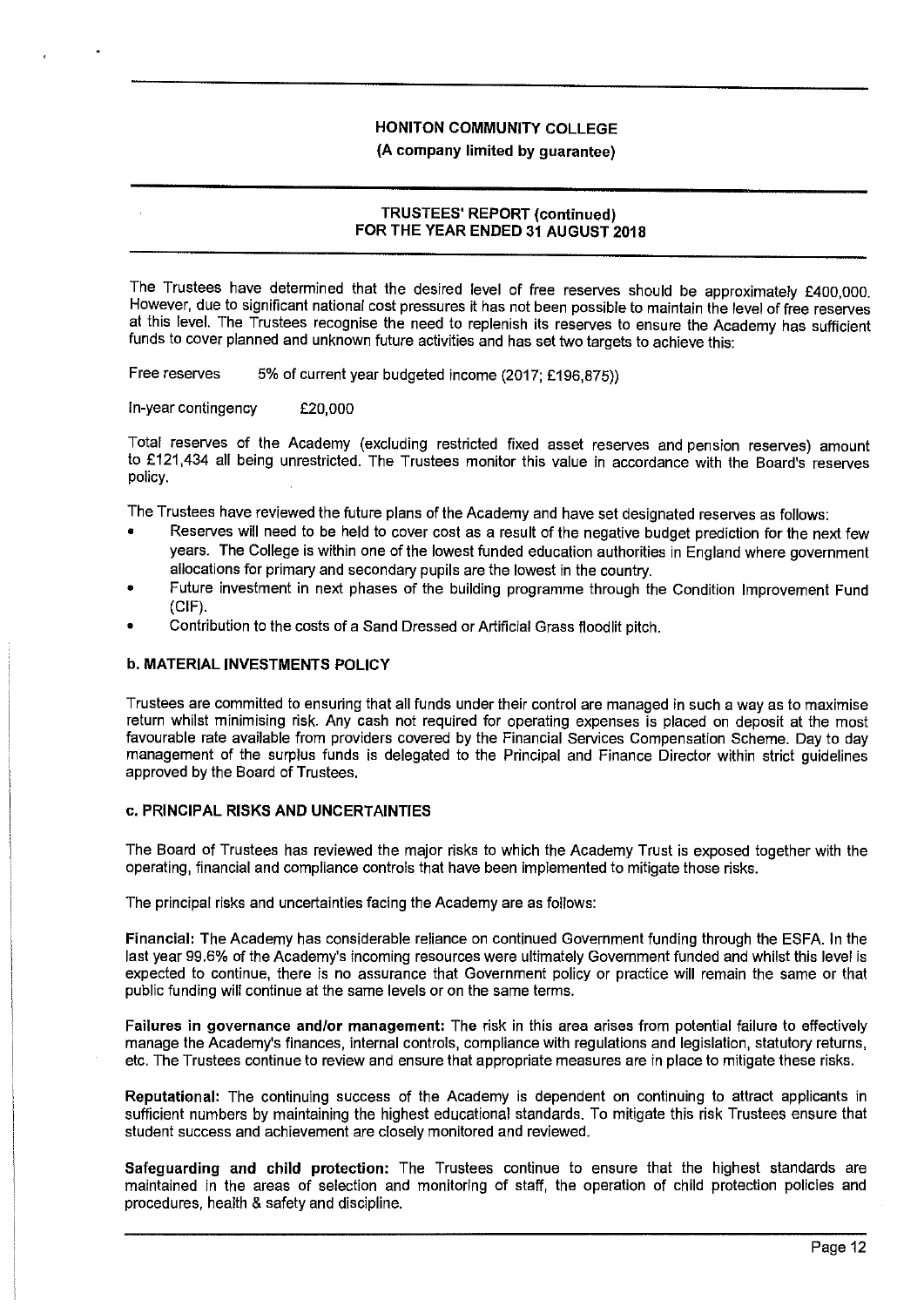# **TRUSTEES' REPORT (continued) FOR THE YEAR ENDED 31 AUGUST 2018**

**Staffing:** The success of the Academy **is** reliant upon the quality of its staff and so the Trustees monitor and review policies and procedures to ensure continued development and training of staff as well as ensuring there is clear succession planning.

**Fraud and mismanagement of funds:** The Academy has appointed a Responsible Officer to carry out checks on financial systems and records as required by the Academy Financial Handbook. All finance staff receive training to keep them up to date with financial practice requirements and develop their skills in this area.

The Academy has continued to strengthen its risk management process throughout the year by improving the process and ensuring staff awareness. A risk register is maintained and reviewed and updated on a regular basis.

The Academy has agreed a Risk Management Strategy, a Risk Register and a Risk Management Plan. These have been discussed by Trustees and include the financial risks to the Academy. The register and plan are regularly reviewed in light of any new information and formally reviewed annually.

The Trustees have assessed the major risks to which the Academy is exposed, in particular those relating to its finances, teaching, facilities and other operational areas. The Trustees have implemented a number of systems to assess and minimise those risks, including internal controls described elsewhere. Where significant financial risk still remains they have ensured they have adequate insurance cover.

Whilst the Academy is at the bottom of the demographic trough and will start to see increases in student numbers again, risks to revenue funding from a falling roll will decrease. However, the reduction in post 16 funding levels, the freeze on the Government's overall education budget, changes in funding arrangements for High Needs and increasing employment and premises costs mean that budgets will be increasingly tight in coming years.

The Trustees examine the financial health formally every term. They review performance against budgets and overall expenditure by means of regular update reports at all Board and Resources Committee meetings. The Trustees also regularly review cash flow forecasts and ensure sufficient funds are held to cover all known and anticipated commitments.

At the year end, the Academy had no significant liabilities arising from trade creditors or debtors that would have a significant effect on liquidity.

The Board of Trustees recognises that the defined benefit pension scheme deficit (Local Government Pension Scheme), which is set out in Note 21 to the financial statements, represents a significant potential liability. However as the Trustees consider that the Academy is able to meet its known annual contribution commitments for the foreseeable future, this risk from this liability is minimised.

#### **Fundraising**

In today's climate the Academy recognises that it may need to ask the public for money. The Academy is fully aware of its responsibility to ensure that these activities are carried out in a considerate and responsible way and to ensure that the funds raised are used effectively and for the purpose for which they were intended.

Primarily the College raises fund, through non-uniform days and other school based activities, on behalf of others. More recently and due to external financial pressures, the Academy has raised funds to provide equipment and other related items.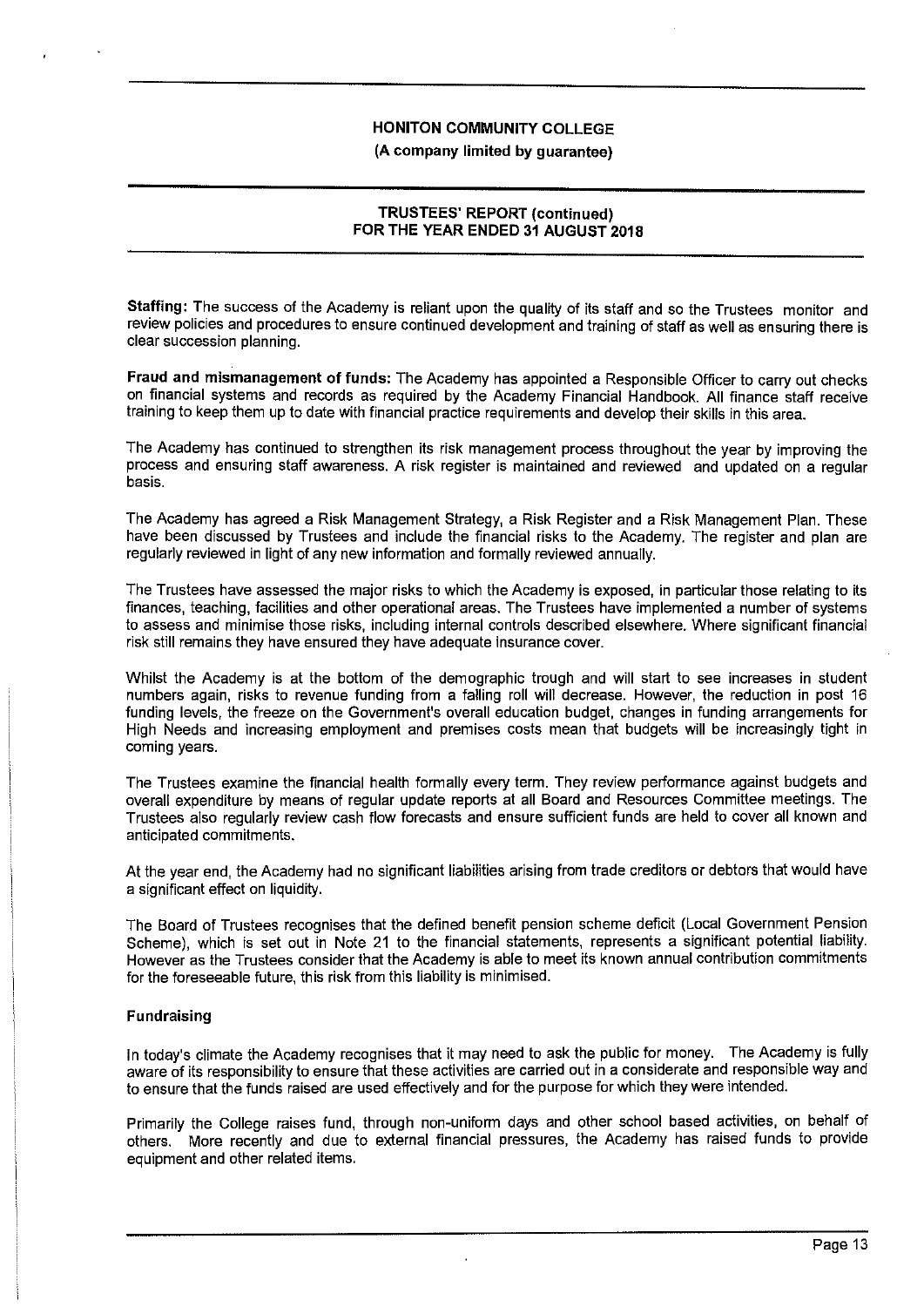## **TRUSTEES' REPORT (continued) FOR THE YEAR ENDED 31 AUGUST 2018**

Over the period the College has received no complaints regarding any of its fundraising activities. To ensure that fundraising is carried out to recognised standards and to ensure effective monitoring the Academy follows the guidance within the Charity Commission publication "Charity fundraising: a guide to trustee duties (CC20)".

At present the Academy does not work with any commercial or professional fundraisers, but if these were engaged in the future then any processes would be carried out to the recognised standards within the CC20 guidance detailed above.

#### **Plans for future periods**

#### **a. FUTURE DEVELOPMENTS**

The Academy **will** continue to strive to provide outstanding education and improve the levels of performance of its students at all levels. The Academy will continue to aim to attract high quality teachers and associate staff in order to deliver its objectives.

The Academy will continue to work with partner schools to improve the educational opportunities for students in the wider community.

The Board of Trustees plans to maintain the majority of existing reserves and commit a proportion towards the next phases of the building development. The Academy plans to apply again for funding in the next phase of CIF funding which will include a refurbishment to the older main block of the College.

Full details of our plans for the future are given in our College Development Plan and our Five Year Strategic Plan, both of which are available on our website or from the Clerk to the Trustees.

#### **FUNDS HELD AS CUSTODIAN**

The Academy and its Trustees do not act as the Custodian Trustees of any other Charity.

#### **DISCLOSURE OF INFORMATION TO AUDITORS**

Insofar as the Trustees are aware:

- there is no relevant audit information of which the charitable company's auditors are unaware, and
- that Trustees have taken all the steps that ought to have been taken as a Trustee in order to be aware of any relevant audit information and to establish that the charitable company's auditors are aware of that information.

### **AUDITORS**

The auditors, Griffin, have indicated their willingness to continue in office and a resolution to appoint them will be proposed at the annual general meeting.

The Trustees' report, incorporating a strategic report, was approved by order of the board of trustees, as the company directors, on  $\gamma \, \cdot \, \cdot \, \cdot \, \cdot \, \cdot \,$  and signed on its behalf by:

**G Donne-Davis Chair of Trustees** 

 $8 -$  DOMAR - OGV6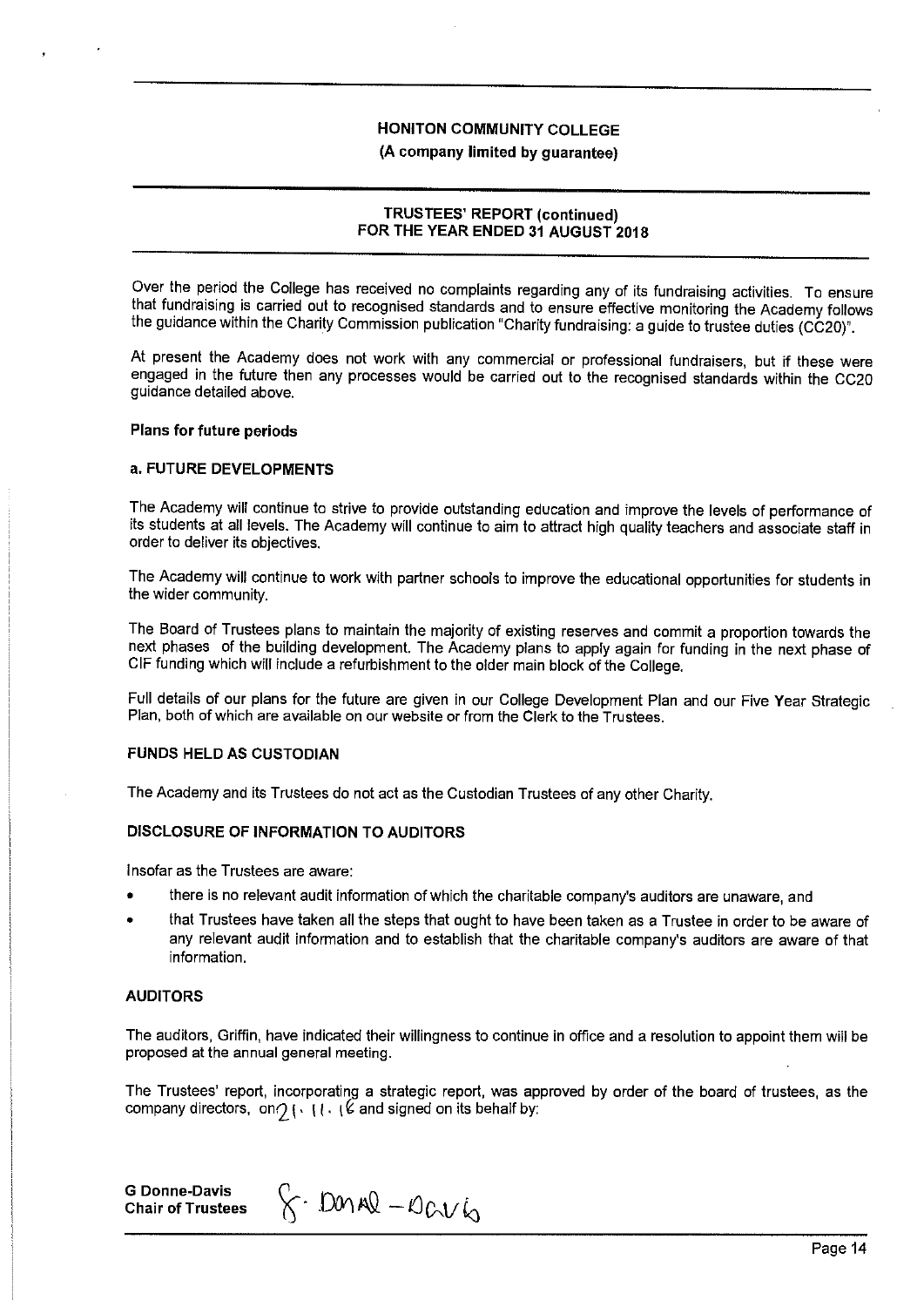**(A company limited by guarantee)** 

### **GOVERNANCE STATEMENT**

#### **SCOPE OF RESPONSIBILITY**

As trustees, we acknowledge we have overall responsibility for ensuring that Honiton Community College has an effective and appropriate system of control, financial and otherwise. However such a system is designed to manage rather than eliminate the risk of failure to achieve business objectives, and can provide only reasonable and not absolute assurance against material misstatement or loss.

The board of trustees has delegated the day-to-day responsibility to the Principal, as Accounting Officer, for ensuring financial controls conform with the requirements of both propriety and good financial management and in accordance with the requirements and responsibilities assigned to it in the funding agreement between Honiton Community College and the Secretary of State for Education. They are also responsible for reporting to the board of trustees any material weaknesses or breakdowns in internal control.

#### **GOVERNANCE**

The information on governance included here supplements that described in the Trustees' report and in the Statement of Trustees' responsibilities. The board of trustees has formally met 6 times during the year. Attendance during the year at meetings of the board of trustees was as follows:

| Trustee                    | Meetings attended | Out of a possible |
|----------------------------|-------------------|-------------------|
| S Maplesden, Staff Trustee | 6                 | 6                 |
| G Smith, Principal         | 6                 | 6                 |
| J Boland                   | з                 |                   |
| M Clements                 |                   |                   |
| G Donne-Davis, Chair       | 6                 |                   |
| S Johnson                  | 5                 | 6                 |
| M Evans                    | 3                 | 6                 |
| C Bowles, Staff Trustee    | 6                 | 6                 |
| D Travers                  | 5                 | 6                 |
| M Gaches-Morris            |                   | 6                 |
| A Smith                    | 6                 | 6                 |
| S Taylor, Vice Chair       | 6                 | 6                 |
| S Kent                     |                   |                   |
| A Holt, Staff Trustee      |                   |                   |
| J A Dale                   |                   |                   |
| M Gibbs                    |                   | 6                 |
| K Smith                    |                   | 6                 |
| R Shorter, Staff Trustee   |                   | 5                 |
| A Bazley                   |                   |                   |

In September 2016 a new Chair of Governors was elected with a new vice-chair, this was a key change in the composition of the board as the existing Chair of Governors had been in post for over 20 years.

The Trustees operate three committees, Teaching and Learning, Performance and Pay and Resources.

Governors skills audits are completed annually and are used to inform trustee training for the year. In addition, the Chair and Vice Chair carries out annual one to one meetings with all members of the trustee board.

The composition of board in terms of skills and abilities are varied and a good level of expertise and knowledge exists among members of the board. These range from business, human resources and accounting/financial. Trustees are placed on committees that are appropriate to their individual level of expertise and specialist knowledge. When recruiting new governors, the skills audits are used to ensure any gaps in knowledge are suitably addressed.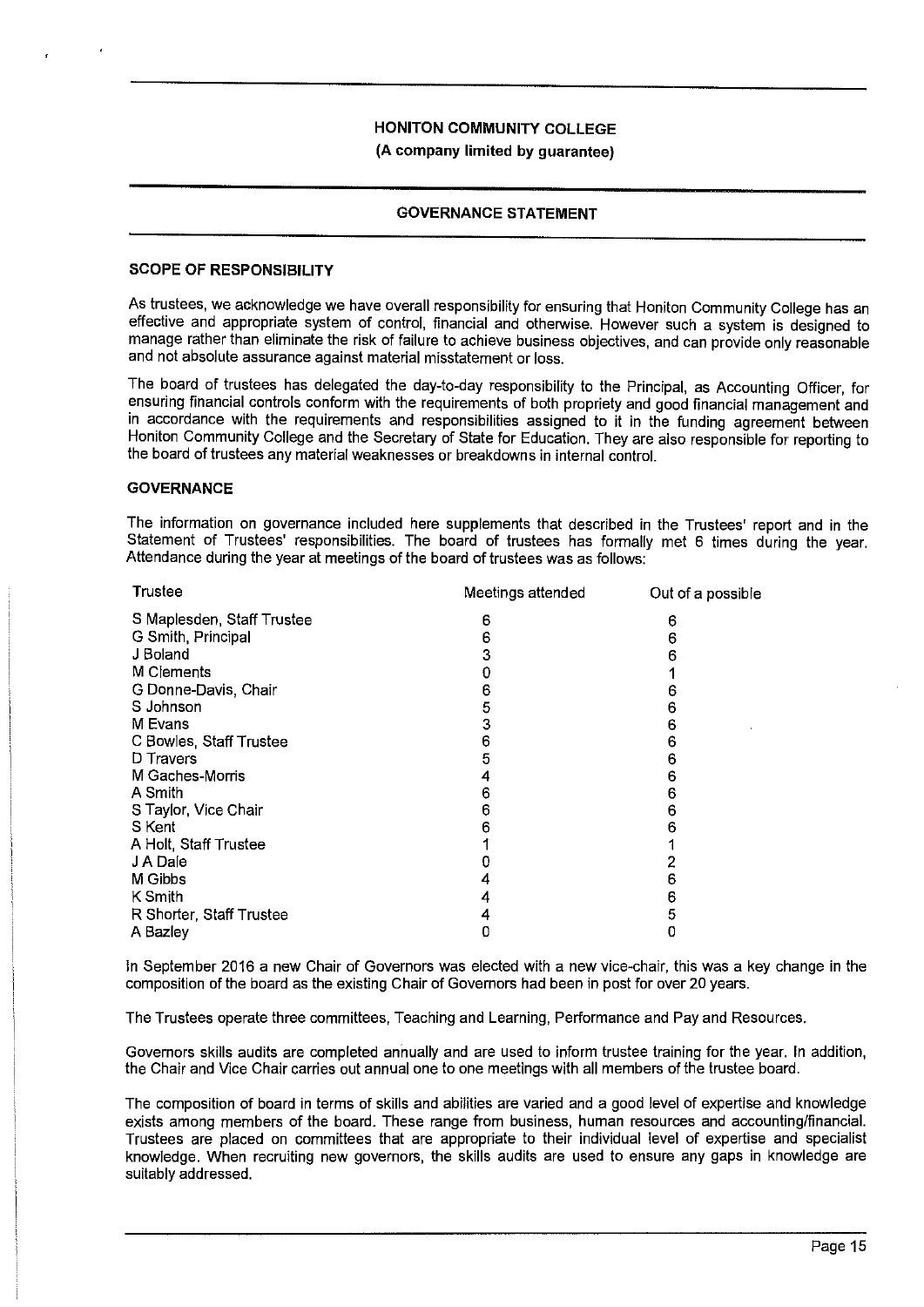# **GOVERNANCE STATEMENT (continued)**

The **Resources Committee** is a sub-committee of the main Board of Trustees. Areas of Responsibility include:

- To assist the decision making of the governing body, by enabling more detailed consideration to be given to the best means of fulfilling the governing body's responsibility to ensure sound management of the academy's finances.
- To ensure that the Academy undertakes proper financial planning, monitoring and probity.
- To make appropriate comments and recommendations on such matters to the governing body on a regular basis.

Major issues will be referred to the full governing body for ratification.

Subject to statutory requirements, the committee is authorised, in consultation with the Principal and taking into consideration; available resources; sustainability of commitments; the college improvement plan (CIP); forecast student numbers; anticipated contractual liabilities and other relevant factors:

- To consider the academy's indicative funding, notified annually by the EFA, and to assess its implications for the academy, in consultation with the Principal, in advance of the financial year, drawing any matters of significance or concern to the attention of the governing body.
- To scrutinise, consider and recommend acceptance/non-acceptance of the academy's annual and three year budget to the governing body, at the start of each financial year.
- To contribute to the formulation of the academy's development plan, through the consideration of financial priorities and proposals, in consultation with the Principal, with the stated and agreed aims and objectives of the academy.
- To receive and make recommendations on the broad budget headings and areas of expenditure to be adopted each year, including the level and use of any contingency fund or balances, ensuring the compatibility of all such proposals with the development priorities set out in the College Improvement Plan (GIP).
- To liaise with and receive reports from the other committees, as appropriate, and to make recommendations to those committees about the financial aspects of matters being considered by them.
- To monitor and review expenditure on a regular basis and ensure compliance with the overall financial plan for the academy, and with the financial regulations of the EFA, drawing any matters of concern to the attention of the governing body. As part of this the committee will: make decisions in relation to service level agreements, in accordance with the scheme of delegation; approve non-routine expenditure (not provided for in the GIP) in accordance with the scheme of delegation; ensure that the principles of best value are followed when making decisions and within the college; monitor statistics, performance indicators, key ratios and other non financial data affecting the budget, directing action as appropriate; monitor capital expenditure and take appropriate steps in the event of possible under/ over spending.
- To monitor and review procedures for ensuring the effective implementation and operation of financial procedures, on a regular basis, including the implementation of bank account arrangements and, where appropriate to make recommendations for improvement. As part of this the committee will:
- Establish and recommend appropriate policies (to include recommended levels of delegated authority) to the governing body. This will include: Finance Policy, Budget Monitoring Policy, Procurement Policy, Charging and Remissions Policy, Lettings Policy and Governors Expensers Policy
- Review all policies and levels of charges annually and recommend changes as appropriate.
- To approve the financial statement to form part of the annual report of the governing body to parents and for filing in accordance with Companies Act and Charity Commission requirements
- To receive auditors' reports and to recommend to the full governing body action as appropriate in response to audit findings.
- To recommend to the governing body the appointment of a Responsible Officer.
- To recommend to the full governing body the appointment or reappointment of the auditors of the academy.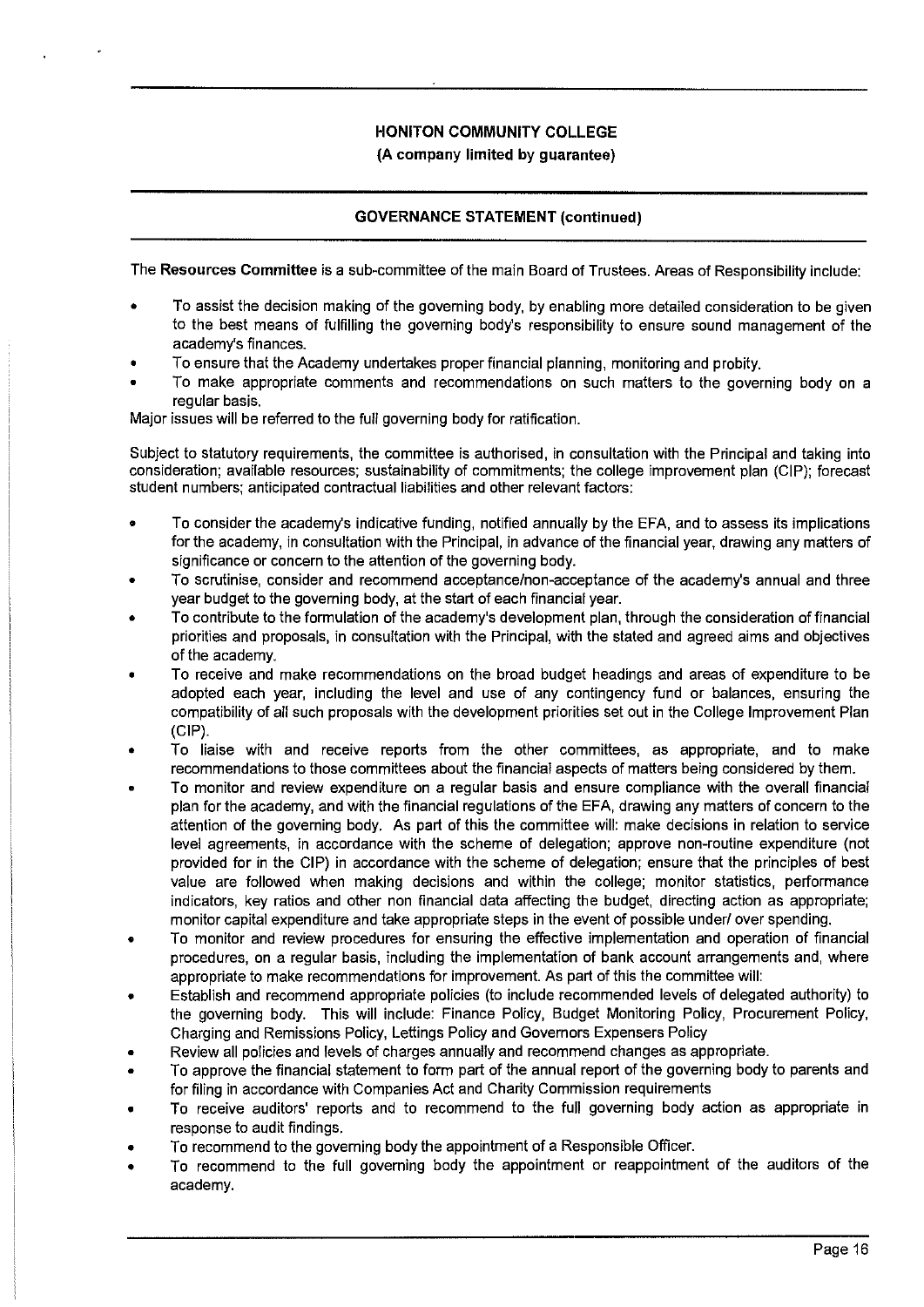### **GOVERNANCE STATEMENT (continued)**

Attendance at meetings in the year was as follows:

| Trustee              | Meetings attended | Out of a possible |
|----------------------|-------------------|-------------------|
| M Clements           | 0                 |                   |
| J Dale               |                   |                   |
| M A Evans            |                   | 6                 |
| M Gibbs              | 6                 | 6                 |
| A Holt               |                   |                   |
| R Shorter            | 5                 |                   |
| A Smith              | 6                 | 6                 |
| G N Smith, Principal | 5                 | 6                 |
| K Smith              |                   | 6                 |
| S Taylor, Vice Chair | 5                 |                   |
| <b>D</b> Travers     |                   |                   |

The Audit Committee is part of the Resources Committee.

#### **REVIEW OF VALUE FOR MONEY**

The Governors of Honiton Community College Academy Trust are committed to achieving Best Value in all decisions made. We use the principles of Best Value as they apply to securing continuous improvement by:

- Challenge regularly reviewing how and why the services of the college are provided and setting targets and performance indicators for improvement.
- Compare monitoring outcomes and performance of similar services with other schools and within the college.
- **Consult**  with appropriate stakeholders before major decisions are made.
- **Compete**  through quotations and tenders to ensure that goods and seivices are secured in the most efficient and effective way.

#### **ORDERING**

Budget holders must use official order forms with few exceptions to this. The college reserves the right to refuse to honour a verbal agreement between a Supplier and Budget Holder. Staff are reminded each year not to enter into contracts or agreements. The Director of Finance and Resources is the only member of staff authorised to enter into contracts.

#### **BEST VALUE**

To ensure best value, the purchaser is to investigate the supply of the goods required and identify the best method of purchase. Use of the Internet for research and purchase is the recommended option as it can produce results quickly and easily at a reduced price. There are also many catalogues in circulation in the college which can provide information and prices for comparison. In the current economic climate it is possible to obtain a discount or special deal on goods and services and all staff are encouraged to achieve this.

#### **STATEMENT**

#### **We will secure continuous improvement by:**

- By using benchmarking techniques internally between departments and externally with other schools. Striving to ensure that the college is using its resources effectively to meet the needs of our students.
- Monitoring the progress of the Annual Budget Plan and the Best Value Statement against the College's Improvement Plan in order to determine the extent of continuous improvement.
- The college has in place a strategy and a set of guidelines, updated annually, which will ensure that Best Value **will** be reviewed and demonstrated.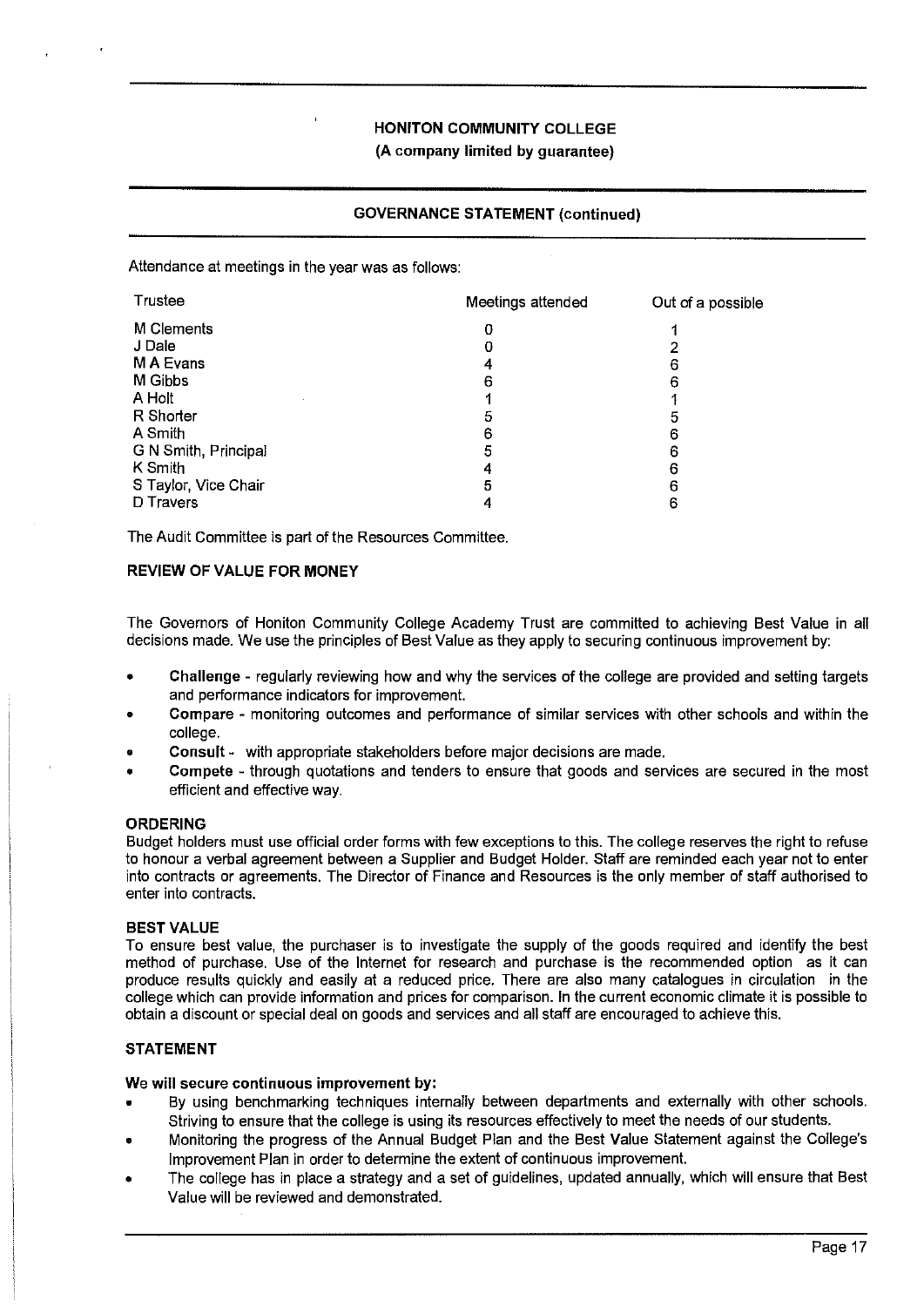# **GOVERNANCE STATEMENT (continued)**

#### **This year we achieved:**

- Successfully bidding for £930,000 from the Condition improvement Fund to refurbish our Science Block.
- Bid to other chairties such as the Jack Riley Trust and All Hallows for additional funds to benefit teaching and learning and outdoor education.
- Took steps to enter into a Contract Cleaning provision from October 2018, thus savings funds and establishing better quality and standards.
- Savings approx., £8,000 on the purchase of tables and stools for the Science Block through competitive tendering and negotiation.
- Raised approx.. £20,000 through the external lettings of the College facilities.
- Making effective use of the contract lists to ensure expiring contracts are renewed compactivity.
- Joined the South West Schools Buying Club to look for more efficient and economical deals.
- Continued the College Decoration and Improvement Plan utilising the in-house team of Premises staff.

### **Next year we aim to focus on:**

- Continuing to challenge the need for expenditure and to ensure that Value for Money is achieved.
- Maximising the use of the contracts list in order that expiring contracts are renewed competitively.
- To collaborate with other schools (and organisations) to achieve Value for Money when procuring contracts and services.
- Making the most of external funding sources such as sponsorship, letting and external grants for specific projects.
- Continuing to strive towards a new building project that will enhance the college campus.
- On-going maintenance of campus facilities and resources to provide an environment suitable for our students to achieve the best outcomes.
- Ensuring relevant and efficient resources are in place to ensure the college's drive to improve learning and teaching.
- Ensuring the college performance management process is effectively implemented enabling the successful completion of the College Improvement Plan, the continuing professional development of all staff, and ultimately improvement of outcomes for students.

# **THE PURPOSE OF THE SYSTEM OF INTERNAL CONTROL**

The system of internal control is designed to manage risk to a reasonable level rather than to eliminate all risk of failure to achieve policies, aims and objectives; it can therefore only provide reasonable and not absolute assurance of effectiveness. The system of internal control is based on an ongoing process designed to identify and prioritise the risks to the achievement of academy policies, aims and objectives, to evaluate the likelihood of those risks being realised and the impact should they be realised, and to manage them efficiently, effectively and economically. The system of internal control has been in place in Honiton Community College for the year 1 September 2017 to 31 August 2018 and up to the date of approval of the annual report and financial statements.

#### **CAPACITY TO HANDLE RISK**

The board of trustees has reviewed the key risks to which the academy is exposed together with the operating, financial and compliance controls that have been implemented to mitigate those risks. The board of trustees is of the view that there is a formal ongoing process for identifying, evaluating and managing the academy's significant risks, that has been in place for the year 1 September 2017 to 31 August 2018 and up to the date of approval of the annual report and financial statements. This process is regularly reviewed by the board of trustees.

#### **THE RISK AND CONTROL FRAMEWORK**

The academy's system of internal financial control is based on a framework of regular management information and administrative procedures including the segregation of duties and a system of delegation and accountability.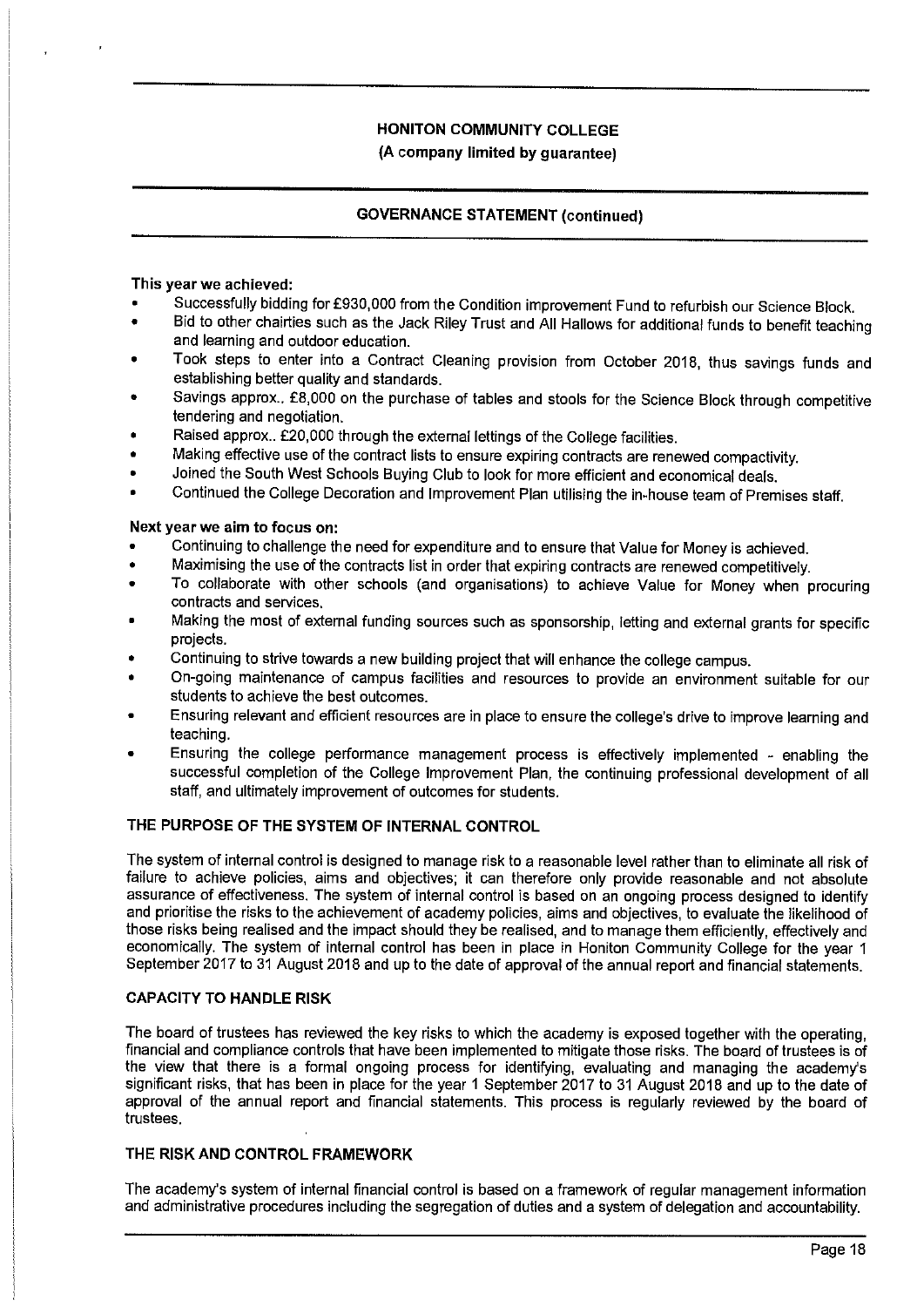# **GOVERNANCE STATEMENT (continued)**

In particular, it includes:

- comprehensive budgeting and monitoring systems with an annual budget and periodic financial reports which are reviewed and agreed by the board of trustees;
- regular reviews by the Resources Committee of reports which indicate financial performance against the forecasts and of major purchase plans, capital works and expenditure programmes;
- setting targets to measure financial and other performance;
- clearly defined purchasing (asset purchase or capital investment) guidelines.
- delegation of authority and segregation of duties;
- identification and management of risks.

The board of trustees has considered the need for a specific internal audit function and has decided to appoint Griffin as internal auditor.

The internal auditor's role includes giving advice on financial matters and performing a range of checks on the academy's financial systems. In particular the checks carried out in the current period included:

- Purchases
- Budgets
- Payroll
- Fixed Assets
- Financial Procedures
- Governence
- Regularity and Risk

The auditor reports are sent to the board of trustees through the resources committee on the operation of the systems of control and on the discharge of the board of trustees' financial responsibilities.

The board confirms that the internal auditor has delivered their schedules of work as planned and any remedial actions have been identified and addressed. The three internal auditor's visits which took place resulted in a high assurance level for each area covered.

# **REVIEW OF EFFECTIVENESS**

As Accounting Officer, the Principal has responsibility for reviewing the effectiveness of the system of internal control. During the year in question the review has been informed by:

- the work of the internal auditor;
- the work of the external auditors;
- the financial management and governance self-assessment process;
- the work of the executive managers within the academy who have responsibility for the development and maintenance of the internal control framework.

The Accounting Officer has been advised of the implications of the result of their review of the system of internal control by the Resources Committee and a plan to ensure continuous improvement of the system is in place.

Approved by order of the members of the board of trustees on  $2 \cdot | \cdot | \cdot | \cdot |$  and signed on their behalf, by:

 $\left\{\begin{array}{l}\right\}.\text{IDNN} - \Omega xV\text{N} \end{array} \right.$ G Donne-Davis

**Chair of Trustees** 

**G N Smith Accounting Officer**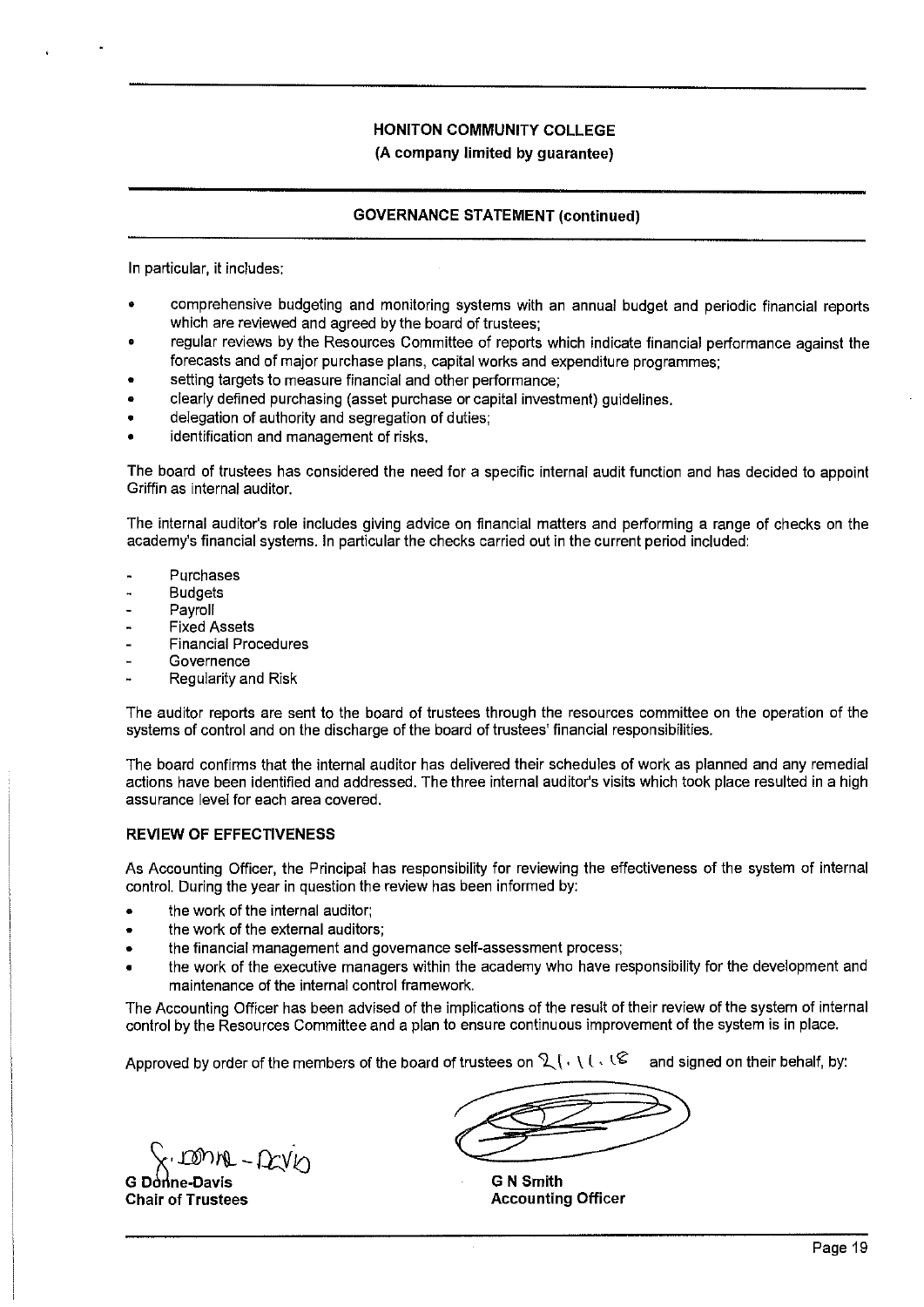**(A company limited by guarantee)** 

# **STATEMENT ON REGULARITY, PROPRIETY AND COMPLIANCE**

As Accounting Officer of Honiton Community College I have considered my responsibility to notify the academy trust board of trustees and the Education & Skills Funding Agency (ESFA) of material irregularity, impropriety and non-compliance with terms and conditions of all funding received by the academy trust, under the funding agreement in place between the academy trust and the Secretary of State for Education. As part of my consideration I have had due regard to the requirements of the Academies Financial Handbook 2017.

I confirm that I and the academy trust board of trustees are able to identify any material irregular or improper use of funds by the academy trust, or material non-compliance with the terms and conditions of funding under the academy trust's funding agreement and the Academies Financial Handbook 2017.

I confirm that no instances of material irregularity, impropriety or funding non-compliance have been discovered to date. If any instances are identified after the date of this statement, these will be notified to the board of trustees and ESFA.

to date. If any instances are identified after the date<br>trustees and ESFA.

**G N Smith Accounting Officer**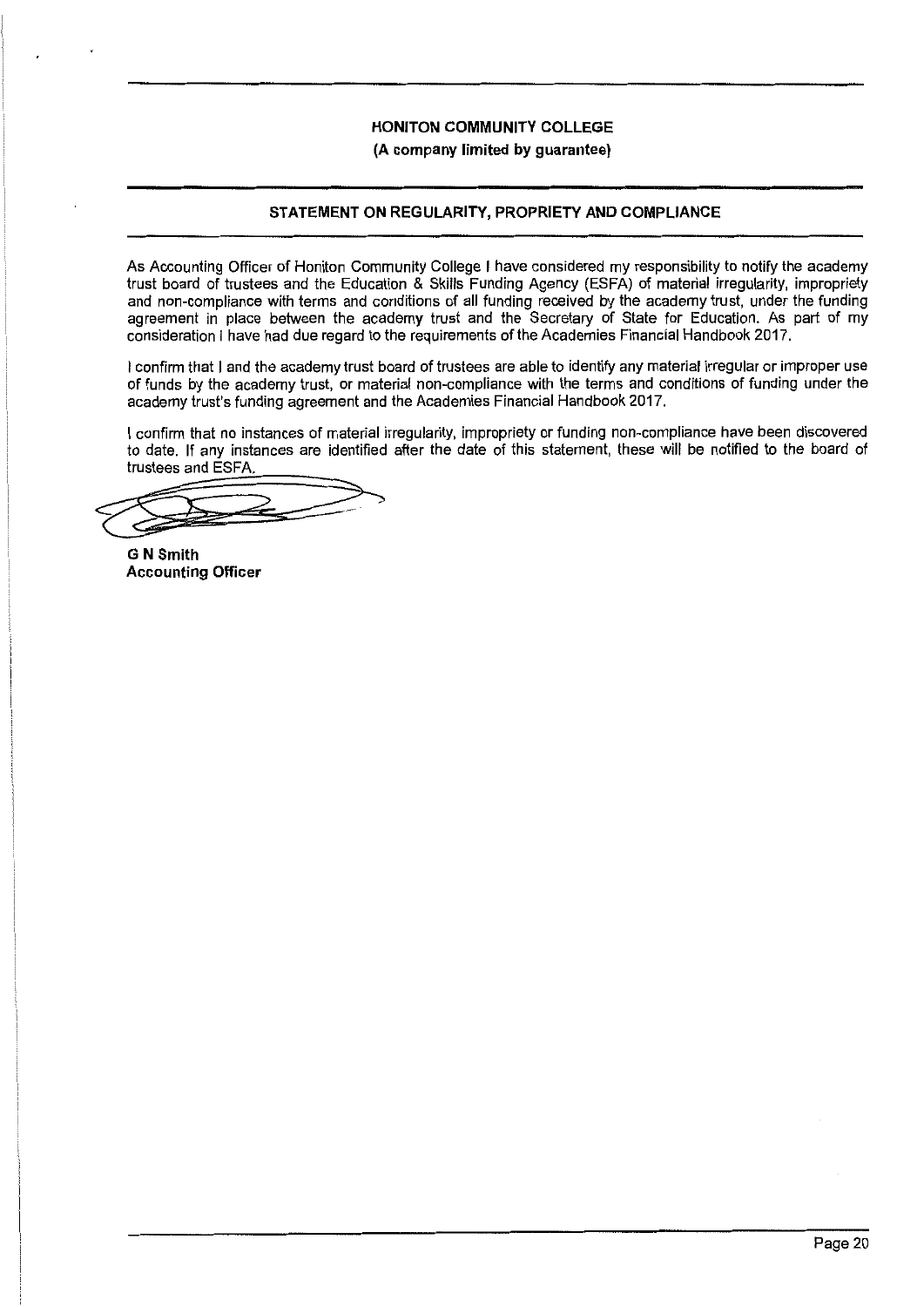**(A company limited by guarantee)** 

# **STATEMENT OF TRUSTEES' RESPONSIBILITIES FOR THE YEAR ENDED 31 AUGUST 2018**

The Trustees (who are also the directors of the charitable company for the purposes of company law) are responsible for preparing the Trustees' report and the financial statements in accordance with the Annual Accounts Direction issued by the Education & Skills Funding Agency, United Kingdom Accounting Standards (United Kingdom Generally Accepted Accounting Practice) and applicable law and regulations.

Company law requires the Trustees to prepare financial statements for each financial year. Under company law the Trustees must not approve the financial statements unless they are satisfied that they give a true and fair view of the state of affairs of the charitable company and of its incoming resources and application of resources, including its income and expenditure, for that period. In preparing these financial statements, the Trustees are required to:

- select suitable accounting policies and then apply them consistently:
- observe the methods and principles of the Charities SORP 2015 and the Academies Accounts Direction 2017 to 2018;
- make judgments and accounting estimates that are reasonable and prudent;
- state whether applicable UK Accounting Standards have been followed, subject to any material departures disclosed and explained in the financial statements;
- prepare the financial statements on the going concern basis unless it is inappropriate to presume that the charitable company will continue in business.

The Trustees are responsible for keeping adequate accounting records that are sufficient to show and explain the charitable company's transactions and disclose with reasonable accuracy at any time the financial position of the charitable company and enable them to ensure that the financial statements comply with the Companies Act 2006. They are also responsible for safeguarding the assets of the charitable company and hence for taking reasonable steps for the prevention and detection of fraud and other irregularities.

The Trustees are responsible for ensuring that in its conduct and operation the charitable company applies financial and other controls, which conform with the requirements both of propriety and of good financial management. They are also responsible for ensuring grants received from ESFA/DfE have been applied for the purposes intended.

The Trustees are responsible for the maintenance and integrity of the corporate and financial information included on the charitable company's website. Legislation in the United Kingdom governing the preparation and dissemination of financial statements may differ from legislation in other jurisdictions.

Approved by order of the members of the board of trustees on  $\mathcal{Q}$  (,  $\mathfrak{t}$  t,  $\mathfrak{t}$  & and signed on its behalf by:

**G Donne-Davis Chair of Trustees**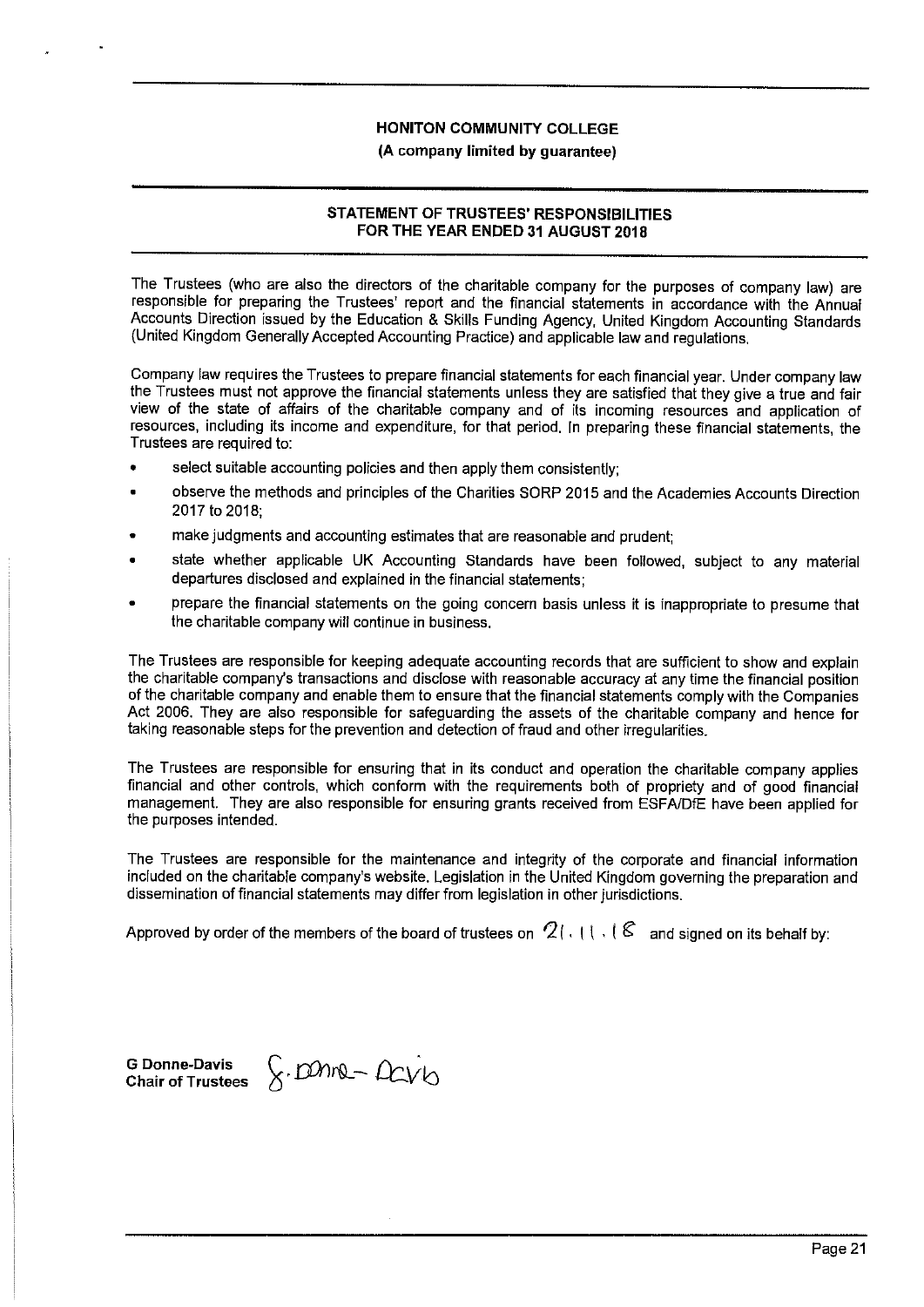# **(A company limited by guarantee)**

# **INDEPENDENT AUDITORS' REPORT ON THE FINANCIAL STATEMENTS TO THE MEMBERS OF HONITON COMMUNITY COLLEGE**

#### **OPINION**

We have audited the financial statements of HONITON COMMUNITY COLLEGE (the 'academy') for the year ended 31 August 2018 which comprise the Statement of financial activities incorporating income and expenditure account, the Balance sheet, the Statement of cash flows and the related notes, including a summary of significant accounting policies. The financial reporting framework that has been applied in their preparation is applicable law, United Kingdom Accounting Standards (United Kingdom Generally Accepted Accounting Practice), including Financial Reporting Standard 102 'The Financial Reporting Standard applicable in the UK and Republic of Ireland', the Charities SORP 2015 and the Academies Accounts Direction 2017 to 2018 issued by the Education and Skills Funding Agency.

In our opinion the financial statements:

- give a true and fair view of the state of the academy's affairs as at 31 August 2018 and of its incoming resources and application of resources, including its income and expenditure for the year then ended;
- have been properly prepared in accordance with United Kingdom Generally Accepted Accounting Practice; and
- have been prepared in accordance with the requirements of the Companies Act 2006, the Charities SORP 2015 and the Academies Accounts Direction 2017 to 2018 issued by the Education and Skills Funding Agency.

#### **BASIS FOR OPINION**

We conducted our audit in accordance with International Standards on Auditing (UK) (ISAs (UK)) and applicable law. Our responsibilities under those standards are further described in the Auditors' responsibilities for the audit of the financial statements section of our report. We are independent of the academy in accordance with the ethical requirements that are relevant to our audit of the financial statements in the United Kingdom, including the Financial Reporting Council's Ethical Standard, and we have fulfilled our other ethical responsibilities in accordance with these requirements. We believe that the audit evidence we have obtained is sufficient and appropriate to provide a basis for our opinion.

#### **CONCLUSIONS RELATING TO GOING CONCERN**

We have nothing to report in respect of the following matters in relation to which the ISAs (UK) require us to report to you where:

- the Trustees' use of the going concern basis of accounting in the preparation of the financial statements is not appropriate; or
- the Trustees have not disclosed in the financial statements any identified material uncertainties that may cast significant doubt about the academy's ability to continue to adopt the going concern basis of accounting for a period of at least twelve months from the date when the financial statements are authorised for issue.

#### **OTHER INFORMATION**

The Trustees are responsible for the other information. The other information comprises the information included in the Annual report, other than the financial statements and our Auditors' report thereon. Our opinion on the financial statements does not cover the other information and, except to the extent otherwise explicitly stated in our report, we do not express any form of assurance conclusion thereon.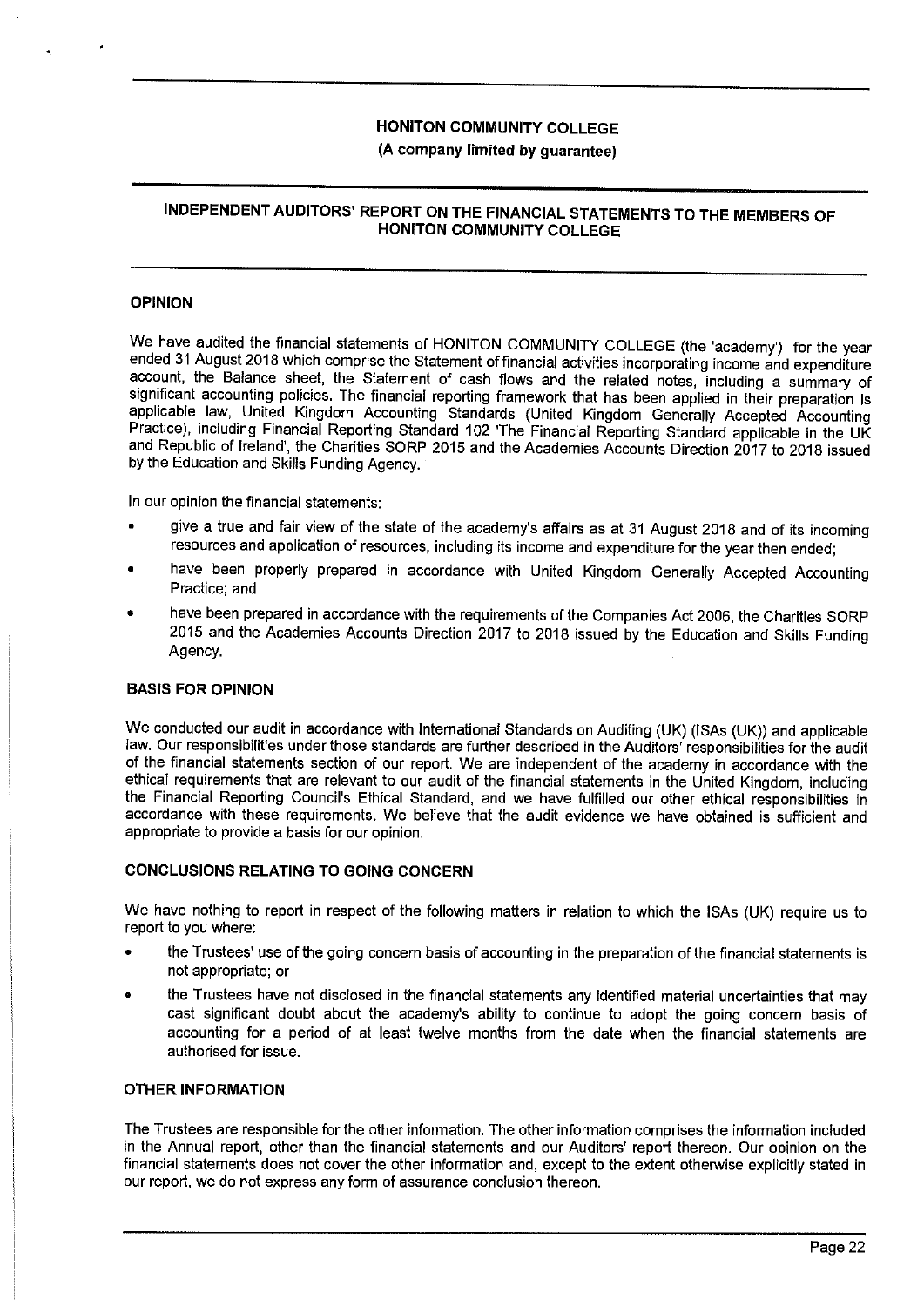#### **(A company limited by guarantee)**

### **INDEPENDENT AUDITORS' REPORT ON THE FINANCIAL STATEMENTS TO THE MEMBERS OF HONITON COMMUNITY COLLEGE**

In connection with our audit of the financial statements, our responsibility is to read the other information and, in doing so, consider whether the other information is materially inconsistent with the financial statements or our knowledge obtained in the audit or otherwise appears to be materially misstated. If we identify such material inconsistencies or apparent material misstatements, we are required to determine whether there is a material misstatement in the financial statements or a material misstatement of the other information. If, based on the work we have performed, we conclude that there is a material misstatement of this other information, we are required to report that fact.

We have nothing to report in this regard.

#### **OPINION ON OTHER MATTERS PRESCRIBED BY THE COMPANIES ACT 2006**

In our opinion, based on the work undertaken in the course of the audit:

- the information given in the Trustees' report including the Strategic report for the financial year for which the financial statements are prepared is consistent with the financial statements.
- the Trustees' report and the Strategic report have been prepared in accordance with applicable legal requirements.

#### **MATTERS ON WHICH WE ARE REQUIRED TO REPORT BY EXCEPTION**

In the light of our knowledge and understanding of the academy and its environment obtained in the course of the audit, we have not identified material misstatements in the Trustees' report including the Strategic report.

We have nothing to report in respect of the following matters in relation to which the Companies Act 2006 requires us to report to you if, in our opinion:

- adequate accounting records have not been kept, or returns adequate for our audit have not been received from branches not visited by us; or
- the financial statements are not in agreement with the accounting records and returns; or
- certain disclosures of Trustees' remuneration specified by law are not made; or
- we have not received all the information and explanations we require for our audit.

#### **RESPONSIBILITIES OF TRUSTEES**

As explained more fully in the Statement of Trustees' responsibilities, the Trustees (who are also the directors of the academy for the purposes of company law) are responsible for the preparation of the financial statements and for being satisfied that they give a true and fair view, and for such internal control as the Trustees determine is necessary to enable the preparation of financial statements that are free from material misstatement, whether due to fraud or error.

In preparing the financial statements, the Trustees are responsible for assessing the academy's ability to continue as a going concern, disclosing, as applicable, matters related to going concern and using the going concern basis of accounting unless the Trustees either intend to liquidate the academy or to cease operations, or have no realistic alternative but to do so.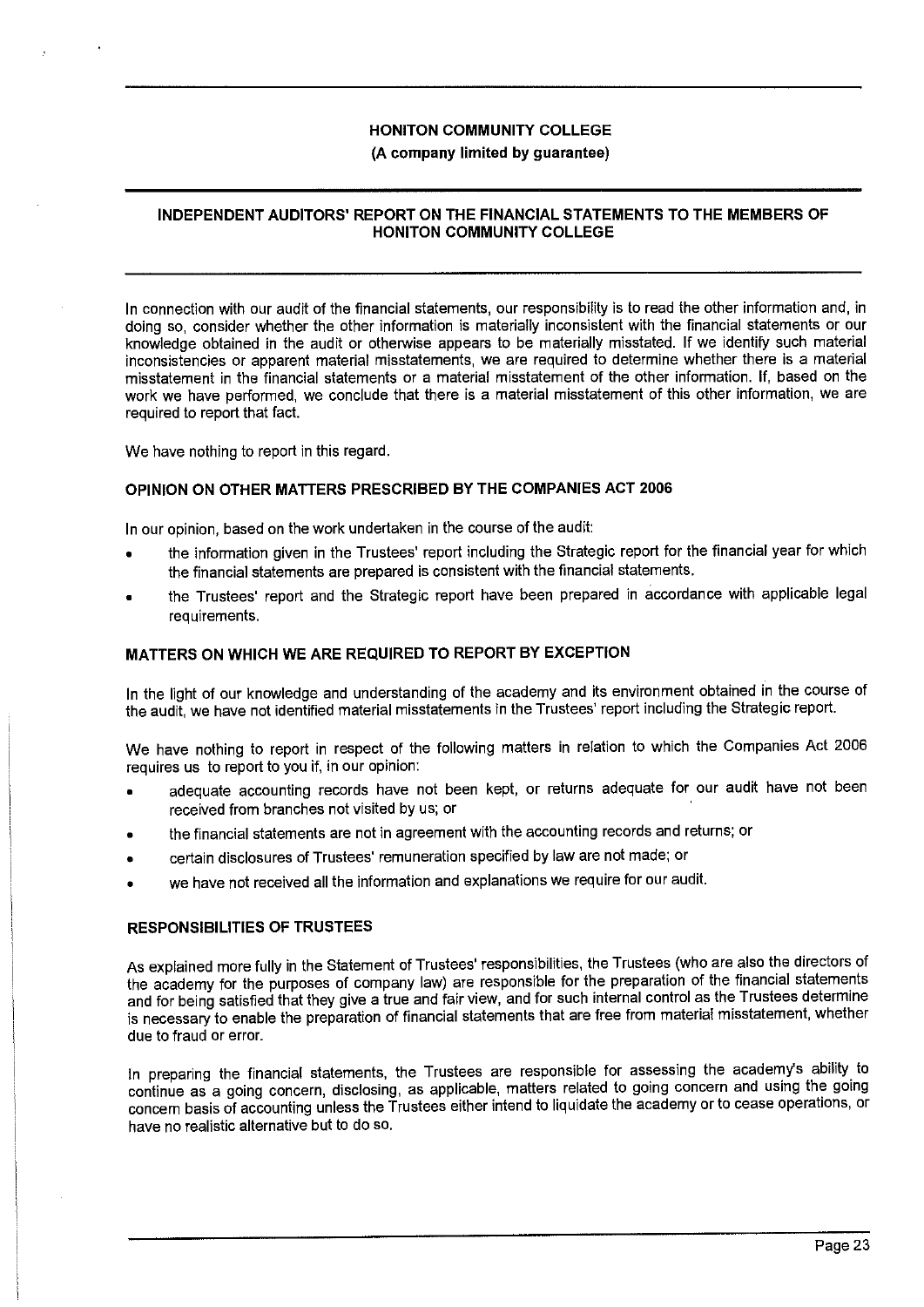# **(A company limited by guarantee)**

# **INDEPENDENT AUDITORS' REPORT ON THE FINANCIAL STATEMENTS TO THE MEMBERS OF HONITON COMMUNITY COLLEGE**

# **AUDITORS' RESPONSIBILITIES FOR THE AUDIT OF THE FINANCIAL STATEMENTS**

Our objectives are to obtain reasonable assurance about whether the financial statements as a whole are free from material misstatement, whether due to fraud or error, and to issue an Auditors' report that includes our opinion. Reasonable assurance is a high level of assurance, but is not a guarantee that an audit conducted in accordance with ISAs (UK) will always detect a material misstatement when it exists. Misstatements can arise from fraud or error and are considered material if, individually or in the aggregate, they could reasonably be expected to influence the economic decisions of users taken on the basis of these financial statements.

A further description of our responsibilities for the audit of the financial statements is located on the Financial Reporting Council's website at: www.frc.org.uk/auditorsresponsibilities. This description forms part of our Auditors' report.

#### **USE OF OUR REPORT**

This report is made solely to the academy's members, as a body, in accordance with Chapter 3 of Part 16 of the Companies Act 2006. Our audit work has been undertaken so that we might state to the academy's members those matters we are required to state to them in an Auditors' report and for no other purpose. To the fullest extent permitted by law, we do not accept or assume responsibility to anyone other than the academy and its members, as a body, for our audit work, for this report, or for the opinions we have formed.

つんし

Misty Nickells FCA (Senior statutory auditor)

for and on behalf of

**Griffin** 

Chartered Accountants Statutory Auditors

165 High Street Honiton Devon EX14 1LQ Date:  $29/\sqrt{3}$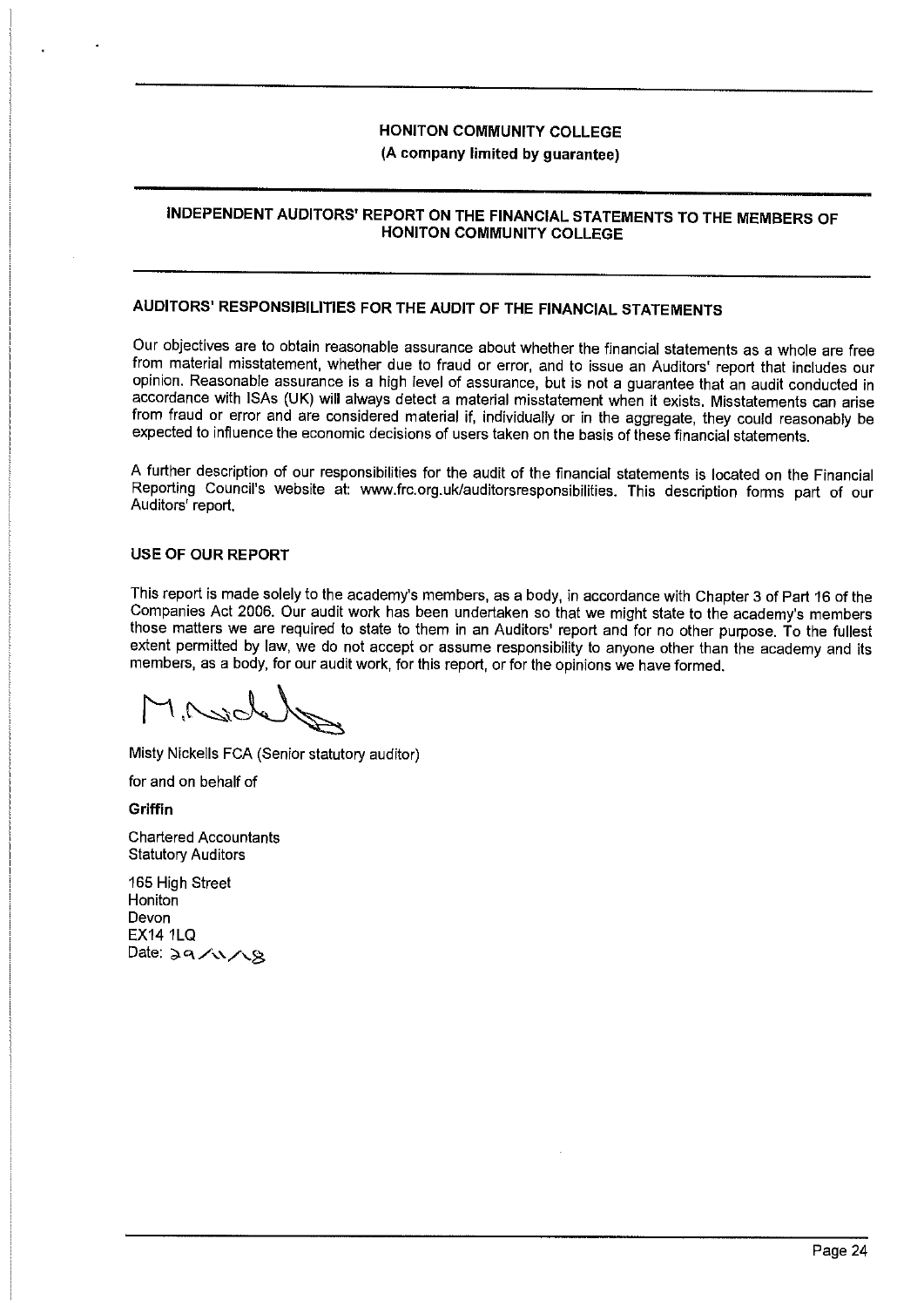#### **INDEPENDENT REPORTING ACCOUNTANTS' ASSURANCE REPORT ON REGULARITY TO HONITON COMMUNITY COLLEGE AND THE EDUCATION & SKILLS FUNDING AGENCY**

In accordance with the terms of our engagement letter dated 17th July 2018 and further to the requirements of the Education & Skills Funding Agency (ESFA) as included in the Academies Accounts Direction 2017 to 2018, we have carried out an engagement to obtain limited assurance about whether the expenditure disbursed and income received by Honiton Community College during the year 1 September 2017 to 31 August 2018 have been applied to the purposes identified by Parliament and the financial transactions conform to the authorities which govern them.

This report is made solely to Honiton Community College and the ESFA in accordance with the terms of our engagement letter. Our work has been undertaken so that we might state to Honiton Community College and the ESFA those matters we are required to state in a report and for no other purpose. To the fullest extent permitted by law, we do not accept or assume responsibility to anyone other than Honiton Community College and the ESFA, for our work, for this report, or for the conclusion we have formed.

#### **RESPECTIVE RESPONSIBILITIES OF HONITON COMMUNITY COLLEGE'S ACCOUNTING OFFICER AND THE REPORTING ACCOUNTANT**

The Accounting Officer is responsible, under the requirements of Honiton Community College's funding agreement with the Secretary of State for Education dated 01 July 2011, and the Academies Financial Handbook extant from 1 September 2017, for ensuring that expenditure disbursed and income received is applied for the purposes intended by Parliament and the financial transactions conform to the authorities which govern them.

Our responsibilities for this engagement are established in the United Kingdom by our profession's ethical guidance and are to obtain limited assurance and report in accordance with our engagement letter and tha requirements of the Academies Accounts Direction 2017 to 2018. We report to you whether anything has come to our attention in carrying out our work which suggests that in all material respects, expenditure disbursed and income received during the year 1 September 2017 to 31 August 2018 have not been applied to purposes intended by Parliament or that the financial transactions do not conform to the authorities which govern them.

#### **APPROACH**

We conducted our engagement in accordance with the Academies Accounts Direction 2017 to 2018 issued by the ESFA. We performed a limited assurance engagement as defined in our engagement letter.

The objective of a limited assurance engagement is to perform such procedures as to obtain information and explanations in order to provide us with sufficient appropriate evidence to express a negative conclusion on regularity.

A limited assurance engagement is more limited in scope than a reasonable assurance engagement and consequently does not enable us to obtain assurance that we would become aware of all significant matters that might be identified in a reasonable assurance engagement. Accordingly, we do not express a positive opinion.

Our engagement includes examination, on a test basis, of evidence relevant to the regularity and propriety of the academy's income and expenditure.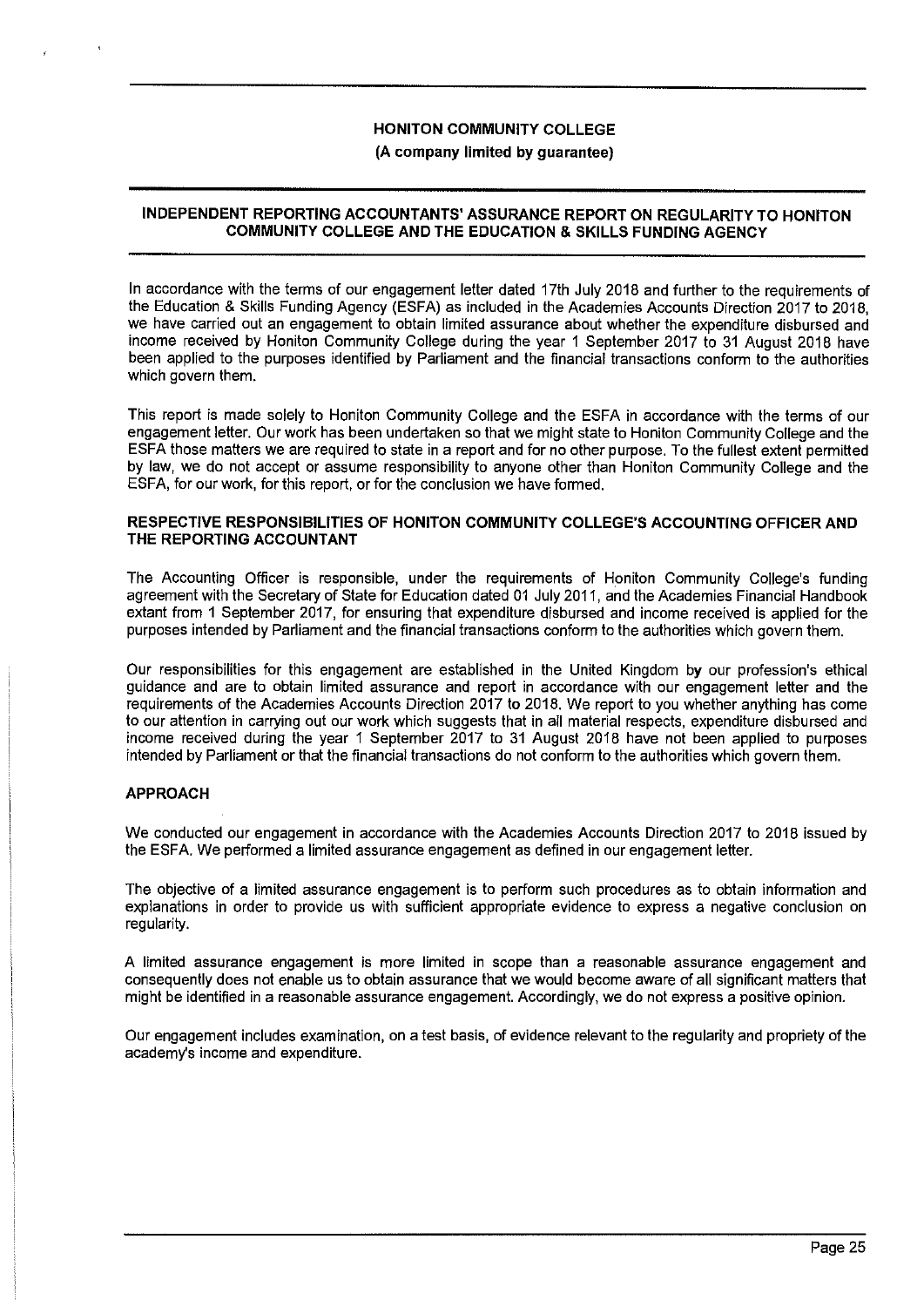#### **INDEPENDENT REPORTING ACCOUNTANTS' ASSURANCE REPORT ON REGULARITY TO HONITON COMMUNITY COLLEGE AND THE EDUCATION & SKILLS FUNDING AGENCY (continued)**

## **CONCLUSION**

In the course of our work, nothing has come to our attention which suggests that in all material respects the expenditure disbursed and income received during the year 1 September 2017 to 31 August 2018 have not been applied to purposes intended by Parliament and the financial transactions do not conform to the authorities which govern them.

World in

Misty Nickells FCA

**Griffin** 

Chartered Accountants Statutory Auditors

165 High Street **Honiton** Devon EX14 1LQ

Date: 29/1/8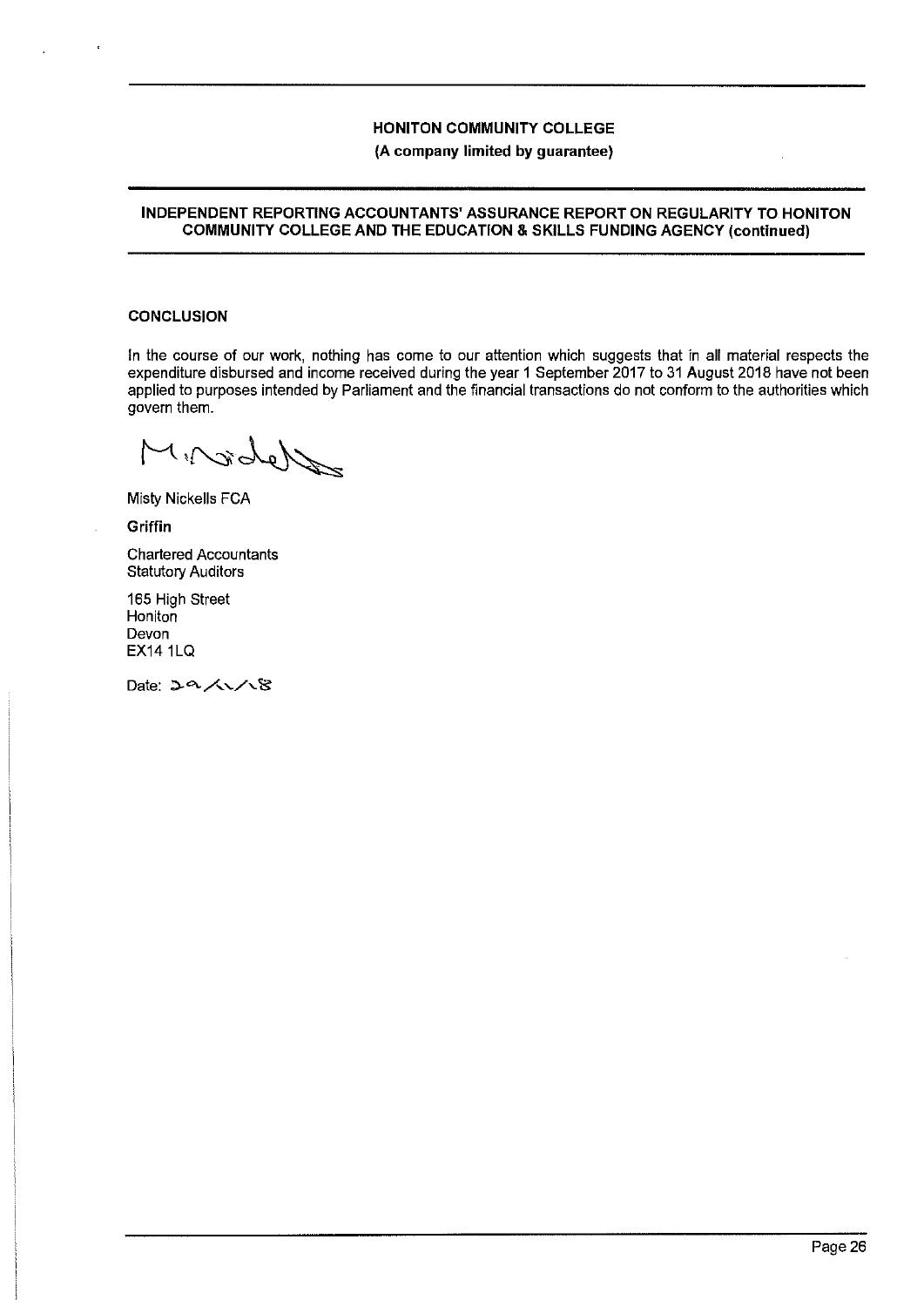# **STATEMENT OF FINANCIAL ACTIVITIES INCORPORATING INCOME AND EXPENDITURE ACCOUNT FOR THE YEAR ENDED 31 AUGUST 2018**

| <b>INCOME FROM:</b>                                                                               | <b>Note</b>                  | <b>Unrestricted</b><br>funds<br>2018<br>£ | <b>Restricted</b><br>funds<br>2018<br>£ | <b>Restricted</b><br><b>Fixed Asset</b><br>funds<br>2018<br>£ | Total<br>funds<br>2018<br>£ | Total<br>funds<br>2017<br>£ |
|---------------------------------------------------------------------------------------------------|------------------------------|-------------------------------------------|-----------------------------------------|---------------------------------------------------------------|-----------------------------|-----------------------------|
|                                                                                                   |                              |                                           |                                         |                                                               |                             |                             |
| Donations and capital grants<br>Charitable activities                                             | $\overline{\mathbf{c}}$<br>3 | 2,605                                     |                                         | 949,896                                                       | 952,501                     | 1,846,272                   |
| Other trading activities                                                                          | 4                            | 56,159<br>58,731                          | 3,895,556                               |                                                               | 3,951,715<br>58,731         | 4,029,158                   |
| Investments                                                                                       | 5                            | 276                                       |                                         |                                                               | 276                         | 121,274<br>4,324            |
| <b>TOTAL INCOME</b>                                                                               |                              | 117,771                                   | 3,895,556                               | 949,896                                                       | 4,963,223                   | 6,001,028                   |
| <b>EXPENDITURE ON:</b>                                                                            |                              |                                           |                                         |                                                               |                             |                             |
| Raising funds                                                                                     |                              | 15,948                                    |                                         |                                                               | 15,948                      | 10,399                      |
| Charitable activities                                                                             |                              | 111,390                                   | 4,126,876                               | 266,275                                                       | 4,504,541                   | 4,619,561                   |
| <b>TOTAL EXPENDITURE</b>                                                                          | $\overline{7}$               | 127,338                                   | 4,126,876                               | 266,275                                                       | 4,520,489                   | 4,629,960                   |
| <b>NET BEFORE TRANSFERS</b><br>Transfers between Funds                                            | 17                           | (9, 567)                                  | (231, 320)<br>(10, 922)                 | 683,621<br>10,922                                             | 442,734                     | 1,371,068                   |
| <b>NET INCOME /</b><br>(EXPENDITURE) BEFORE<br><b>OTHER RECOGNISED GAINS</b><br><b>AND LOSSES</b> |                              | (9, 567)                                  | (242, 242)                              | 694,543                                                       | 442,734                     | 1,371,068                   |
| Actuarial gains on defined                                                                        |                              |                                           |                                         |                                                               |                             |                             |
| benefit pension schemes                                                                           | 21                           |                                           | 550,000                                 |                                                               | 550,000                     | 523,000                     |
| <b>NET MOVEMENT IN FUNDS</b>                                                                      |                              | (9, 567)                                  | 307,758                                 | 694,543                                                       | 992,734                     | 1,894,068                   |
| <b>RECONCILIATION OF FUNDS:</b>                                                                   |                              |                                           |                                         |                                                               |                             |                             |
| Total funds brought forward                                                                       |                              | 131,001                                   | (2,412,758)                             | 12,769,862                                                    | 10,488,105                  | 8,594,037                   |
| TOTAL FUNDS CARRIED<br><b>FORWARD</b>                                                             |                              | 121,434                                   | (2, 105, 000)                           | 13,464,405                                                    | 11,480,839                  | 10,488,105                  |
|                                                                                                   |                              |                                           |                                         |                                                               |                             |                             |

The notes on pages 30 to 52 form part of these financial statements.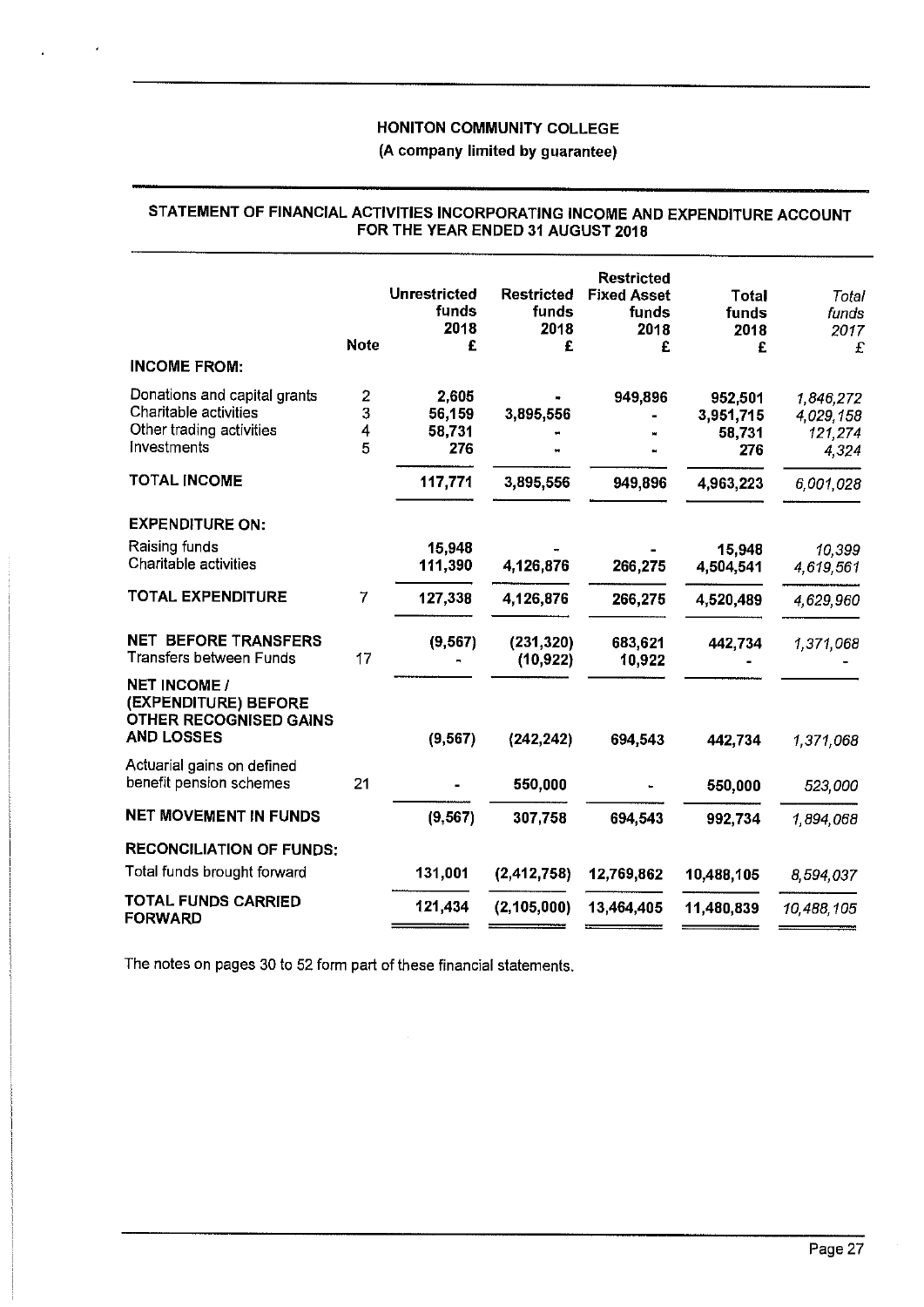# HONITON COMMUNITY COLLEGE (A company limited by guarantee) REGISTERED NUMBER: 07665387

## **BALANCE SHEET AS AT 31 AUGUST 2018**

|                                                                  | <b>Note</b> | £             | 2018<br>£     | £             | 2017<br>£     |
|------------------------------------------------------------------|-------------|---------------|---------------|---------------|---------------|
| <b>FIXED ASSETS</b>                                              |             |               |               |               |               |
| Tangible assets                                                  | 14          |               | 13,146,829    |               | 12,764,470    |
| <b>CURRENT ASSETS</b>                                            |             |               |               |               |               |
| Debtors                                                          | 15          | 215,612       |               | 390,208       |               |
| Cash at bank and in hand                                         |             | 547,931       |               | 334,749       |               |
|                                                                  |             | 763,543       |               | 724,957       |               |
| <b>CREDITORS: amounts falling due within</b><br>one year         | 16          | (324, 533)    |               | (588, 322)    |               |
| <b>NET CURRENT ASSETS</b>                                        |             |               | 439,010       |               | 136,635       |
| TOTAL ASSETS LESS CURRENT LIABILITIES                            |             |               | 13,585,839    |               | 12,901,105    |
| Defined benefit pension scheme liability                         | 21          |               | (2, 105, 000) |               | (2, 413, 000) |
| <b>NET ASSETS INCLUDING PENSION</b><br><b>SCHEME LIABILITIES</b> |             |               | 11,480,839    |               | 10,488,105    |
| <b>FUNDS OF THE ACADEMY</b>                                      |             |               |               |               |               |
| Restricted income funds:                                         |             |               |               |               |               |
| Restricted income funds                                          | 17          |               |               | 242           |               |
| Restricted fixed asset funds                                     | 17          | 13,464,405    |               | 12,769,862    |               |
| Restricted income funds excluding pension                        |             |               |               |               |               |
| liability                                                        |             | 13,464,405    |               | 12,770,104    |               |
| Pension reserve                                                  |             | (2, 105, 000) |               | (2, 413, 000) |               |
| Total restricted income funds                                    |             |               | 11,359,405    |               | 10,357,104    |
| Unrestricted income funds                                        | 17          |               | 121,434       |               | 131,001       |
| <b>TOTAL FUNDS</b>                                               |             |               | 11,480,839    |               | 10,488,105    |

The financial statements on pages 27 to 52 were approved by the Trustees, and authorised for issue, on  $2$  (, ( ), l  $6$ and are signed on their behalf, by:

 $8.0000-0000$ 

**G Donne-Davis Chair of Trustees** 

**G N Smith** 

**Accounting Officer** 

The notes on pages 30 to 52 form part of these financial statements.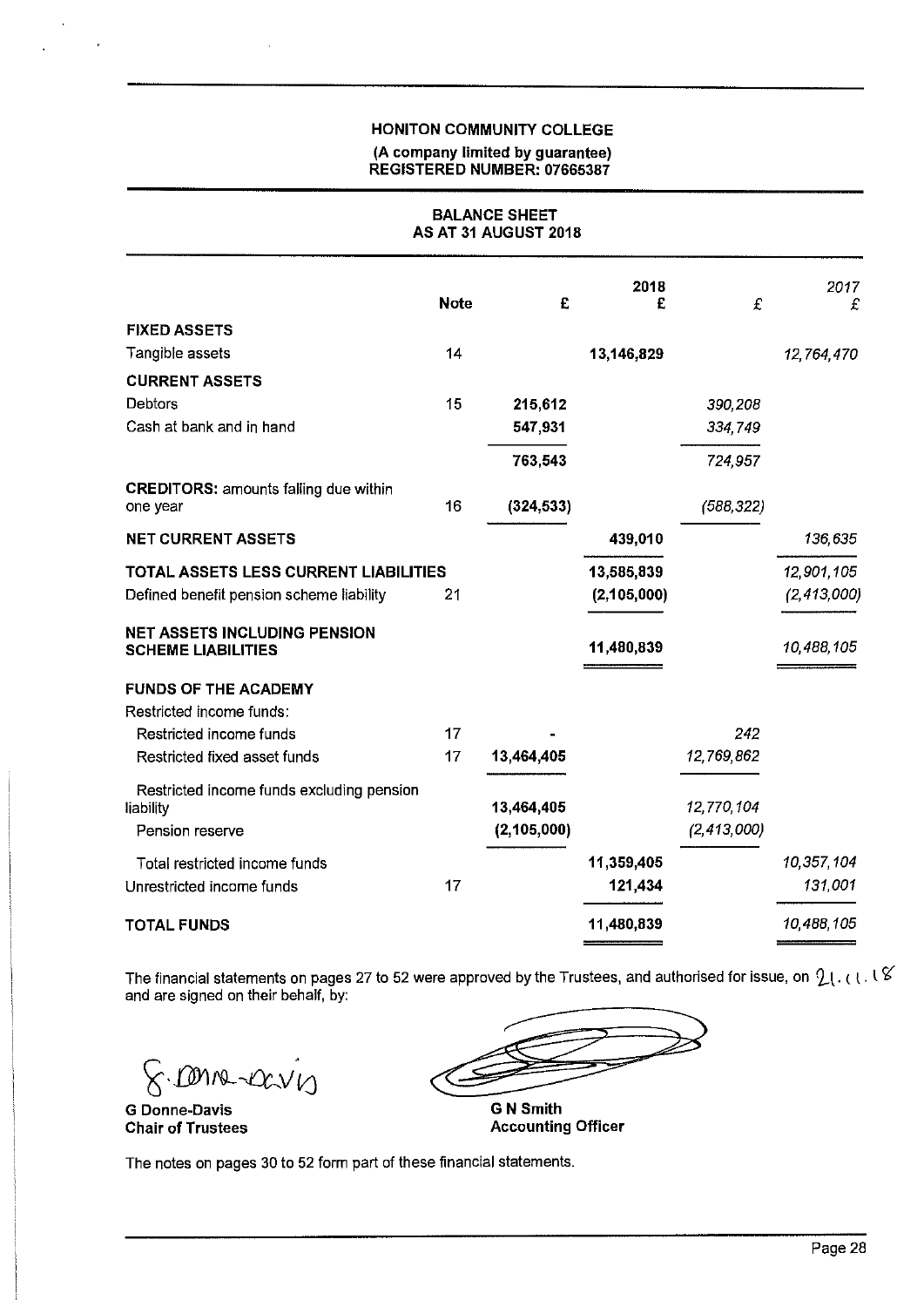# **(A company limited by guarantee)**

## **STATEMENT OF CASH FLOWS FOR THE YEAR ENDED 31 AUGUST 2018**

| <b>Note</b>                                                                                                                      | 2018<br>£                    | 2017<br>£                         |
|----------------------------------------------------------------------------------------------------------------------------------|------------------------------|-----------------------------------|
| Cash flows from operating activities                                                                                             |                              |                                   |
| 19<br>Net cash provided by/(used in) operating activities                                                                        | 128,397                      | (283, 246)                        |
| Cash flows from investing activities:<br>Interest received<br>Purchase of tangible fixed assets<br>Capital grants from DfE Group | 276<br>(836, 277)<br>920,786 | 4.324<br>(1,607,191)<br>1,823,304 |
| Net cash provided by investing activities                                                                                        | 84,785                       | 220,437                           |
| Change in cash and cash equivalents in the year                                                                                  | 213,182                      | (62, 809)                         |
| Cash and cash equivalents brought forward                                                                                        | 334,749                      | 397,558                           |
| 20<br>Cash and cash equivalents carried forward                                                                                  | 547,931                      | 334.749                           |

The notes on pages 30 to 52 form part of these financial statements.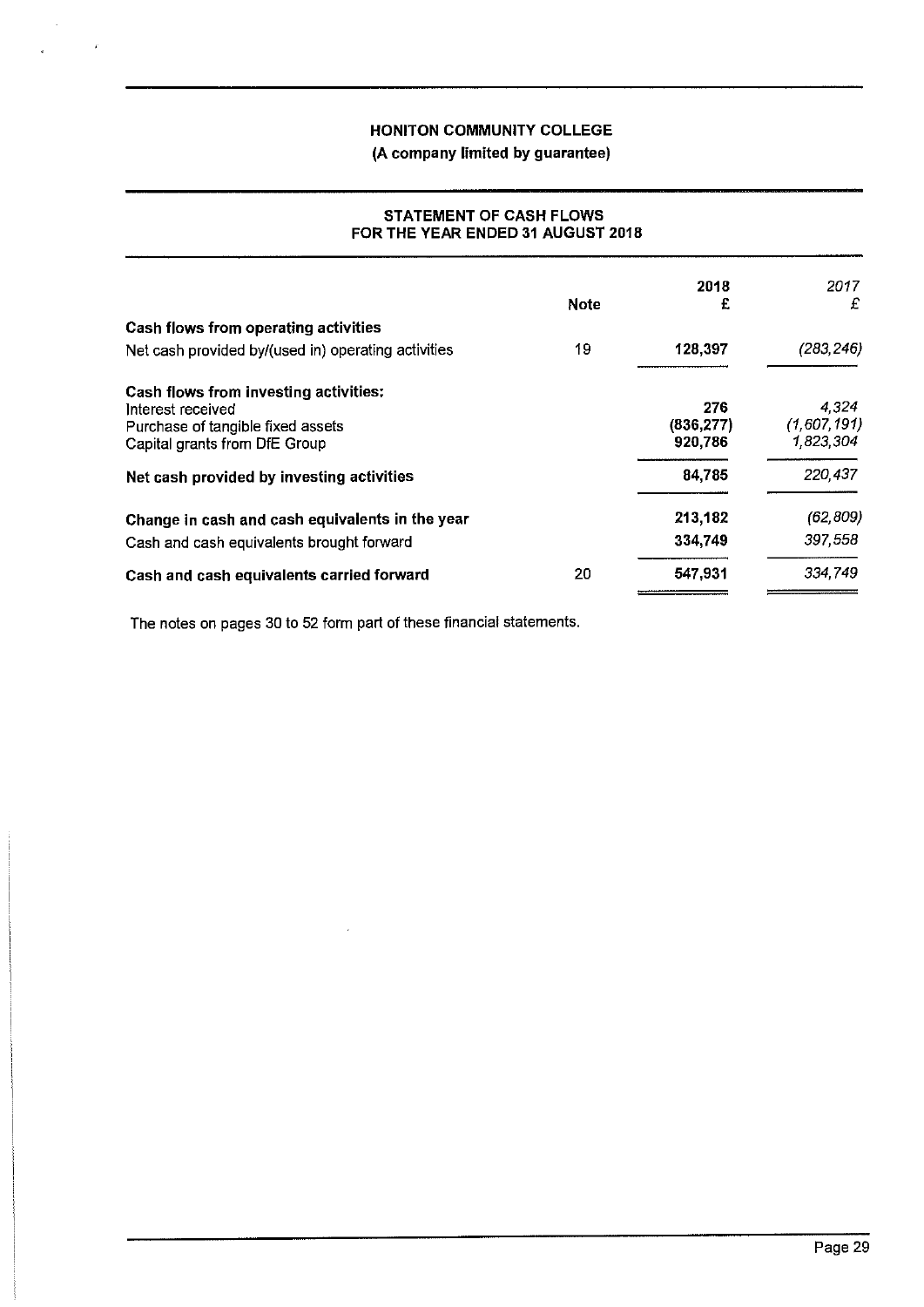## **NOTES TO THE FINANCIAL STATEMENTS FOR THE YEAR ENDED 31 AUGUST 2018**

#### **1. ACCOUNTING POLICIES**

A summary of the principal accounting policies adopted (which have been applied consistently, except where noted), judgments and key sources of estimation uncertainty, is set out below.

#### **1.1 Basis of preparation of financial statements**

The financial statements of the academy trust, which is a public benefit entity under FRS 102, have been prepared under the historical cost convention in accordance with the Financial Reporting Standard Applicable in the UK and Republic of Ireland (FRS 102), the Accounting and Reporting by Charities: Statement of Recommended Practice applicable to charities preparing their accounts in accordance with the Financial Reporting Standard applicable in the UK and Republic of Ireland (FRS 102) (Charities SORP (FRS 102)), the Academies Accounts Direction 2017 to 2018 issued by ESFA, the Charities Act 2011 and the Companies Act 2006.

Honiton Community College constitutes a public benefit entity as defined by FRS 102.

#### **1.2 Going concern**

The Trustees assess whether the use of going concern is appropriate, i.e. whether there are any material uncertainties related to events or conditions that may cast significant doubt on the ability of the academy to continue as a going concern. The Trustees make this assessment in respect of a period of at least one year from the date of authorisation for issue of the financial statements and have concluded that the academy trust has adequate resources to continue in operational existence for the foreseeable future and there are no material uncertainties about the academy trust's ability to continue as a going concern, thus they continue to adopt the going concern basis of accounting in preparing the financial statements.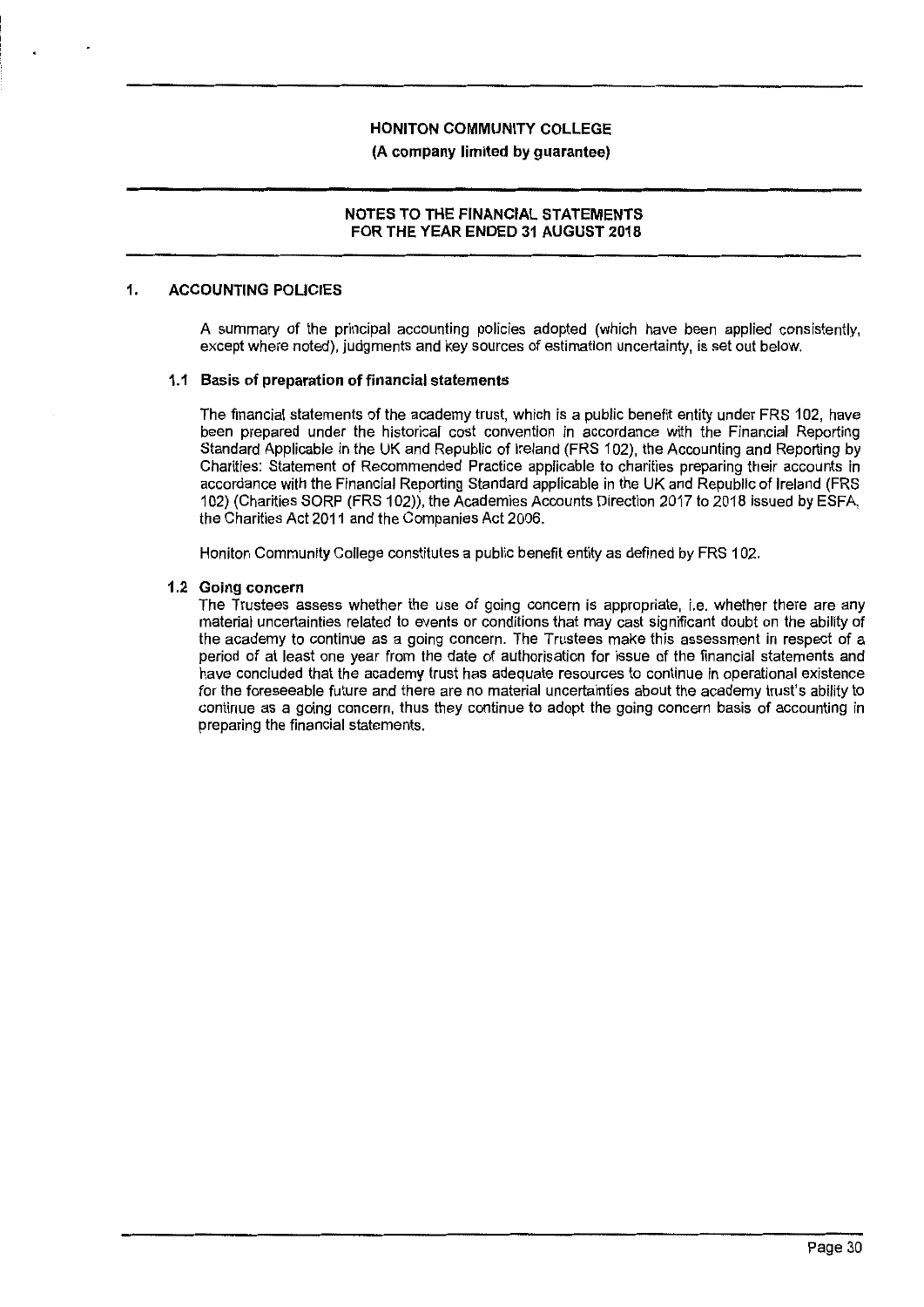#### **NOTES TO THE FINANCIAL STATEMENTS FOR THE YEAR ENDED 31 AUGUST 2018**

## **1. ACCOUNTING POLICIES (CONTINUED)**

#### **1.3 Income**

All income is recognised once the academy has entitlement to the income, it is probable that the income **will** be received and the amount of income receivable can be measured reliably.

Grants are included in the Statement of financial activities incorporating income and expenditure account on a receivable basis. The balance of income received for specific purposes but not expended during the period is shown in the relevant funds on the Balance sheet. Where income is received in advance of entitlement of receipt, its recognition is deferred and included in creditors as deferred income. Where entitlement occurs before income is received, the income is accrued.

General Annual Grant is recognised in full in the Statement of financial activities incorporating income and expenditure account in the year for which it is receivable and any abatement in respect of the period is deducted from income and recognised as a liability.

Capital grants are recognised when there is entitlement and are not deferred over the life of the asset on which they are expended. Unspent amounts of capital grant are reflected in the balance in the restricted fixed asset fund.

Sponsorship income provided to the academy which amounts to a donation is recognised in the Statement of financial activities incorporating income and expenditure account in the period in which it is receivable, where receipt is probable and it is measurable.

Donations are recognised on a receivable basis where receipt is probable and the amount can be reliably measured.

other income, including the hire of facilities, is recognised in the period in which it is receivable and to the extent the goods have been provided or on completion of the service.

#### **1.4 Expenditure**

Expenditure is recognised once there is a legal or constructive obligation to transfer economic benefit to a third party, it is probable that a transfer of economic benefits will be required in settlement and the amount of the obligation can be measured reliably. Expenditure is classified by activity. The costs of each activity are made up of the total of direct costs and shared costs, including support costs involved in undertaking each activity. Direct costs attributable to a single activity are allocated directly to that activity. Shared costs which contribute to more than one activity and support costs which are not attributable to a single activity are apportioned between those activities on a basis consistent with the use of resources. Central staff costs are allocated on the basis of time spent, and depreciation charges allocated on the portion of the asset's use.

Expenditure on raising funds includes all expenditure incurred by the academy to raise funds for its charitable purposes and includes costs of all fundraising activities events and non-charitable trading.

Expenditure on charitable activities are costs incurred on the academy's educational operations, including support costs and those costs relating to the governance of the academy appointed to charitable activities.

All expenditure is inclusive of irrecoverable VAT.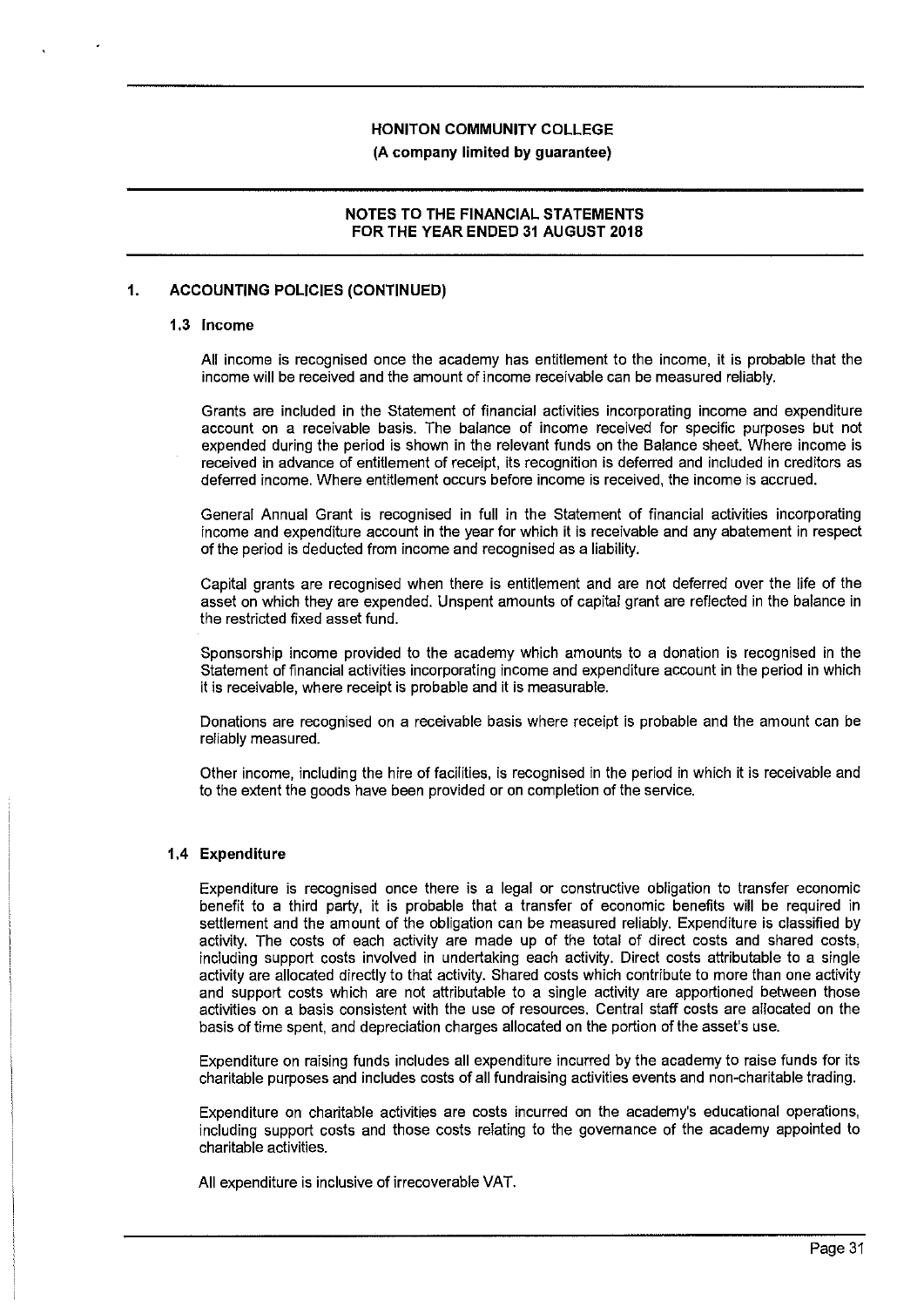# **(A company limited by guarantee)**

## **NOTES TO THE FINANCIAL STATEMENTS FOR THE YEAR ENDED 31 AUGUST 2018**

## **1. ACCOUNTING POLICIES (CONTINUED)**

#### **1.5 Tangible fixed assets and depreciation**

All assets costing more than £1,000 are capitalised and are carried at cost, net of depreciation and any provision for impairment.

Where tangible fixed assets have been acquired with the aid of specific grants, either from the government or from the private sector, they are included in the Balance sheet at cost and depreciated over their expected useful economic life. Where there are specific conditions attached to the funding requiring the continued use of the asset, the related grants are credited to a restricted fixed asset fund in the Statement of financial activities incorporating income and expenditure account and carried forward in the Balance sheet. Depreciation on the relevant assets is charged directly to the restricted fixed asset fund in the Statement of financial activities incorporating income and expenditure account. Where tangible fixed assets have been acquired with unrestricted funds, depreciation on such assets is charged to the unrestricted fund.

Depreciation is provided on all tangible fixed assets other than freehold land and assets under construction, at rates calculated to write off the cost of these assets, less their estimated residual value, over their expected useful lives on the following bases:

| Leasehold property           | $\blacksquare$       | 50/125 years      |
|------------------------------|----------------------|-------------------|
| Motor vehicles               | $\blacksquare$       | 25% straight line |
| <b>Fixtures and fittings</b> | $\ddot{\phantom{a}}$ | 20% straight line |
| Computer equipment           | $\sim$               | 33% straight line |
| Assets under construction    | $\sim$               | Nil               |

Assets in the course of construction are included at cost. Depreciation on these assets is not charged until they are brought into use.

A review for impairment of a fixed asset is carried out if events or changes in circumstances indicate that the carrying value of any fixed asset may not be recoverable. Shortfalls between the carrying value of fixed assets and their recoverable amounts are recognised as impairments. Impairment losses are recognised in the Statement of financial activities incorporating income and expenditure account.

#### **1.6 Debtors**

Trade and other debtors are recognised at the settlement amount after any trade discount offered. Prepayments are valued at the amount prepaid net of any trade discounts due.

#### **1.7 Cash at Bank and in hand**

Cash at bank and in hand includes cash and short term highly liquid investments with a short maturity of three months or less from the date of acquisition or opening of the deposit or similar account.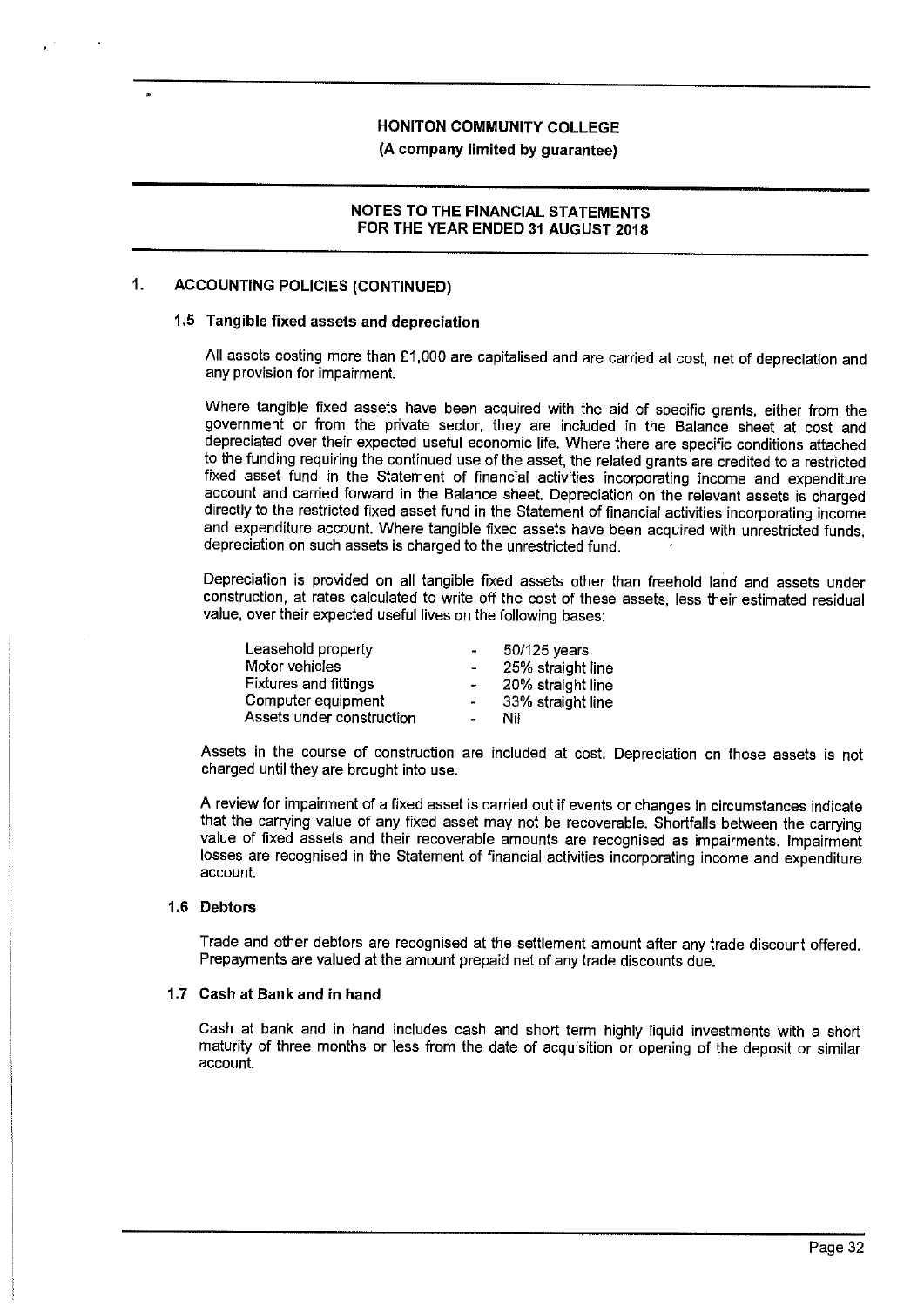**(A company limited by guarantee)** 

#### **NOTES TO THE FINANCIAL STATEMENTS FOR THE YEAR ENDED 31 AUGUST 2018**

## **1. ACCOUNTING POLICIES (CONTINUED)**

#### **1.8 Liabilities and provisions**

Liabilities and provisions are recognised when there is an obligation at the Balance sheet date as a result of a past event, it is probable that a transfer of economic benefit will be required in settlement, and the amount of the settlement can be estimated reliably. Liabilities are recognised at the amount that the academy anticipates it will pay to settle the debt or the amount it has received as advanced payments for the goods or services it must provide. Provisions are measured at the best estimate of the amounts required to settle the obligation. Where the effect of the time value of money is material, the provision is based on the present value of those amounts, discounted at the pre-tax discount rate that reflects the risks specific to the liability. The unwinding of the discount is recognised within interest payable and similar charges.

#### **1.9 Financial instruments**

The academy only holds basic financial instruments as defined in FRS 102. The financial assets and financial liabilities of the academy and their measurement basis are as follows:

Financial assets - trade and other debtors are basic financial instruments and are debt instruments measured at amortised cost as detailed in note 15. Prepayments are not financial instruments. Amounts due to the academy's wholly owned subsidiary are held at face value less any impairment. Cash at bank is classified as a basic financial instrument and is measured at face value.

Financial liabilities - trade creditors, accruals and other creditors are financial instruments, and are measured at amortised costs as detailed in note 16. Taxation and social security are not included in the financial instruments disclosure definition. Deferred income is not deemed to be a financial liability, as the cash settlement has already taken place and there is an obligation to deliver services rather than cash or another financial instrument. Amounts due to the academy's wholly owned subsidiary are held at face value less any impairment.

#### **1.10 Taxation**

The academy is considered to pass the tests set out in Paragraph 1 Schedule 6 of the Finance Act 2010 and therefore it meets the definition of a charitable company for UK corporation tax purposes. Accordingly, the academy is potentially exempt from taxation in respect of income or capital gains received within categories covered by Chapter 3 Part 11 of the Corporation Tax Act 2010 or Section 256 of the Taxation of Chargeable Gains Act 1992, to the extent that such income or gains are applied exclusively to charitable purposes.

#### **1.11 Pensions**

Retirement benefits to employees of the academy trust are provided by the Teachers' Pension Scheme ("TPS") and the Local Governments Pension Scheme ("LGPS"). These are defined benefit schemes.

The TPS is an unfunded scheme and contributions are calculated so as to spread the cost of pensions over employees' working lives with the Academy trust in such a way that the pension cost is a substantially level percentage of current and future pensionable payroll. The contributions are determined by the Government Actuary on the basis of quadrennial valuations using a prospective unit credit method. As stated in note 21, the TPS is a multi-employer scheme and there is insufficient information available to use defined benefit accounting. The TPS is therefore treated as a defined contribution scheme for accounting purposes and the contributions recognised in the period to which they relate.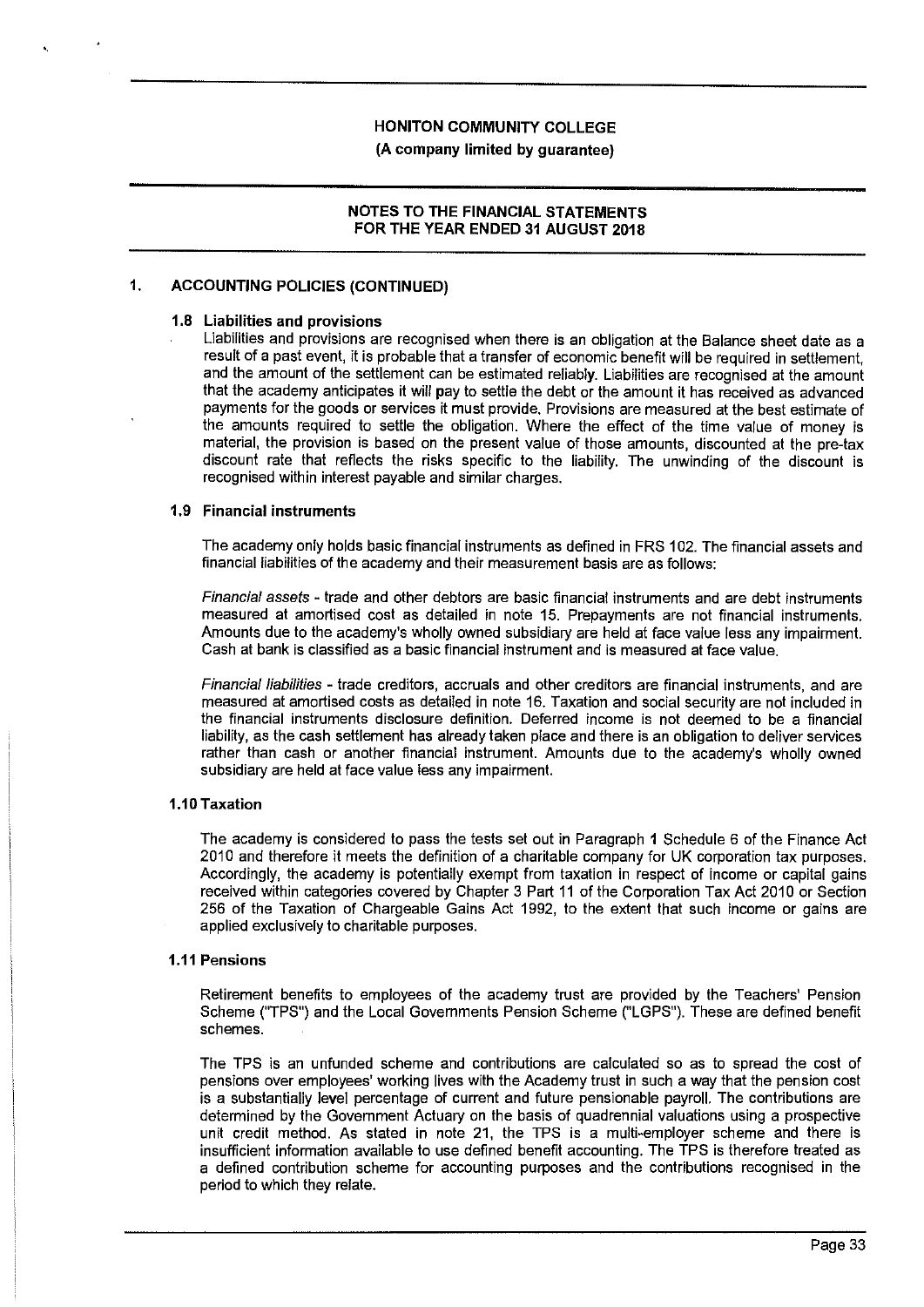#### **(A company limited by guarantee)**

#### **NOTES TO THE FINANCIAL STATEMENTS FOR THE YEAR ENDED 31 AUGUST 2018**

# **1. ACCOUNTING POLICIES (CONTINUED)**

'·

The LGPS is a funded scheme and the assets are held separately from those of the academy trust in separate trustee administered funds. Pension scheme assets are measured at fair value and liabilities are measured on an actuarial basis using the projected unit credit method and discounted at a rate equivalent to the current rate of return on a high quality corporate bond of equivalent term and currency to the liabilities. The actuarial valuations are obtained at least triennially and are updated at each Balance sheet date. The amounts charged to operating surplus are the current service costs and the costs of scheme introductions, benefit changes, settlements and curtailments. They are included as part of staff costs as incurred. Net interest on the net defined benefit liability/asset is also recognised in the Statement of financial activities incorporating income and expenditure account and comprises the interest cost on the defined benefit obligation and interest income on the scheme assets, calculated by multiplying the fair value of the scheme assets at the beginning of the period by the rate used to discount the benefit obligations. The difference between the interest income on the scheme assets and the actual return on the scheme assets is recognised in other recognised gains and losses.

Actuarial gains and losses are recognised immediately in other recognised gains and losses.

### **1.12 Fund accounting**

Unrestricted income funds represent those resources which may be used towards meeting any of the charitable objects of the academy at the discretion of the Trustees.

Restricted fixed asset funds are resources which are to be applied to specific capital purposes imposed by funders where the asset acquired or created is held for a specific purpose.

Restricted general funds comprise all other restricted funds received with restrictions imposed by the funder/donor and include grants from the Department for Education Group.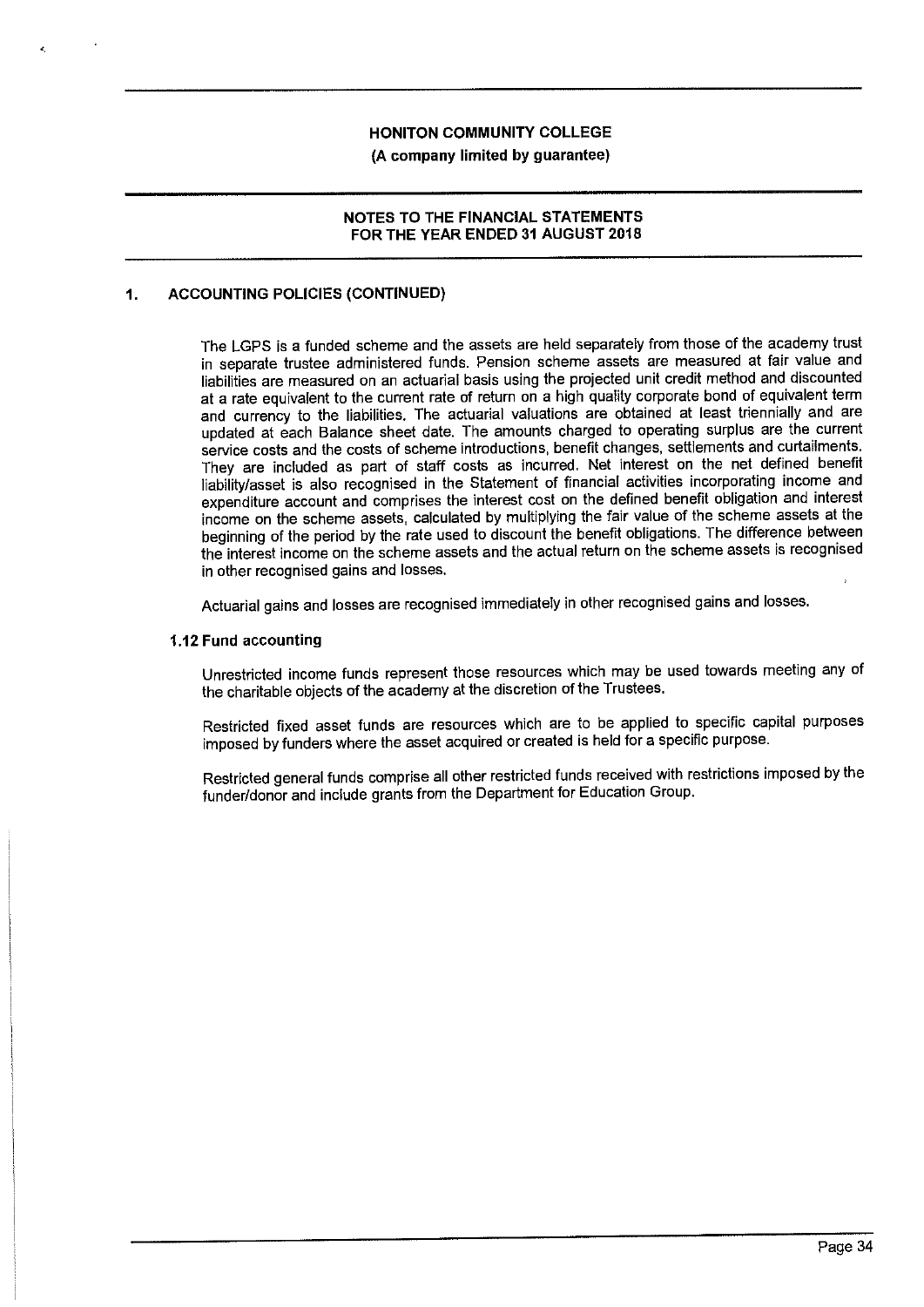#### **NOTES TO THE FINANCIAL STATEMENTS FOR THE YEAR ENDED 31 AUGUST 2018**

#### **1. ACCOUNTING POLICIES (CONTINUED)**

#### **1.13 Critical accounting estimates and areas of judgment**

Estimates and judgments are continually evaluated and are based on historical experience and other factors, including expectations of future events that are believed to be reasonable under the circumstances.

Critical accounting estimates and assumptions:

The academy trust makes estimates and assumptions concerning the future. The resulting accounting estimates and assumptions will, by definition, seldom equal the related actual results. The estimates and assumptions that have a significant risk of causing a material adjustment to the carrying amounts of assets and liabilities within the next financial year are discussed below.

The present value of the Local Government Pension Scheme defined benefit liability depends on a number of factors that are determined on an actuarial basis using a variety of assumptions. The assumptions used in determining the net cost (income) for pensions include the discount rate. Any changes in these assumptions, which are disclosed in note 21, will impact the carrying amount of the pension liability. Furthermore a roll forward approach which projects results from the latest full actuarial valuation performed at 31 March 2016 has been used by the actuary in valuing the pensions liability at 31 August 2018. Any differences between the figures derived from the roll forward approach and a full actuarial valuation would impact on the carrying amount of the pension liability.

Critical areas of judgment:

The academy Trust obtains use of fixed assets as a lessee. The calssification of such leases as operating or finance leases requires the Academy Trust to determine, based on an evaluation of the terms and conditions of the arrangements, whether it retains or acquires the significant risks and rewards of ownership of these assets and accordingly whether the lease requires an asset and liability to be recognised in the Balance Sheet.

#### **2. INCOME FROM DONATIONS AND CAPITAL GRANTS**

|                       | <b>Unrestricted</b> | <b>Restricted</b> | <b>Total</b> | Total     |
|-----------------------|---------------------|-------------------|--------------|-----------|
|                       | funds               | funds             | funds        | funds     |
|                       | 2018                | 2018              | 2018         | 2017      |
|                       | £                   | £                 | £            | £         |
| Donations             | 2,605               |                   | 2,605        | 5.415     |
| <b>Capital Grants</b> | ۰                   | 949,896           | 949,896      | 1840,857  |
|                       | 2,605               | 949,896           | 952,501      | 1.846,272 |
| Total 2017            | 5,415               | 1,840,857         | 1,846,272    |           |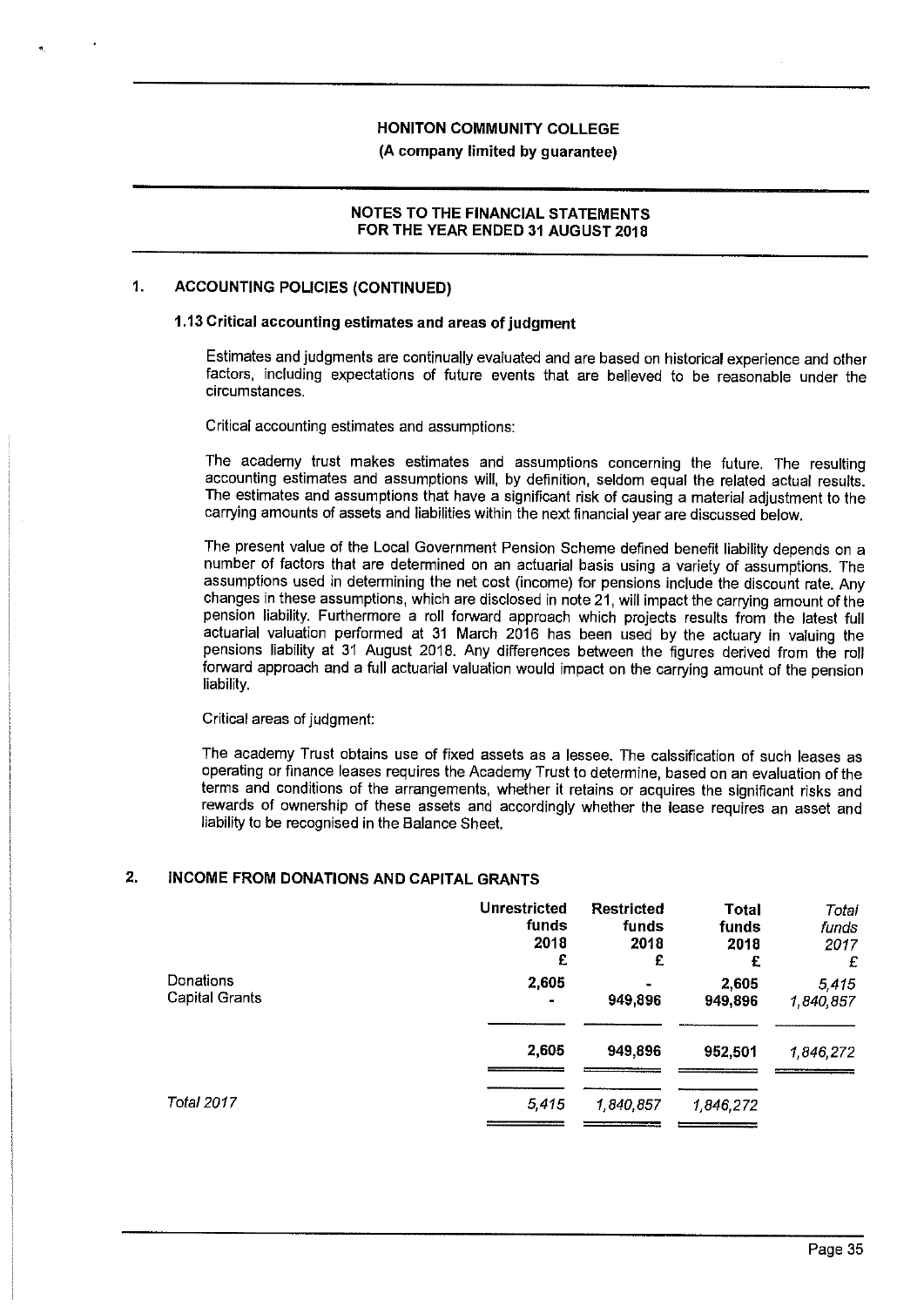**(A company limited by guarantee)** 

## **NOTES TO THE FINANCIAL STATEMENTS FOR THE YEAR ENDED 31 AUGUST 2018**

# **3. FUNDING FOR ACADEMY'S EDUCATIONAL OPERATIONS**

|                                                                       | <b>Unrestricted</b><br>funds<br>2018<br>£ | <b>Restricted</b><br>funds<br>2018<br>£ | <b>Total</b><br>funds<br>2018<br>£ | Total<br>funds<br>2017<br>£    |
|-----------------------------------------------------------------------|-------------------------------------------|-----------------------------------------|------------------------------------|--------------------------------|
| <b>DfE/ESFA grants</b>                                                |                                           |                                         |                                    |                                |
| <b>General Annual Grant</b><br>Pupil Premuim<br>Other DfE/ESFA Grants |                                           | 3,533,283<br>133,397<br>40,188          | 3,533,283<br>133,397<br>40,188     | 3,564,698<br>137,678<br>24,194 |
|                                                                       |                                           | 3,706,868                               | 3,706,868                          | 3,726,570                      |
| Other government grants                                               |                                           |                                         |                                    |                                |
| <b>Higher Needs</b><br><b>Local Authority Grants</b>                  |                                           | 188,688                                 | 188,688                            | 228,304<br>29,909              |
|                                                                       |                                           | 188,688                                 | 188,688                            | 258,213                        |
| <b>Other funding</b>                                                  |                                           |                                         |                                    |                                |
| Other income from the academy trust's<br>educational operations       | 56,159                                    |                                         | 56,159                             | 44,375                         |
|                                                                       | 56,159                                    |                                         | 56,159                             | 44,375                         |
|                                                                       | 56,159                                    | 3,895,556                               | 3,951,715                          | 4,029,158                      |
| <b>Total 2017</b>                                                     | 44,375                                    | 3,984,783                               | 4,029,158                          |                                |

### **4. OTHER TRADING ACTIVITIES**

|                   | <b>Unrestricted</b> | <b>Restricted</b> | <b>Total</b> | Total   |
|-------------------|---------------------|-------------------|--------------|---------|
|                   | funds               | funds             | funds        | funds   |
|                   | 2018                | 2018              | 2018         | 2017    |
|                   | £                   | £                 | £            | £       |
| Lettings          | 20,120              |                   | 20,120       | 45,097  |
| Fees received     | 38,611              |                   | 38,611       | 76,177  |
|                   | 58,731              |                   | 58,731       | 121,274 |
| <b>Total 2017</b> | 121,274             | $\bullet$         | 121,274      |         |
|                   |                     |                   |              |         |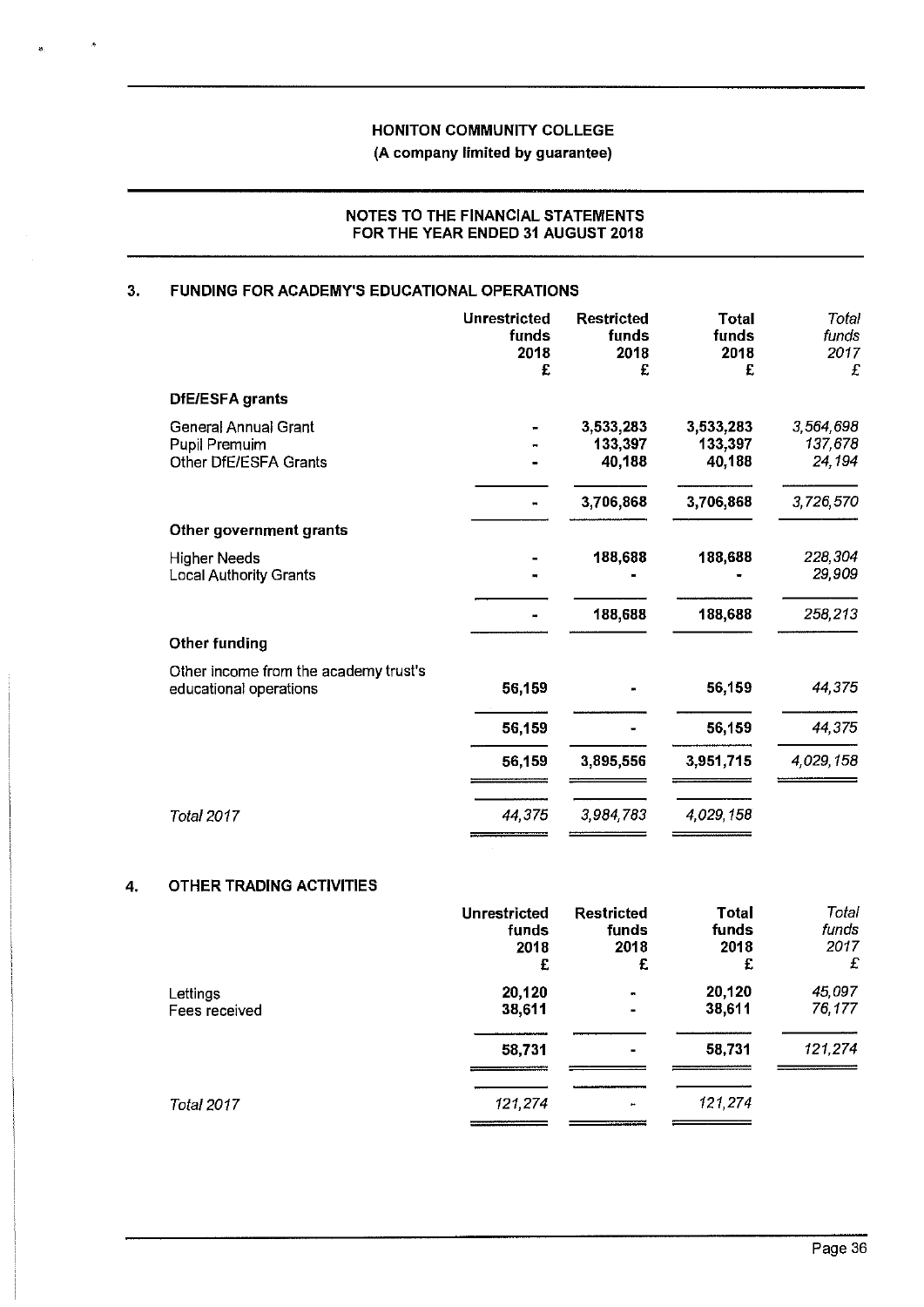# NOTES TO THE FINANCIAL STATEMENTS FOR THE YEAR ENDED 31 AUGUST 2018

## **5. INVESTMENT INCOME**

 $\tilde{\phi}$ 

|                   | <b>Unrestricted</b><br>funds<br>2018<br>£ | <b>Restricted</b><br>funds<br>2018<br>£ | <b>Total</b><br>funds<br>2018<br>£ | Total<br>funds<br>2017<br>£ |
|-------------------|-------------------------------------------|-----------------------------------------|------------------------------------|-----------------------------|
| Interest received | 276                                       | $\sim$                                  | 276                                | 4,324                       |
| Total 2017        | 4,324                                     | $\sim$                                  | 4,324                              |                             |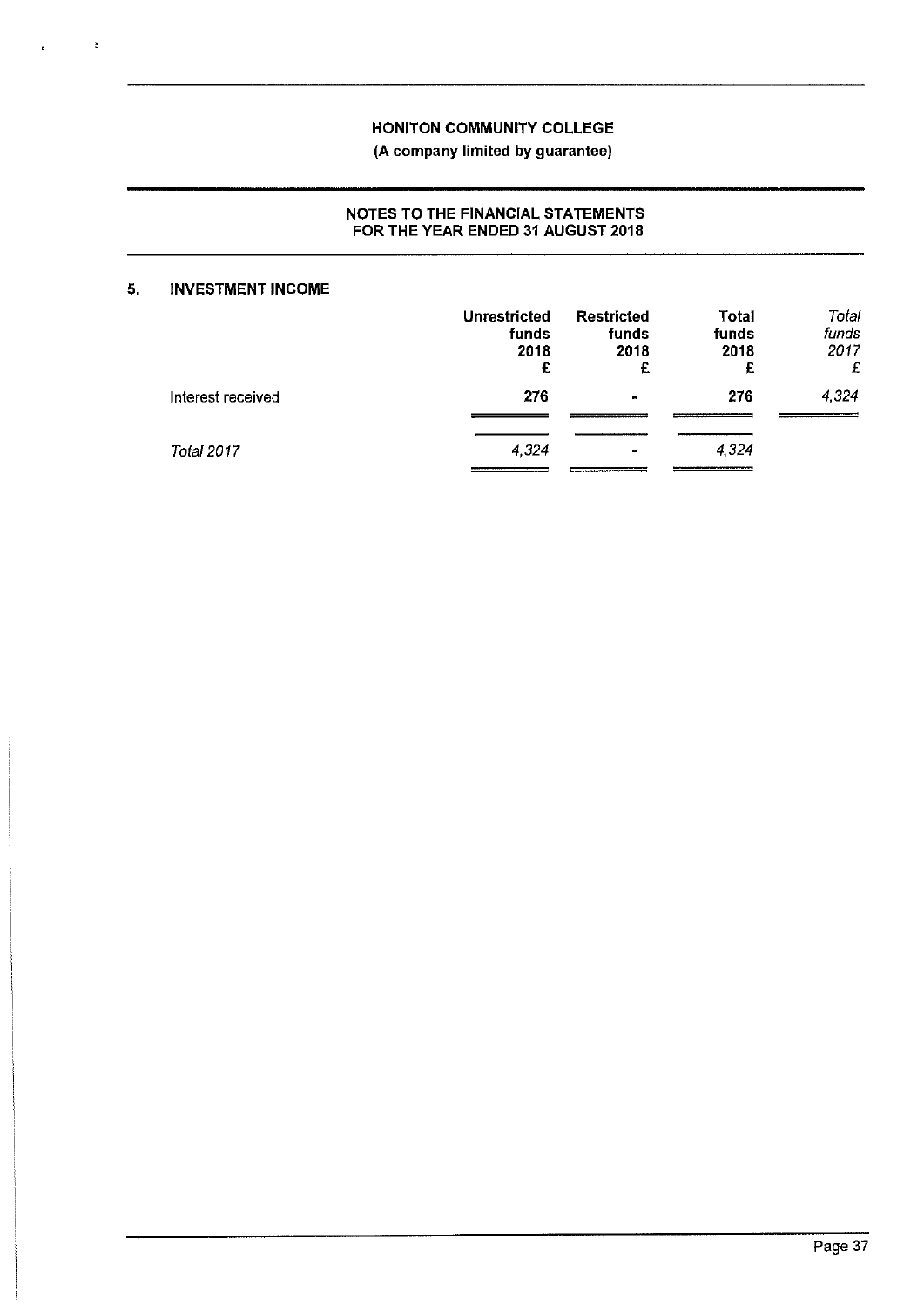**(A company limited by guarantee)** 

#### **NOTES TO THE FINANCIAL STATEMENTS FOR THE YEAR ENDED 31 AUGUST 2018**

## **6. CHARITABLE ACTIVITIES**

|                                                                                                                                                                                                                                                                          | Total<br>funds<br>2018<br>£                                                                                                                | Total<br>funds<br>2017<br>£                                                                                                              |
|--------------------------------------------------------------------------------------------------------------------------------------------------------------------------------------------------------------------------------------------------------------------------|--------------------------------------------------------------------------------------------------------------------------------------------|------------------------------------------------------------------------------------------------------------------------------------------|
| <b>DIRECT COSTS</b>                                                                                                                                                                                                                                                      |                                                                                                                                            |                                                                                                                                          |
| Wages and salaries<br>National insurance<br>Pension cost<br>Depreciation<br><b>Educational supplies</b><br><b>Examination fees</b><br>Other staff costs<br>Other costs<br>Supply teachers                                                                                | 2,115,757<br>201,723<br>330,173<br>219,776<br>17,858<br>55,723<br>12,177<br>98,684<br>25,522                                               | 2,162,649<br>208,045<br>516,386<br>159,010<br>12,576<br>70,010<br>4,859<br>99,886<br>8,209                                               |
|                                                                                                                                                                                                                                                                          | 3,077,393                                                                                                                                  | 3,241,630                                                                                                                                |
| <b>SUPPORT COSTS</b>                                                                                                                                                                                                                                                     |                                                                                                                                            |                                                                                                                                          |
| Wages and salaries<br>National insurance<br>Pension cost<br>Depreciation<br>Pension income<br>Other staff costs<br>Other costs<br>Premises costs<br>Insurance<br>Catering<br>Technology costs<br>Legal and professional<br>Bank interest and charges<br>Governance costs | 437 306<br>32,151<br>267,112<br>46,499<br>61,000<br>11,678<br>59,183<br>357,525<br>25,782<br>43,597<br>41,592<br>29,141<br>2,242<br>12,340 | 588,654<br>40,790<br>89,858<br>67,838<br>58,000<br>3,886<br>39,730<br>266,031<br>34,686<br>33,690<br>29,437<br>113,155<br>2,232<br>9,944 |
|                                                                                                                                                                                                                                                                          | 1,427,148                                                                                                                                  | 1,377,931                                                                                                                                |
|                                                                                                                                                                                                                                                                          | 4,504,541                                                                                                                                  | 4,619,561                                                                                                                                |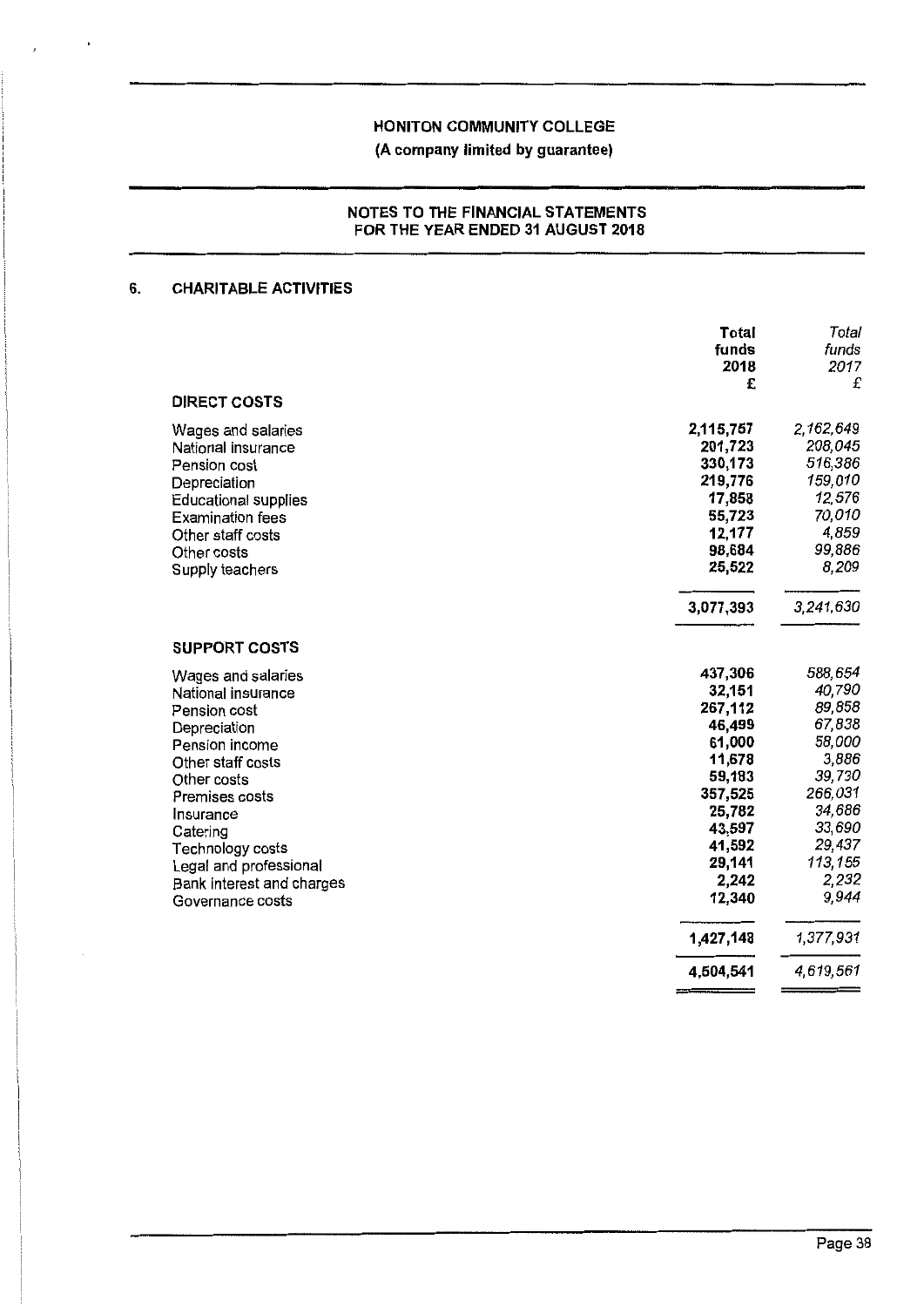### **NOTES TO THE FINANCIAL STATEMENTS FOR THE YEAR ENDED 31 AUGUST 2018**

#### **7. EXPENDITURE**

|                                             | Staff costs<br>2018<br>£ | <b>Premises</b><br>2018<br>£ | Other costs<br>2018<br>£ | Total<br>2018<br>£     | Total<br>2017<br>£     |
|---------------------------------------------|--------------------------|------------------------------|--------------------------|------------------------|------------------------|
| Expenditure on raising<br>voluntary income  | m                        | $\blacksquare$               | 15,948                   | 15,948                 | 10,399                 |
| Education:<br>Direct costs<br>Support costs | 2,854,175<br>555,569     | 217,069<br>402,639           | 6,149<br>468.940         | 3,077,393<br>1,427,148 | 3,241,630<br>1,377,930 |
|                                             | 3,409,744                | 619,708                      | 491,037                  | 4,520,489              | 4,629,959              |
| Total 2017                                  | 3,614,591                | 540,241                      | 475,127                  | 4,629,959              |                        |

# **8. ANALYSIS OF EXPENDITURE BY ACTIVITIES**

|            | <b>Activities</b><br>undertaken<br>directly<br>2018<br>£ | Support<br>costs<br>2018<br>£ | Total<br>2018<br>£ | Total<br>2017<br>£ |
|------------|----------------------------------------------------------|-------------------------------|--------------------|--------------------|
| Education  | 3,077,393                                                | 1,427,148                     | 4,504,541          | 4,619,560          |
| Total 2017 | 3,299,630                                                | 1,319,930                     | 4,619,560          |                    |

# **9. NET INCOMEl(EXPENDITURE)**

This is stated after charging:

|                                         | 2018    | 2017    |
|-----------------------------------------|---------|---------|
|                                         |         | £       |
| Depreciation of tangible fixed assets:  |         |         |
| - owned by the charity                  | 266,275 | 226,848 |
| Auditors' remuneration - audit          | 4.950   | 6.350   |
| Auditors' remuneration - other services | 1.000   | 1,450   |
| Operating lease rentals                 | 30.130  | 10.001  |
|                                         |         |         |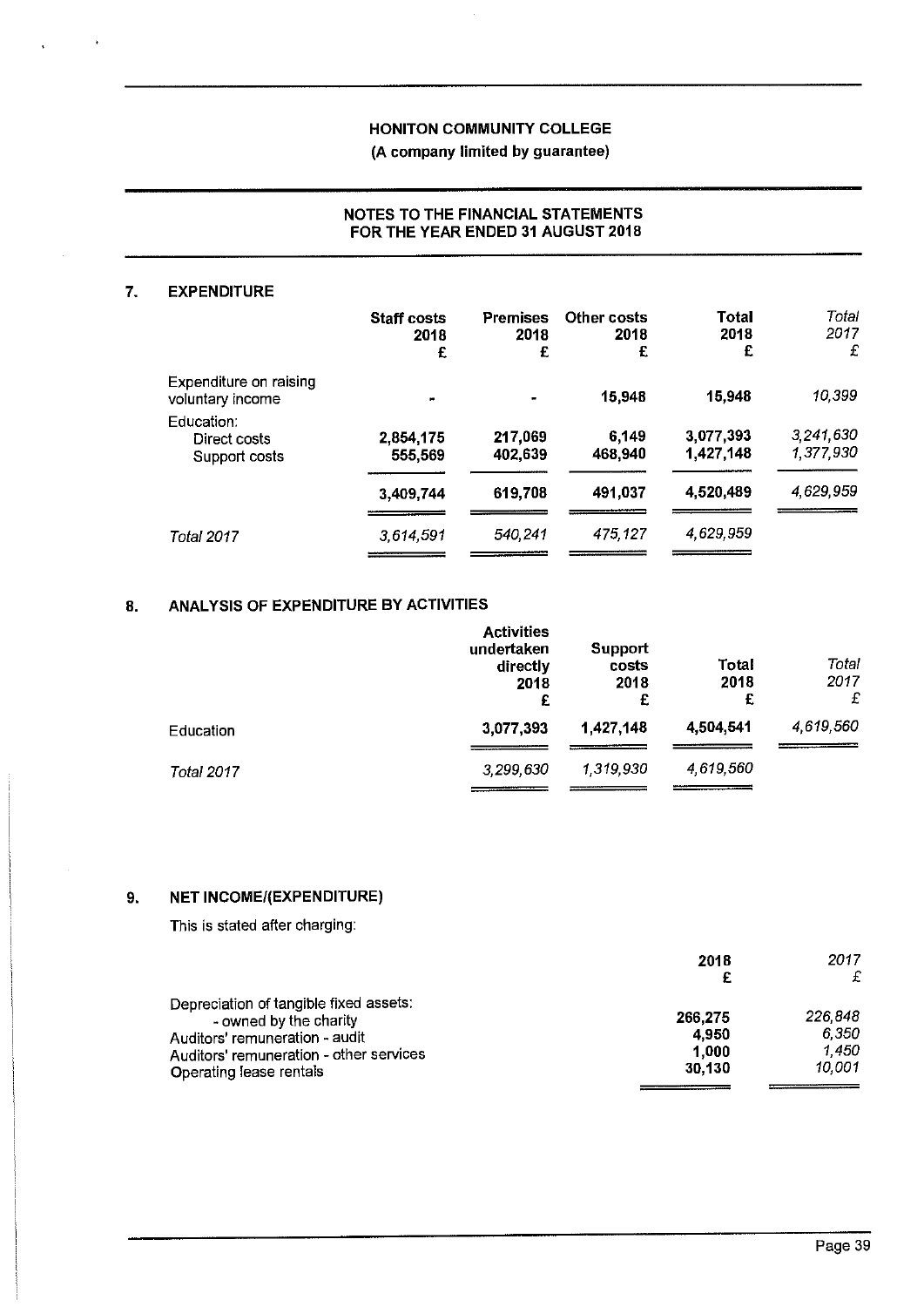# **(A company limited by guarantee)**

#### **NOTES TO THE FINANCIAL STATEMENTS FOR THE YEAR ENDED 31 AUGUST 2018**

#### **10. STAFF COSTS**

### **a. Staff costs**

Staff costs were as follows:

|                                                                                                   | 2018<br>£                       | 2017<br>£                       |
|---------------------------------------------------------------------------------------------------|---------------------------------|---------------------------------|
| Wages and salaries<br>Social security costs<br>Operating costs of defined benefit pension schemes | 2,553,063<br>233,874<br>597,285 | 2,717,241<br>248,835<br>606,244 |
| Agency staff costs<br>Staff restructuring costs                                                   | 3,384,222<br>25,522             | 3,572,320<br>8,209<br>34,062    |
|                                                                                                   | 3,409,744                       | 3,614,591                       |
| Staff restructuring costs comprise:                                                               |                                 |                                 |
| Redundancy payments<br>Severance payments                                                         |                                 | 31,062<br>3,000                 |
|                                                                                                   |                                 | 34,062                          |

## **b. Staff numbers**

The average number of persons employed by the academy during the year was as follows:

|                            | 2018<br>No,           | 2017<br>No. |
|----------------------------|-----------------------|-------------|
| Teachers                   | 40                    | 42          |
| Administration and support | 71                    | 71          |
| Management                 | 5                     | 6           |
|                            |                       |             |
|                            | 116                   | 119         |
|                            | _____________________ |             |

#### **c. Higher paid staff**

The number of employees whose employee benefits (excluding employer pension costs) exceeded £60,000 **was:** 

|                               | 2018<br>No. | 2017<br>No. |
|-------------------------------|-------------|-------------|
| In the band £70,001 - £80,000 |             |             |
| In the band £80,001 - £90,000 |             |             |

#### **d. Key management personnel**

The key management personnel of the academy trust comprise the trustees and the senior mananagement team as listed on page 1. The total amount of employess benefits (including employer pension contributions and employer national insurance contributions) received by key management personnel for their services to the academy trust was £396,800 (2017 £467,544).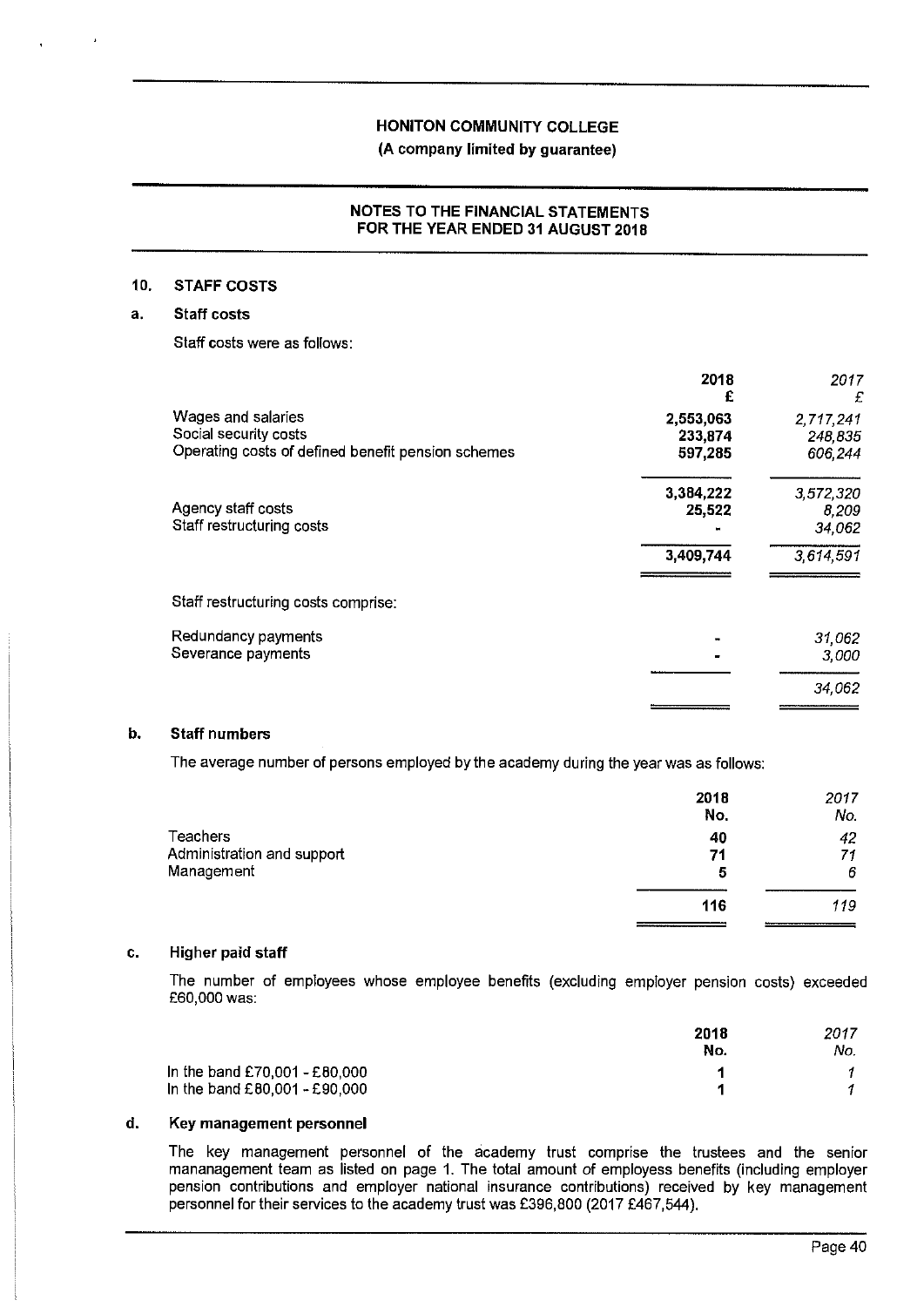**(A company limited by guarantee)** 

#### **NOTES TO THE FINANCIAL STATEMENTS FOR THE YEAR ENDED 31 AUGUST 2018**

#### **10. STAFF COSTS (continued)**

As staff trustees are not remunerated in respect of their role as trustee, where staff trustrees do not form part of the key management personnel other than in their role as trustee, their remuneration as set out in note 10 has not been included in the total benefits received by key management personnel above.

### **11. TRUSTEES' REMUNERATION AND EXPENSES**

One or more Trustees has been paid remuneration or has received other benefits from an employment with the academy trust. The Principal and other staff Trustees only receive remuneration in respect of services they provide undertaking the roles of principal and other staff members under their contracts of employment, and not in respect of their role as Trustees. The value of Trustees' remuneration and other benefits was as follows:

|             |                                            | 2018<br>£                    | 2017<br>£     |
|-------------|--------------------------------------------|------------------------------|---------------|
| G N Smith   | Remuneration                               | 85,000-90,000                | 85,000-90,000 |
|             | Pension contributions paid                 | 10,000-15,000                | 10,000-15,000 |
| A Holt      | Remuneration                               | 10,000-15,000                | 40,000-45,000 |
|             | Pension contributions paid                 | $0 - 5,000$                  | 5,000-10,000  |
| S Maplesden | Remuneration                               | 30,000-35,000                | 35 000-40,000 |
|             | Pension contributions paid                 | 5,000-10,000                 | 5,000-10,000  |
| R Shorter   | Remuneration<br>Pension contributions paid | 15,000-20,000<br>$0 - 5,000$ |               |
| C Bowles    | Remuneration                               | 10,000-15,000                | 5,000-10,000  |
|             | Pension contributions paid                 | $0 - 5,000$                  | $0 - 5,000$   |
| J Boland    | Remuneration                               | $0 - 5,000$                  | $0 - 5,000$   |
|             | Pension contributions paid                 | $0 - 5,000$                  | $0 - 5,000$   |

During the year, no Trustees received any benefits in kind (2017 - £NIL). During the year ended 31 August 2018, expenses totalling £396 (2017 - £1,075) were reimbursed to 1 Trustee (2017 - 4).

# **12. TRUSTEES' AND OFFICERS' INSURANCE**

· In accordance with normal commercial practice the academy has purchased insurance to protect trustees and officers from claims arising from negligent acts, errors or omissions occurring whilst on academy business. The insurance provides cover up to £5,000,000 on any one claim and the cost for the year ended 31 August 2018 was £1,633 *(2017* - *£1,633).*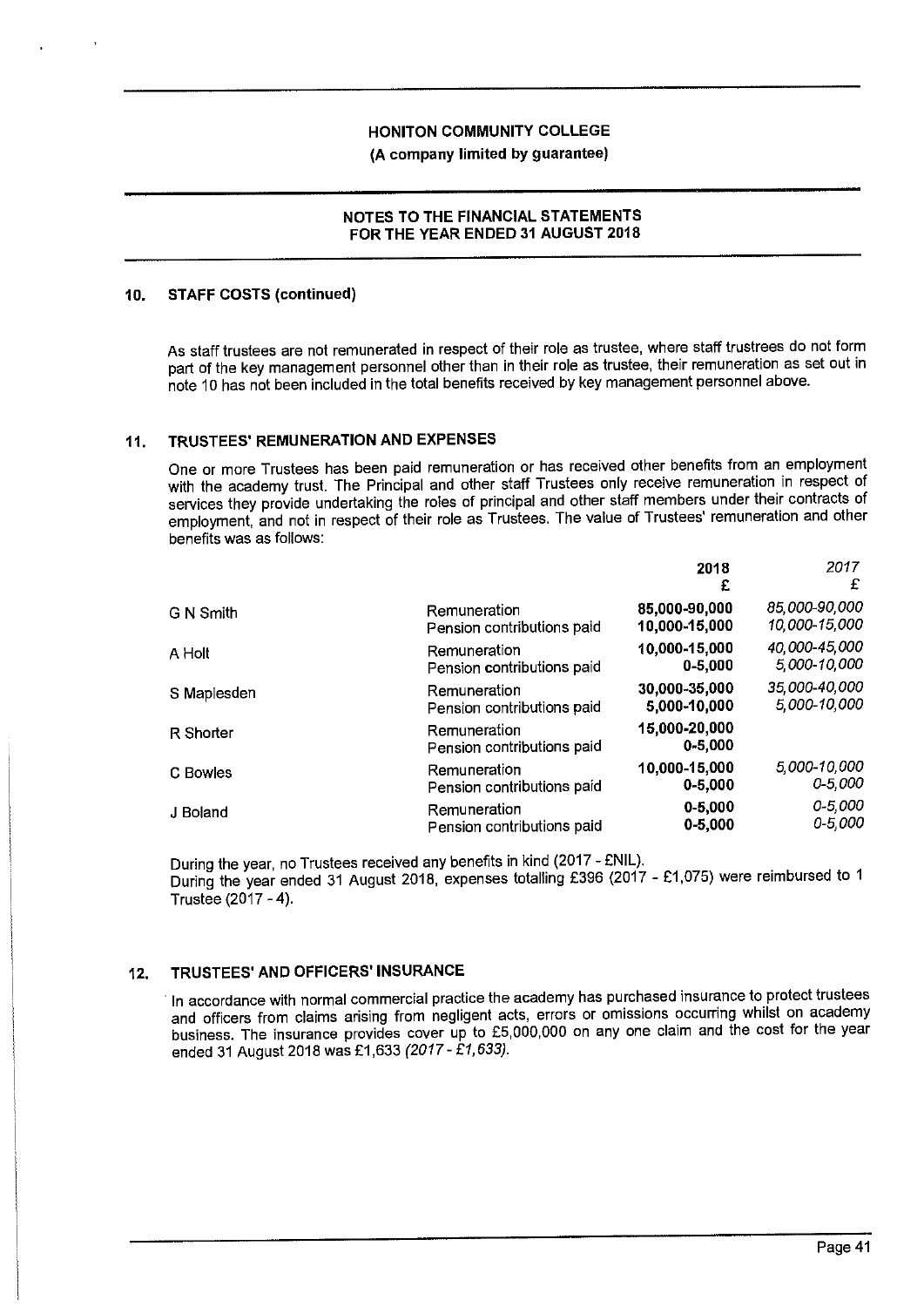# (A company limited by guarantee)

# NOTES TO THE FINANCIAL STATEMENTS FOR THE YEAR ENDED 31 AUGUST 2018

# **13. OTHER FINANCE INCOME**

|                                                                                    | 2018<br>£           | 2017<br>£          |
|------------------------------------------------------------------------------------|---------------------|--------------------|
| Interest income on pension scheme assets<br>interest on pension scheme liabilities | 52,000<br>(113,000) | 39,000<br>(97,000) |
|                                                                                    | (61,000)            | (58,000)           |

#### **14. TANGIBLE FIXED ASSETS**

|                                            | Long-term<br>leasehold<br>property<br>£ | <b>Furniture</b><br>and fixtures<br>£ | Motor<br>vehicles<br>£ | Computer<br>equipment<br>£ | Total<br>£            |
|--------------------------------------------|-----------------------------------------|---------------------------------------|------------------------|----------------------------|-----------------------|
| Cost                                       |                                         |                                       |                        |                            |                       |
| At 1 September 2017<br>Additions           | 13,947,415<br>612,889                   | 123,896<br>33,750                     | 19,500                 | 541,667<br>1.995           | 14,632,478<br>648,634 |
| At 31 August 2018                          | 14,560,304                              | 157,646                               | 19,500                 | 543,662                    | 15,281,112            |
| <b>Depreciation</b>                        |                                         |                                       |                        |                            |                       |
| At 1 September 2017<br>Charge for the year | 1,192,629<br>261,333                    | 117,489<br>1,665                      | 16,223<br>3,277        | 541,667                    | 1,868,008<br>266,275  |
| At 31 August 2018                          | 1,453,962                               | 119,154                               | 19,500                 | 541,667                    | 2,134,283             |
| Net book value                             |                                         |                                       |                        |                            |                       |
| At 31 August 2018                          | 13,106,342                              | 38,492                                | m                      | 1.995                      | 13,146,829            |
| At 31 August 2017                          | 12,754,786                              | 6,407                                 | 3,277                  |                            | 12,764,470            |
|                                            |                                         |                                       |                        |                            |                       |

#### **15. DEBTORS**

|                                | 2018    | 2017    |
|--------------------------------|---------|---------|
|                                | £       | £       |
| Trade debtors                  | 10.696  | 5.002   |
| VAT repayable                  | 68,127  | 57863   |
| Prepayments and accrued income | 136,789 | 327 343 |
|                                | 215,612 | 390,208 |
|                                |         |         |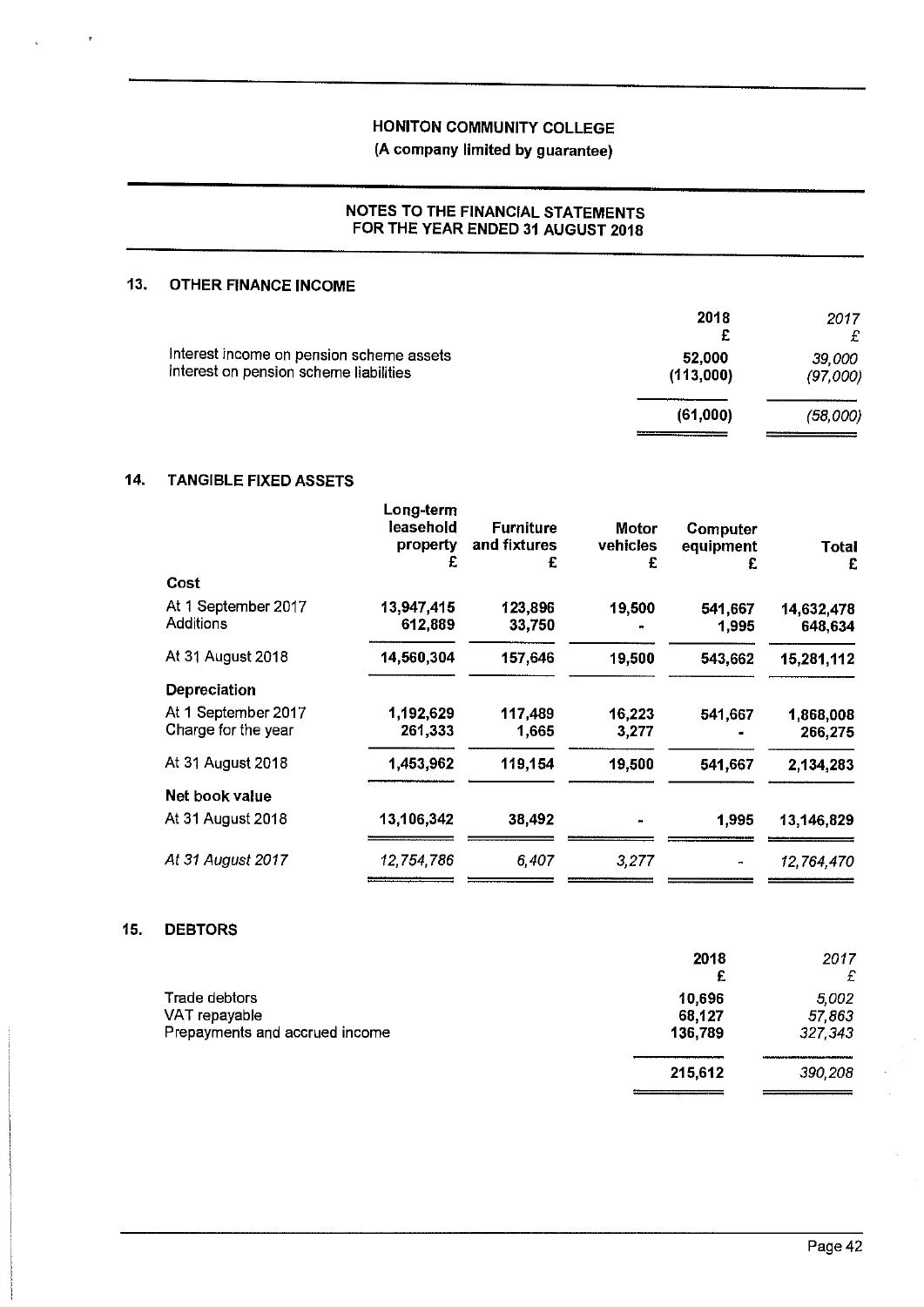#### **NOTES TO THE FINANCIAL STATEMENTS FOR THE YEAR ENDED 31 AUGUST 2018**

# **16. CREDITORS: Amounts falling due within one year**

|                                      | 2018<br>£ | 2017<br>£ |
|--------------------------------------|-----------|-----------|
| Other taxation and social security   | 57,204    | 62,376    |
| Other creditors                      | 83,341    | 85,040    |
| Accruals and deferred income         | 183,988   | 440,906   |
|                                      | 324,533   | 588,322   |
|                                      | 2018<br>£ | 2017<br>£ |
| Deferred income                      |           |           |
| Deferred income at 1 September 2017  | 30,944    | 39,917    |
| Resources deferred during the year   | 46,191    | 30,944    |
| Amounts released from previous years | (30, 944) | (39, 917) |
| Deferred income at 31 August 2018    | 46,191    | 30,944    |

At the balance sheet date the Academy was holding funds received in advance, primarily for trips being held in 2018/19.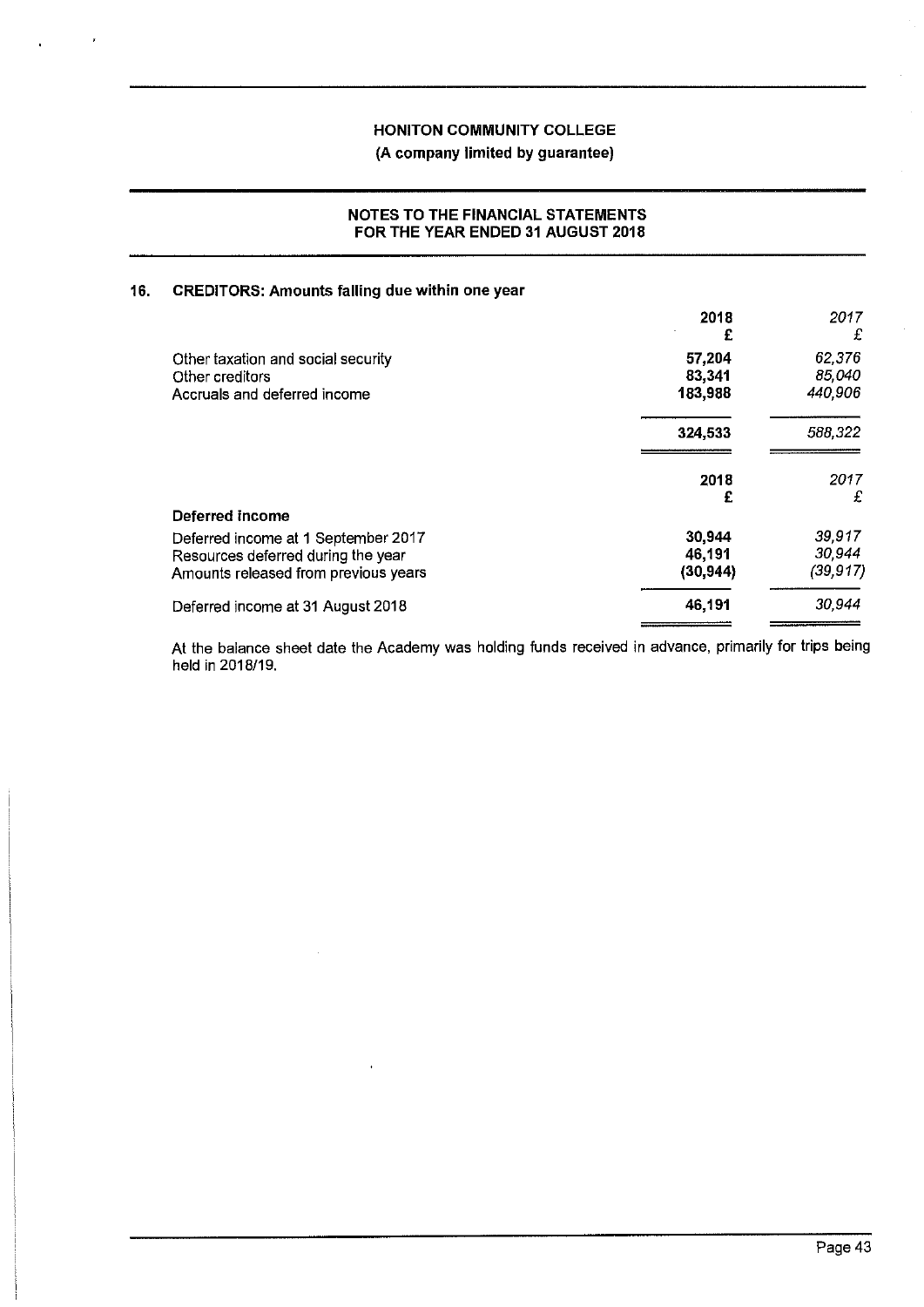# **(A company limited by guarantee)**

# **NOTES TO THE FINANCIAL STATEMENTS FOR THE YEAR ENDED 31 AUGUST 2018**

## **17. STATEMENT OF FUNDS**

|                                                    | <b>Balance</b> at<br>1 September<br>2017<br>£ | £         | <b>Income Expenditure</b><br>£ | <b>Transfers</b><br>in/out<br>£ | Gains/<br>(Losses) | <b>Balance</b> at<br>31 August<br>2018<br>£ |
|----------------------------------------------------|-----------------------------------------------|-----------|--------------------------------|---------------------------------|--------------------|---------------------------------------------|
| <b>Unrestricted funds</b>                          |                                               |           |                                |                                 |                    |                                             |
| General Funds - all funds                          | 131,001                                       | 117,771   | (127, 338)                     |                                 |                    | 121,434                                     |
| <b>Restricted funds</b>                            |                                               |           |                                |                                 |                    |                                             |
| <b>General Annual Grant</b>                        |                                               |           |                                |                                 |                    |                                             |
| (GAG)                                              |                                               | 3,533,283 | (3,522,361)                    | (10, 922)                       |                    |                                             |
| Pupil Premium                                      | 242                                           | 133,397   | (133, 639)                     |                                 |                    |                                             |
| Other DfE grants                                   |                                               | 40,188    | (40, 188)                      |                                 |                    |                                             |
| High Needs                                         |                                               | 188,688   | (188, 688)                     |                                 |                    |                                             |
| Pension reserve                                    | (2,413,000)                                   |           | (242,000)                      |                                 | 550,000            | (2, 105, 000)                               |
|                                                    | (2, 412, 758)                                 | 3,895,556 | (4, 126, 876)                  | (10, 922)                       | 550,000            | (2, 105, 000)                               |
| Restricted fixed asset funds                       |                                               |           |                                |                                 |                    |                                             |
| Transfer on conversion<br>Capital expenditure from | 9,113,840                                     |           | (186, 451)                     |                                 |                    | 8,927,389                                   |
| <b>GAG</b>                                         | 41,461                                        |           | (879)                          | 10,922                          |                    | 51,504                                      |
| DfE capital grants                                 | 3,614,561                                     | 949,896   | (78, 945)                      |                                 |                    | 4,485,512                                   |
|                                                    | 12,769,862                                    | 949,896   | (266, 275)                     | 10,922                          | ×.                 | 13,464,405                                  |
| Total restricted funds                             | 10,357,104                                    | 4,845,452 | (4,393,151)                    |                                 | 550,000            | 11,359,405                                  |
| Total of funds                                     | 10,488,105                                    | 4,963,223 | (4,520,489)                    |                                 | 550,000            | 11,480,839                                  |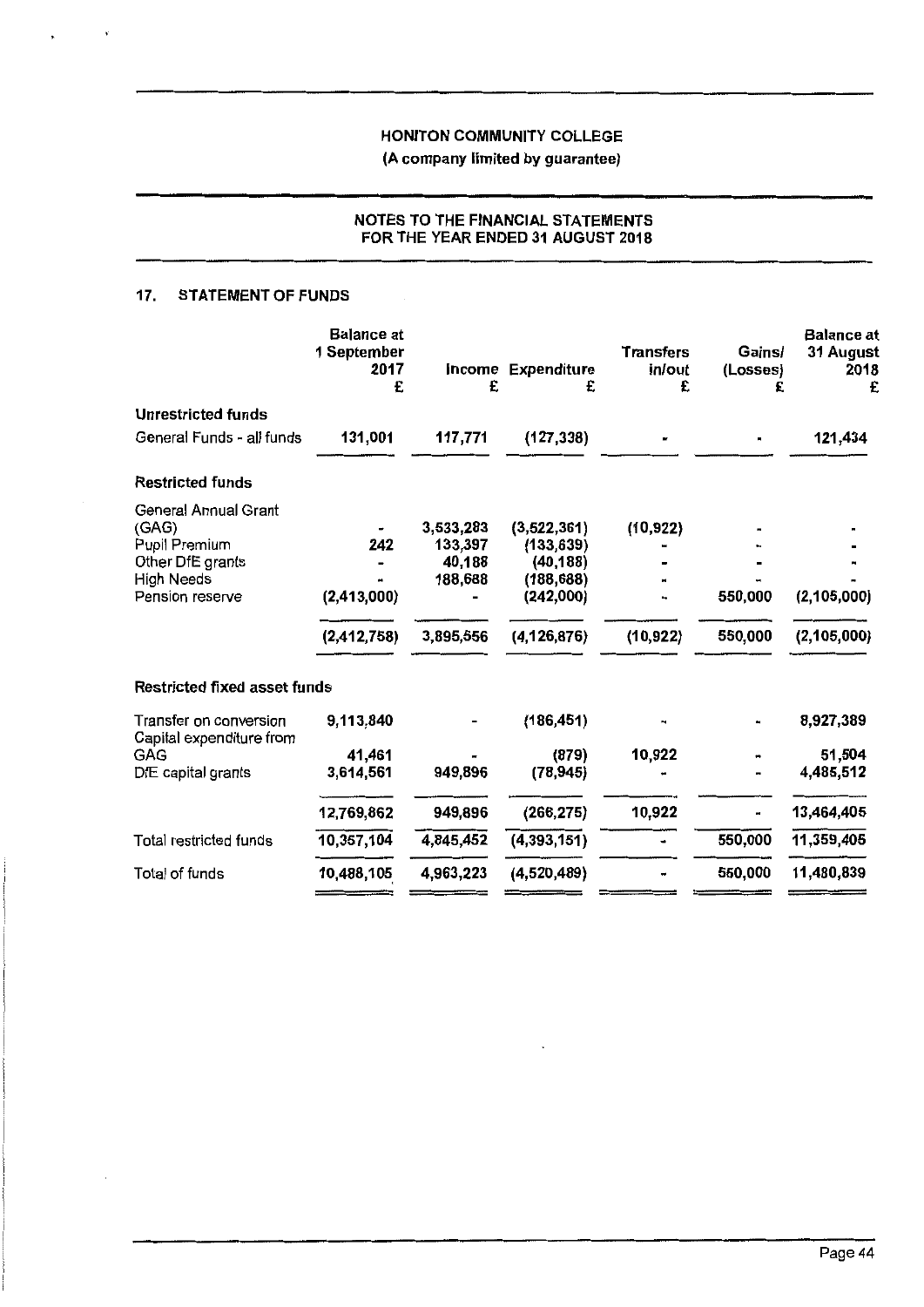#### **(A company limited by guarantee)**

#### **NOTES TO THE FINANCIAL STATEMENTS FOR THE YEAR ENDED 31 AUGUST 2018**

#### **17. STATEMENT OF FUNDS (continued)**

The specific purposes for which the funds are to be applied are as follows:

#### **RESTRICTED FUNDS**

**General Annual Grant (GAG)** - Income from the ESFA which is to be used for the normal running costs of the Academy, including education and support costs. The GAG previously ring fenced for capital projects was partly spent during the year. The remainder was released back to general GAG with the planned expenditure being settled through the utilisation of available fixed asset funds.

**Pupil Premium** - Funding received for the ESFA to cater for disadvantaged pupils.

**Other DfE grants** - This includes, Universal Infant Free School Meals, Sports funding, rates relief and start up grants.

**High Needs** - Funding received by the Local Authority to fund further support for students with additional needs.

**Pension reserve** - This represents the academy's share of the assets and liabilities in the Local Government Pension Scheme. As with most pension schemes this is currently in deficit due to an excess of scheme liabilities over scheme assets which was inherited on conversion to an academy. The academy is following the recommendations of the actuary to reduce the deficit by making additional contributions over a number of years.

#### **RESTRICTED FIXED ASSET FUNDS**

Fixed assets transferred on conversion represent the building and equipment donated to the school from the Local Authority on conversion to an academy.

**Capital Expenditure from GAG** - This represents funds transferred from the restricted GAG fund to purchase fixed assets.

**DfE Capital Grants** - Includes Devolved Formula Capital funding from the ESFA to cover the maintenance and purchase of the academy's assets.

Under the funding agreement with the Secretary of State, the academy was not subject to a limit on the amount of GAG that it could carry forward at 31 August 2018.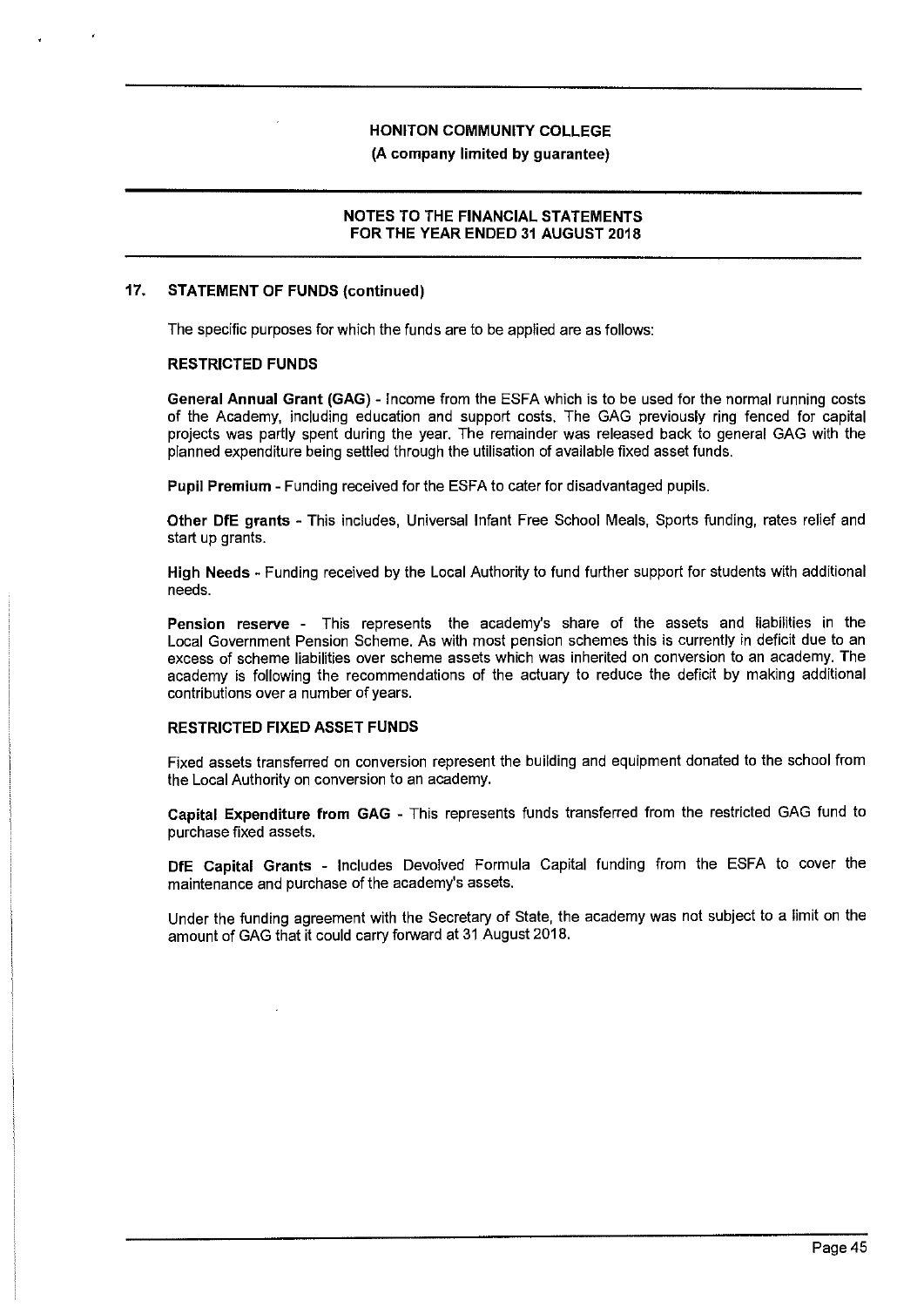# **(A company limited by guarantee)**

#### **NOTES TO THE FINANCIAL STATEMENTS FOR THE YEAR ENDED 31 AUGUST 2018**

# **17. STATEMENT OF FUNDS (continued)**

 $\mathbf{g}_i$  ,  $i=1,\ldots,n$  ,

# **STATEMENT OF FUNDS· PRIOR YEAR**

|                                                       | Balance at<br>1 September<br>2016<br>£ | Income<br>£          | Expenditure<br>£            | <b>Transfers</b><br>in/out<br>£ | Gains/<br>(Losses)<br>£ | Balance at<br>31 August<br>2017<br>£ |
|-------------------------------------------------------|----------------------------------------|----------------------|-----------------------------|---------------------------------|-------------------------|--------------------------------------|
| <b>General funds</b>                                  |                                        |                      |                             |                                 |                         |                                      |
| General Funds - all funds                             | 111,637                                | 175,388              | (156, 024)                  |                                 |                         | 131,001                              |
| <b>Restricted funds</b>                               |                                        |                      |                             |                                 |                         |                                      |
| <b>General Annual Grant</b><br>(GAG)<br>Pupil Premium | 17,925<br>1,414                        | 3,564,698<br>137,678 | (3, 582, 623)<br>(138, 850) |                                 |                         | 242                                  |
| Other DfE grants                                      | 1,207                                  | 54,103               | (55,310)                    |                                 |                         |                                      |
| High Needs<br>Pension reserve                         | (2,694,000)                            | 228,304              | (228,304)<br>(242,000)      |                                 | 523,000                 | (2, 413, 000)                        |
|                                                       | (2, 673, 454)                          | 3,984,783            | (4, 247, 087)               |                                 | 523,000                 | (2, 412, 758)                        |
| <b>Restricted fixed asset funds</b>                   |                                        |                      |                             |                                 |                         |                                      |
| Transfer on conversion<br>Capital expenditure from    | 9,266,886                              |                      | (175, 799)                  |                                 |                         | 9,091,087                            |
| GAG                                                   | 42,889                                 |                      | (1, 428)                    |                                 |                         | 41.461                               |
| DfE capital grants                                    | 1,846,078                              | 1,840,857            | (49, 621)                   |                                 |                         | 3,637,314                            |
|                                                       | 11, 155, 853                           | 1,840,857            | (226, 848)                  |                                 |                         | 12,769,862                           |
| Total restricted funds                                | 8,482,399                              | 5,825,640            | (4, 473, 935)               |                                 | 523,000                 | 10,357,104                           |
| Total of funds                                        | 8,594,036                              | 6,001,028            | (4,629,959)                 |                                 | 523,000                 | 10,488,105                           |
|                                                       |                                        |                      |                             |                                 |                         |                                      |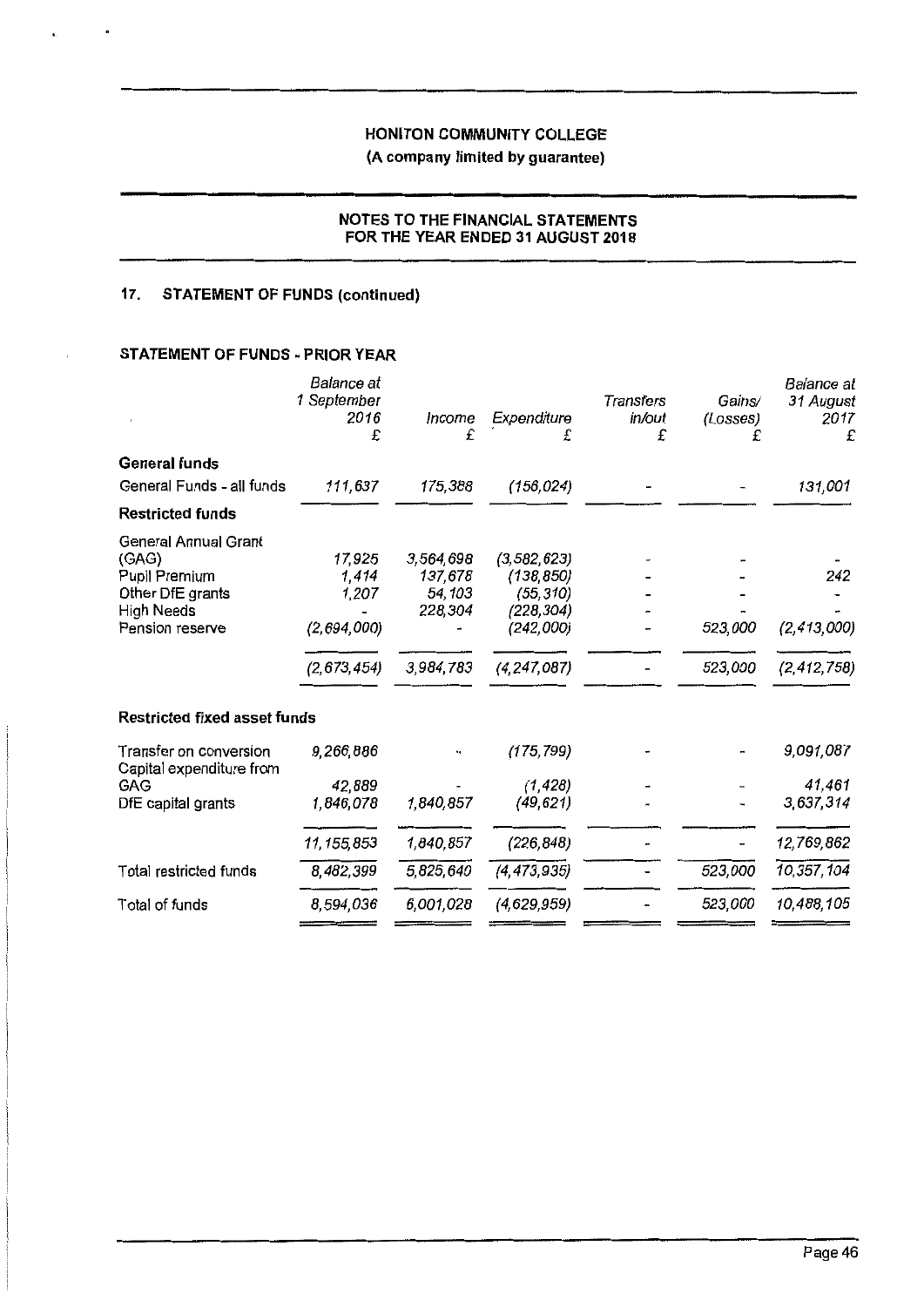# (A company limited by guarantee)

## NOTES TO THE FINANCIAL STATEMENTS FOR THE YEAR ENDED 31 AUGUST 2018

## **18. ANALYSIS OF NET ASSETS BETWEEN FUNDS**

|                                                 | <b>Unrestricted</b><br>funds<br>2018<br>£ | <b>Restricted</b><br>funds<br>2018<br>£ | <b>Restricted</b><br><b>Fixed Asset</b><br>funds<br>2018<br>£ | Total<br>funds<br>2018<br>£ |
|-------------------------------------------------|-------------------------------------------|-----------------------------------------|---------------------------------------------------------------|-----------------------------|
| Tangible fixed assets                           |                                           | ш                                       | 13,146,829                                                    | 13,146,829                  |
| Current assets<br>Creditors due within one year | 445,967<br>(324, 533)                     |                                         | 317,576<br>×                                                  | 763,543<br>(324, 533)       |
| Provisions for liabilities and charges          | (4,210,000)                               | 2,105,000                               | $\overline{\phantom{a}}$                                      | (2, 105, 000)               |
|                                                 | 121,434                                   | (2, 105, 000)                           | 13,464,405                                                    | 11,480,839                  |

# **ANALYSIS OF NET ASSETS BETWEEN FUNDS -PRIOR YEAR**

|                                        | Unrestricted   | Restricted     | Restricted                  | Total         |
|----------------------------------------|----------------|----------------|-----------------------------|---------------|
|                                        | funds          | funds          | <b>Fixed Asset</b><br>funds | funds         |
|                                        | 2017           | 2017           | 2017                        | 2017          |
|                                        | £              | £              | £                           | £             |
| Tangible fixed assets                  |                |                | 12,764,470                  | 12,764,470    |
| <b>Current assets</b>                  | 719,323        | 242            | 5,392                       | 724,957       |
| Creditors due within one year          | (588,322)      | $\blacksquare$ |                             | (588,322)     |
| Provisions for liabilities and charges | $\blacksquare$ | (2, 413, 000)  |                             | (2, 413, 000) |
|                                        |                |                |                             |               |
|                                        | 131,001        | (2, 412, 758)  | 12,769,862                  | 10,488,105    |
|                                        |                |                |                             |               |

# **19. RECONCILIATION OF NET MOVEMENT IN FUNDS TO NET CASH FLOW FROM OPERATING ACTIVITIES**

|                                                                                                                                                                                                                                                                                                         | 2018<br>£                                                                  | 2017<br>£                                                                      |
|---------------------------------------------------------------------------------------------------------------------------------------------------------------------------------------------------------------------------------------------------------------------------------------------------------|----------------------------------------------------------------------------|--------------------------------------------------------------------------------|
| Net income for the year (as per Statement of Financial Activities)                                                                                                                                                                                                                                      | 442,734                                                                    | 1,371,068                                                                      |
| Adjustment for:<br>Depreciation charges<br>Interest received<br>Decrease/(increase) in debtors<br>(Decrease)/increase in creditors<br>Capital grants from DfE and other capital income<br>Defined benefit pension scheme cost less contributions payable<br>Defined benefit pension scheme finance cost | 266,275<br>(276)<br>174,596<br>(76, 146)<br>(920,786)<br>181,000<br>61,000 | 226,848<br>(4, 324)<br>(299, 388)<br>3.854<br>(1,823,304)<br>184,000<br>58,000 |
| Net cash provided by/(used in) operating activities                                                                                                                                                                                                                                                     | 128,397                                                                    | (283, 246)                                                                     |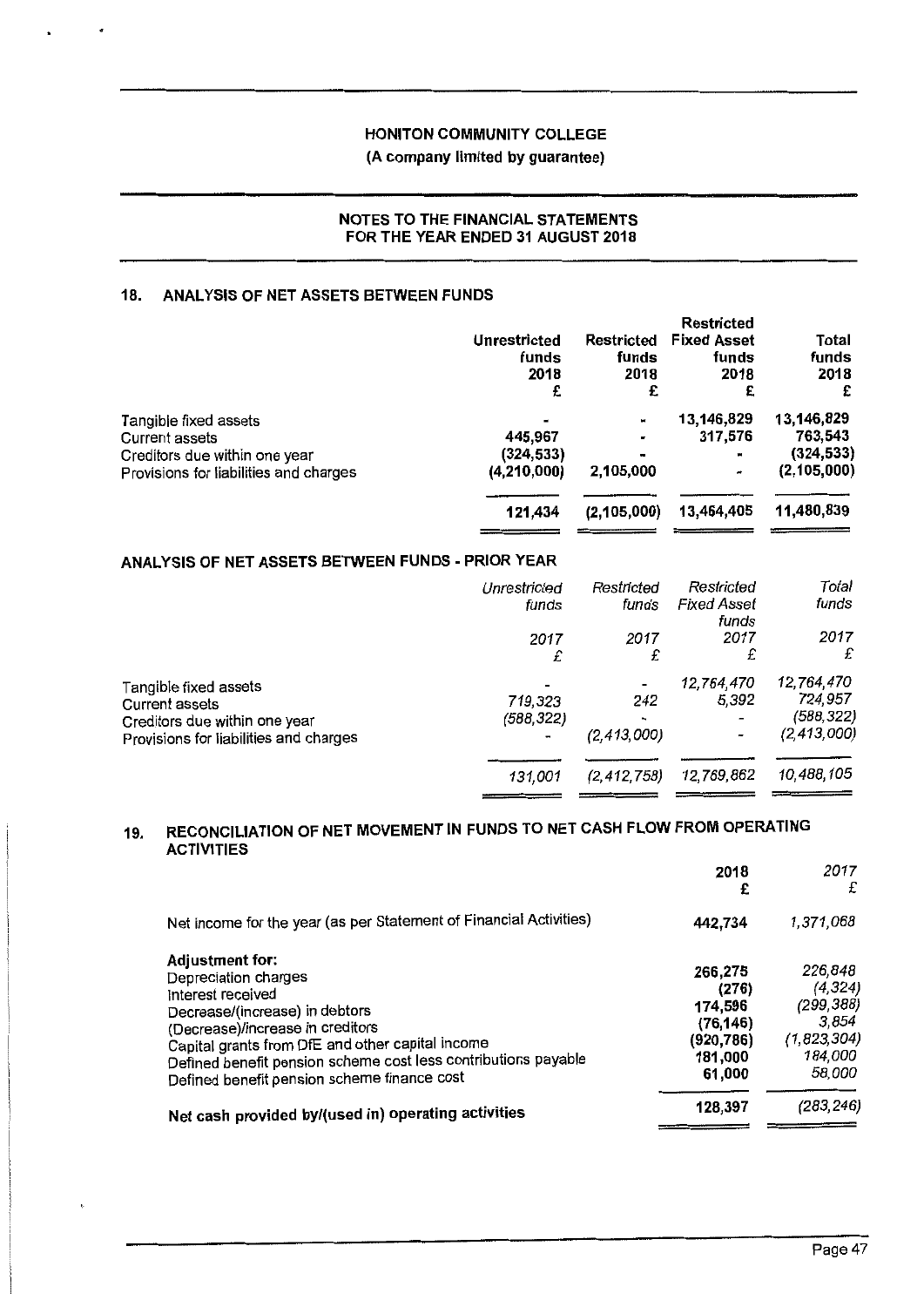### **(A company limited by guarantee)**

# **NOTES TO THE FINANCIAL STATEMENTS FOR THE YEAR ENDED 31 AUGUST 2018**

#### **20. ANALYSIS OF CASH AND CASH EQUIVALENTS**

|              | 2018    | 2017    |
|--------------|---------|---------|
|              | £       | £       |
| Cash in hand | 547,931 | 334,749 |
| Total        | 547,931 | 334,749 |
|              |         |         |

#### **21. PENSION COMMITMENTS**

The academy's employees belong to two principal pension schemes: the Teacher's Pension Scheme for England and Wales (TPS) for academic and related staff; and the Local Government Pension Scheme (LGPS) for non-teaching staff, which is managed by Devon County Council. Both are Multi-employer defined benefit pension schemes.

The latest actuarial valuation of the TPS related to the period ended 31 March 2012 and of the LGPS 31 March 2016.

Contributions amounting to £48,582 were payable to the schemes at 31 August 2018 (2017 - 50,281) and are included within creditors.

#### **Teachers' Pension Scheme**

#### **Introduction**

The Teachers' Pension Scheme (TPS) is a statutory, contributory, defined benefit scheme, governed by the Teachers' Pensions Regulations (2010) and, from 1 April 2014, by the Teachers' Pension Scheme Regulations 2014. Membership is automatic for full-time teachers in academies and, from 1 January 2007, automatic for teachers in part-time employment following appointment or a change of contract, although they are able to opt out.

The TPS is an unfunded scheme and members contribute on a 'pay as you go' basis - these contributions along with those made by employers are credited to the Exchequer. Retirement and other pension benefits are paid by public funds provided by Parliament.

#### **Valuation of the Teachers' Pension Scheme**

The Government Actuary, using normal actuarial principles, conducts a formal actuarial review of the TPS in accordance with the Public Service Pensions (Valuations and Employer Cost Cap) Directions 2014 published by HM Treasury. The aim of the review is to specify the level of future contributions. Actuarial scheme valuations are dependent on assumptions about the value of future costs, design of benefits and many other factors. The latest actuarial valuation of the TPS was carried out as at 31 March 2012 and in accordance with the Public Service Pensions (Valuations and Employer Cost Cap) Directions 2014. The valuation report was published by the Department for Education on 9 June 2014. The key elements of the valuation and subsequent consultation are:

- employer contribution rates set at 16.48% of pensionable pay, including a 0.08% employer administration charge.
- total scheme liabilities (pensions currently in payment and the estimated cost of future benefits) for service to the effective date of £191,500 million, and notional assets (estimated future contributions together with the notional investments held at the valuation date) of £176,600 million giving a notional past service deficit of £14,900 million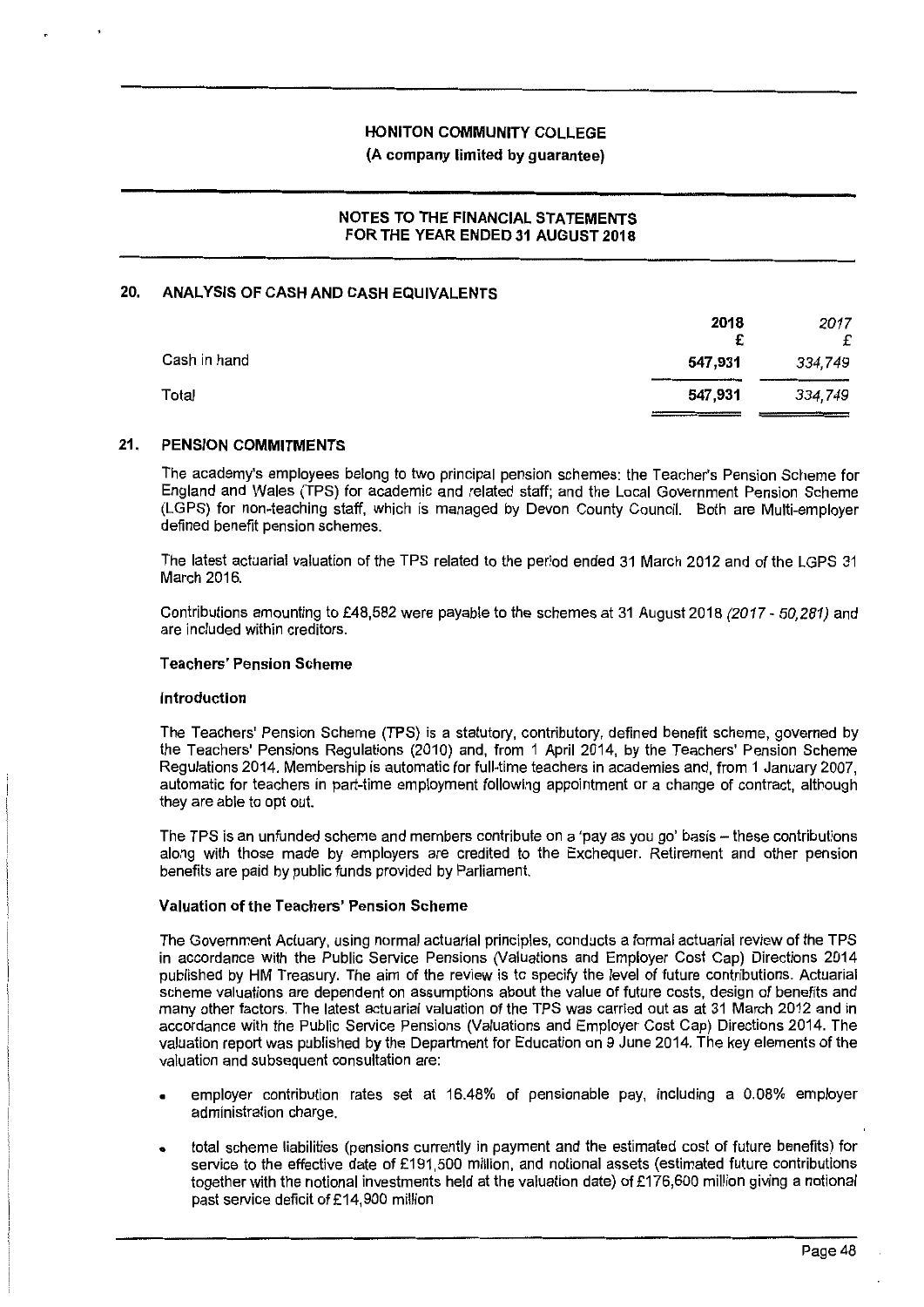#### **(A company limited by guarantee)**

#### **NOTES TO THE FINANCIAL STATEMENTS FOR THE YEAR ENDED 31 AUGUST 2018**

#### **21. PENSION COMMITMENTS (continued)**

- an employer cost cap of 10. 9% of pensionable pay will be applied to future valuations
- the assumed real rate of return is 3.0% in excess of prices and 2% in excess of earnings. The rate of real earnings growth is assumed to be 2.75%. The assumed nominal rate of return is 5.06%.

The TPS valuation for 2012 determined an employer rate of 16.4%, which was payable from September 2015. The next valuation of the TPS is currently underway based on April 2016 data, whereupon the employer contribution rate is expected to be reassessed and **will** be payable from 1 April 2019.

The employer's pension costs paid to TPS in the period amounted to £267,069 (2017 - £273,244).

A copy of the valuation report and supporting documentation is on the Teachers' Pensions website (www.teacherspensions.co. uk/news/employers/2014/06/publication-of-the-valuation-report.aspx).

Under the definitions set out in FRS 102, the TPS is a multi-employer pension scheme. The trust has accounted for its contributions to the scheme as if it were a defined contribution scheme. The trust has set out above the information available on the scheme.

#### **Local Government Pension Scheme**

The LGPS is a funded defined benefit scheme, with assets held in separate trustee-administered funds. The total contribution made for the year ended 31 August 2018 was £194,000 (2017 - £196,000), of which employer's contributions totalled £149,000 (2017 - £149,000) and employees' contributions totalled £45,000 (2017 - £47,000). The agreed contribution rates for future years are 15.4% plus £33,000 per anum for employers and 12.5% for employees.

Parliament has agreed, at the request of the Secretary of State for Education, to a guarantee that, in the event of academy closure, outstanding Local Government Pension Scheme liabilities would be met by the Department for Education. The guarantee came into force on 18 July 2013. Principal actuarial assumptions:

|                                                      | 2018  | 2017   |
|------------------------------------------------------|-------|--------|
| Discount rate for scheme liabilities                 | 2.65% | 2.60 % |
| Rate of increase in salaries                         | 3.80% | 4.20 % |
| Rate of increase for pensions in payment / inflation | 2.30% | 2.70 % |
| Inflation assumption (CPI)                           | 2.30% | 2.70 % |

The current mortality assumptions include sufficient allowance for future improvements in mortality rates. The assumed life expectations on retirement age 65 are:

|                                          | 2018         | 2017         |
|------------------------------------------|--------------|--------------|
| Retiring today<br>Males<br>Females       | 23.5<br>25.6 | 23.4<br>25.5 |
| Retiring in 20 years<br>Males<br>Females | 25.8<br>28   | 25.7<br>27.9 |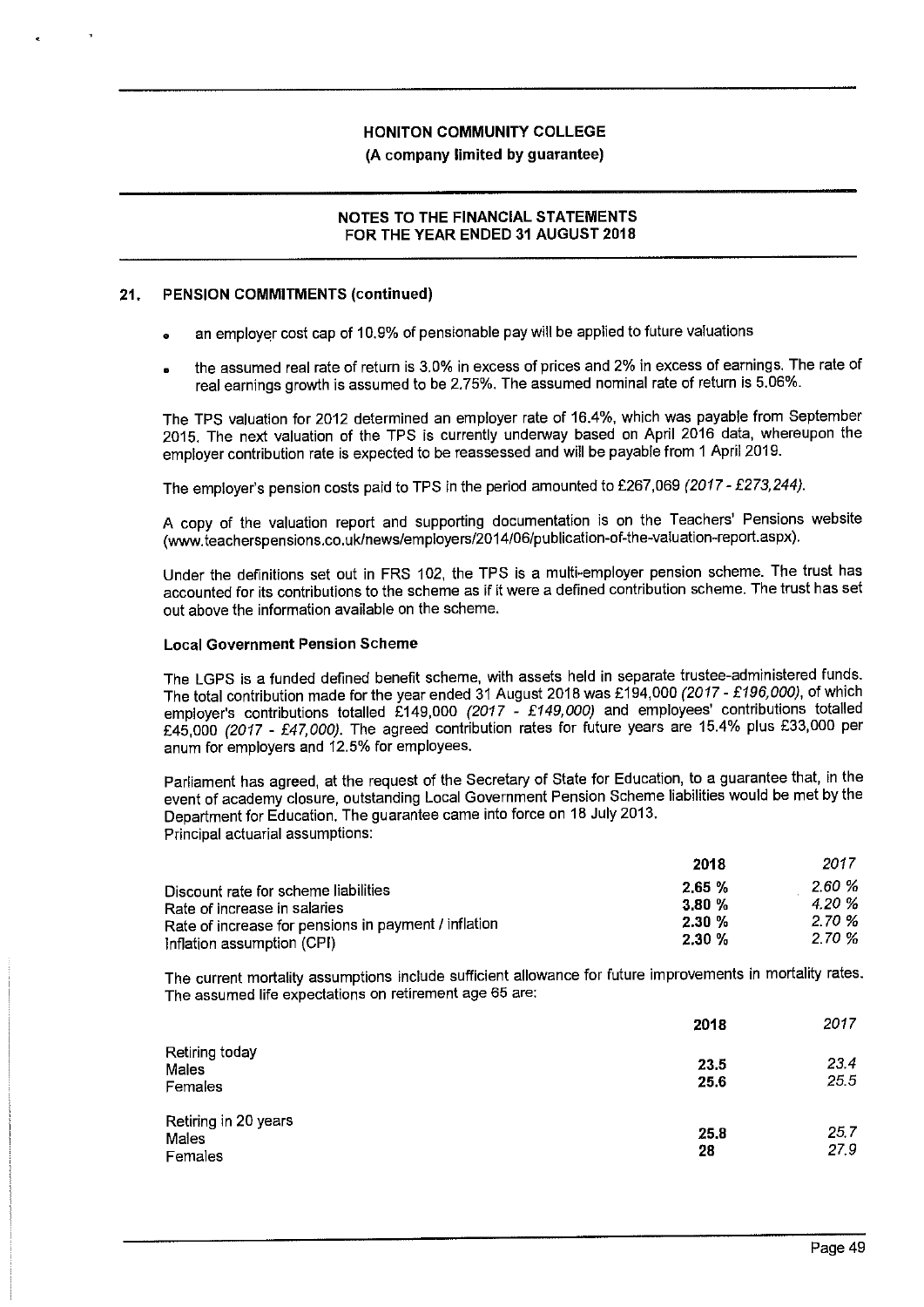# **(A company limited by guarantee)**

#### **NOTES TO THE FINANCIAL STATEMENTS FOR THE YEAR ENDED 31 AUGUST 2018**

## **21. PENSION COMMITMENTS (continued)**

| <b>Sensitivity analysis</b>                                                                                                                                              | At 31 August<br>2018<br>£                                           | At 31 August<br>2017<br>£                                          |
|--------------------------------------------------------------------------------------------------------------------------------------------------------------------------|---------------------------------------------------------------------|--------------------------------------------------------------------|
| Discount rate +0.1%<br>Discount rate -0.1%<br>Mortality assumption - 1 year increase<br>Mortality assumption - 1 year decrease<br>CPI rate $+0.1\%$<br>CPI rate $-0.1\%$ | (100, 000)<br>103.000<br>146,000<br>(141,000)<br>93,000<br>(91,000) | (101,000)<br>104,000<br>147,000<br>(142,000)<br>89,000<br>(87,000) |
| The academy's share of the assets in the scheme was:                                                                                                                     |                                                                     |                                                                    |
|                                                                                                                                                                          | Fair value at                                                       | Fair value at                                                      |

|                                                                                                                                                          | 31 August<br>2018<br>£                                                   | 31 August<br>2017<br>£                                         |
|----------------------------------------------------------------------------------------------------------------------------------------------------------|--------------------------------------------------------------------------|----------------------------------------------------------------|
| Equities<br>Gilts<br>Corporate bonds<br>Property<br>Cash and other liquid assets<br>Target return portfolio<br>Infrastructure and alternative securities | 1,362,000<br>69,000<br>43,000<br>201,000<br>34,000<br>317,000<br>194,000 | 1,205,000<br>48,000<br>169,000<br>46,000<br>287,000<br>180,000 |
| Total market value of assets                                                                                                                             | 2,220,000                                                                | 1,935,000                                                      |

The actual return on scheme assets was £126,000 (2017-£217,000).

The amounts recognised in the Statement of financial activities incorporating income and expenditure account are as follows:

|                                                                            | 2018<br>£                                   | 2017<br>£                       |
|----------------------------------------------------------------------------|---------------------------------------------|---------------------------------|
| Current service cost<br>Interest income<br>Interest cost<br>Admin expenses | (330,000)<br>52,000<br>(113,000)<br>(1,000) | (333,000)<br>39,000<br>(97,000) |
| Total                                                                      | (392,000)                                   | (391,000)                       |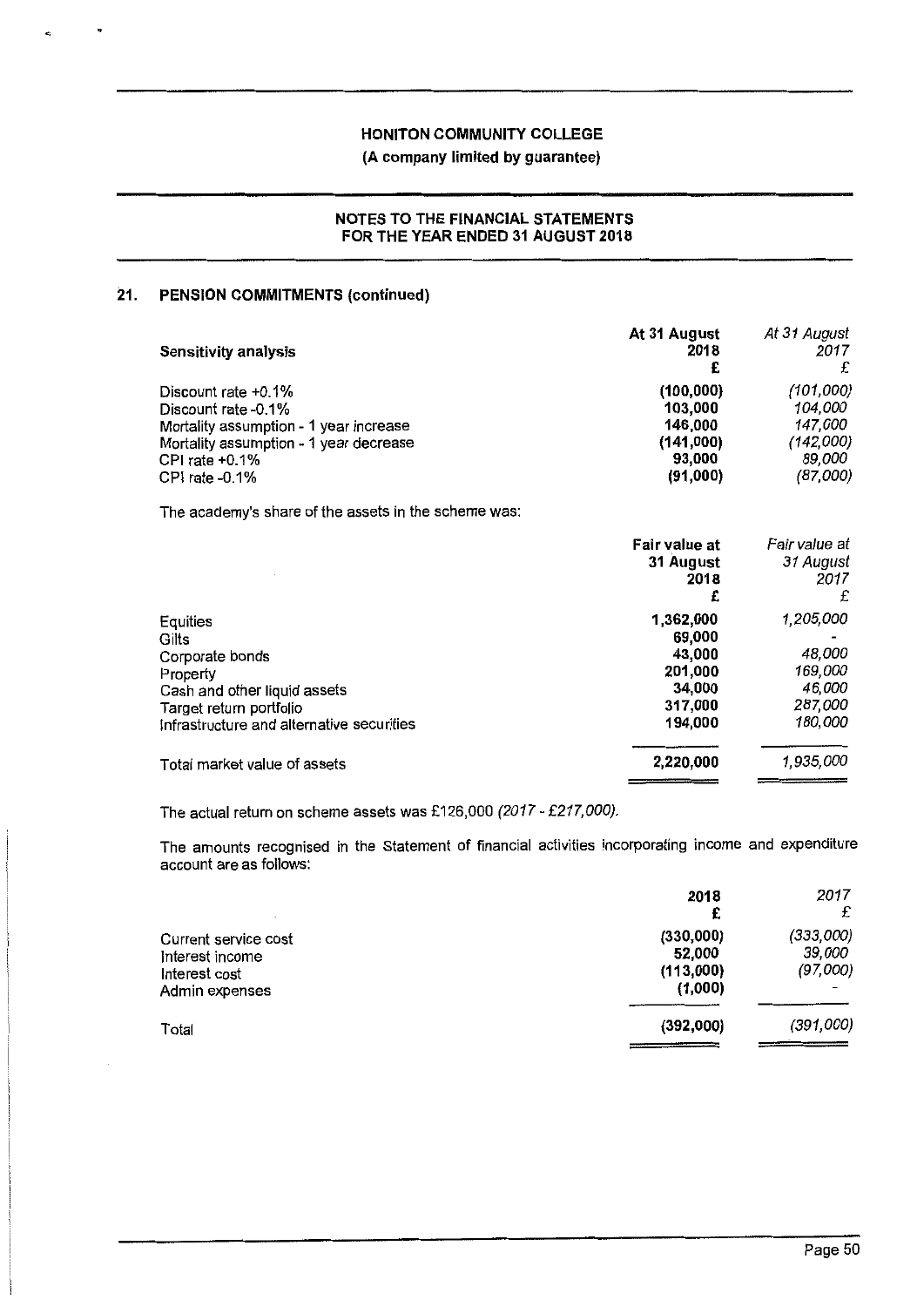## **NOTES TO THE FINANCIAL STATEMENTS FOR THE YEAR ENDED 31 AUGUST 2018**

## **21. PENSION COMMITMENTS (continued)**

 $\cdot$ 

Movements in the present value of the defined benefit obligation were as follows:

|                                    | 2018<br>£ | 2017<br>£ |
|------------------------------------|-----------|-----------|
| Opening defined benefit obligation | 4,348,000 | 4,408,000 |
| Current service cost               | 330,000   | 333,000   |
| Interest cost                      | 113,000   | 97,000    |
| Employee contributions             | 45.000    | 47.000    |
| Actuarial gains                    | (476,000) | (526,000) |
| Benefits paid                      | (34.000)  | (11,000)  |
| Closing defined benefit obligation | 4,326,000 | 4,348,000 |
|                                    |           |           |

Movements in the fair value of the academy's share of scheme assets:

|                                     | 2018<br>£ | 2017      |
|-------------------------------------|-----------|-----------|
| Opening fair value of scheme assets | 1,935,000 | 1,714,000 |
| Interest income                     | 52,000    | 40,000    |
| Actuarial losses/(gains)            | 74,000    | (3,000)   |
| <b>Employer contributions</b>       | 149,000   | 149,000   |
| Employee contributions              | 45,000    | 47,000    |
| Benefits paid                       | (34,000)  | (11,000)  |
| Administration expenses             | (1,000)   | (1,000)   |
| Closing fair value of scheme assets | 2,220,000 | 1,935,000 |
|                                     |           |           |

#### **22. OPERATING LEASE COMMITMENTS**

At 31 August 2018 the total of the Academy trust's future minimum lease payments under non-cancellable operating leases was:

|                       | 2018<br>£ | 2017<br>£ |
|-----------------------|-----------|-----------|
| Amounts payable:      |           |           |
| Within 1 year         | 30,711    | 15,740    |
| Between 1 and 5 years | 64.324    | 23,856    |
| Total                 | 95,035    | 39,596    |
|                       |           |           |